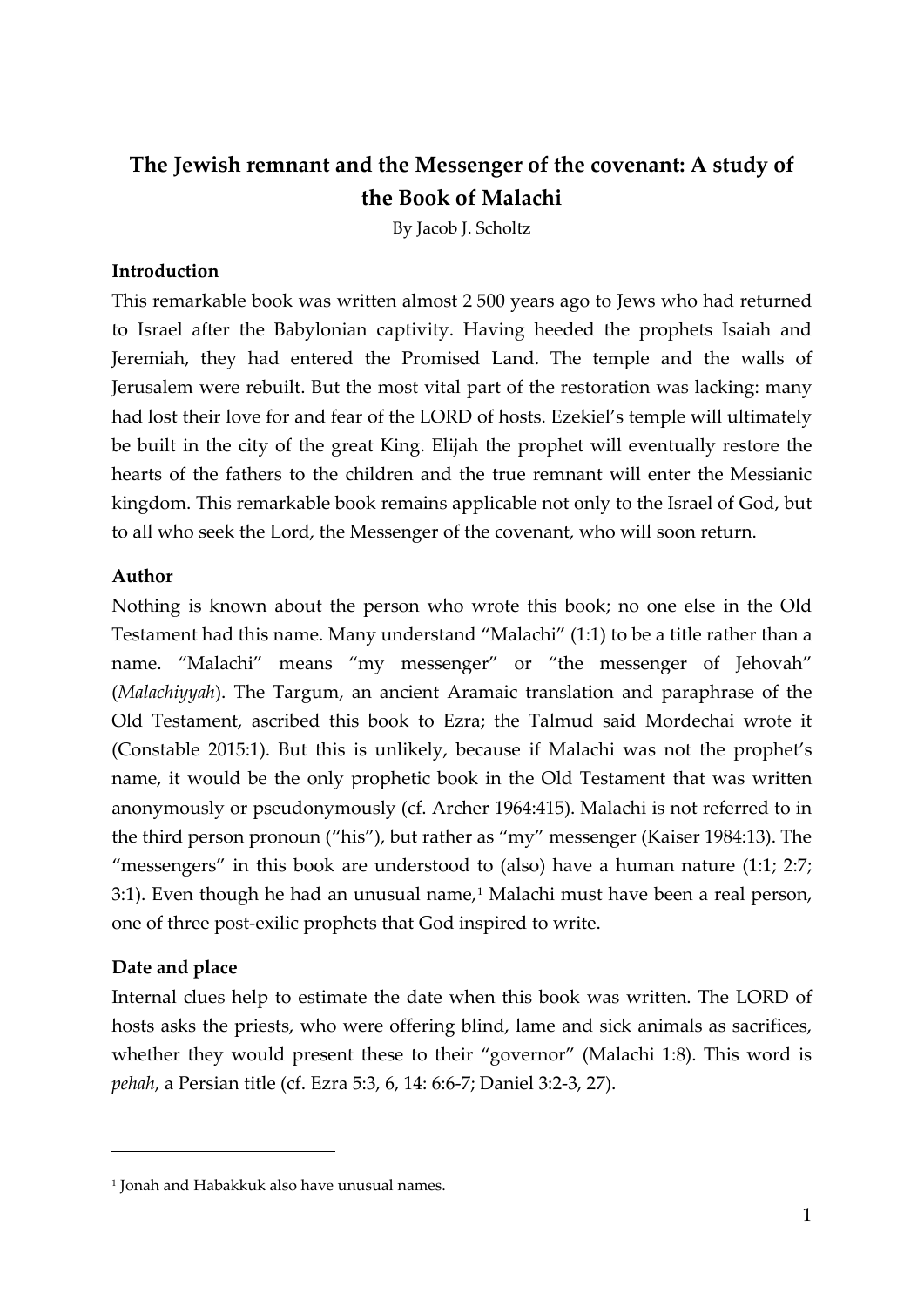Haggai urged the Jews to complete the rebuilding of the temple (Haggai 1:4-8) and Zechariah was written when the rebuilding of the temple had already started (Zechariah 1:1, 7). But in Malachi the temple in Jerusalem had already been rebuilt, for sacrifices and tithes were to be taken to the temple, i.e. the "storehouse" in Jerusalem (Malachi 1:10; 3:10). Malachi is therefore the last of the three post-exilic prophets.

Further clues about the date of composition are found by comparing Malachi and Nehemiah. As Kaiser (1984:16-17) notes, these books often share the same concerns: corruption of the priesthood (Nehemiah 13:7-9; Malachi 1:6-2:9), neglect to pay tithes under the Mosaic covenant (Nehemiah 13:10-14; Malachi 3:8-10), marriage of heathen wives (Nehemiah 13:23-27; Malachi 2:11-15) and other social wrongs (Nehemiah 5:1-13; Malachi 3:5). Not only was Malachi written after Haggai (about 520 BC) and after Zechariah (about 518 BC), but it was also written after Esther had become a queen in the Persian Empire (in 479 BC). After the rebuilding of the temple, a period of spiritual decline and malpractices set in, but this took time (Malachi 1:6-8; 2:1-9; 3:6-12). Without being too dogmatic about it, Malachi probably wrote during the years that Nehemiah served (445-420 BC), perhaps between 432 and 431 BC when Nehemiah was away from Jerusalem (Fruchtenbaum 2005:5; Coupar 2015:1). Constable (2015:4) compiled this insightful picture of Israel's postexilic restoration period:



**The Restoration Period**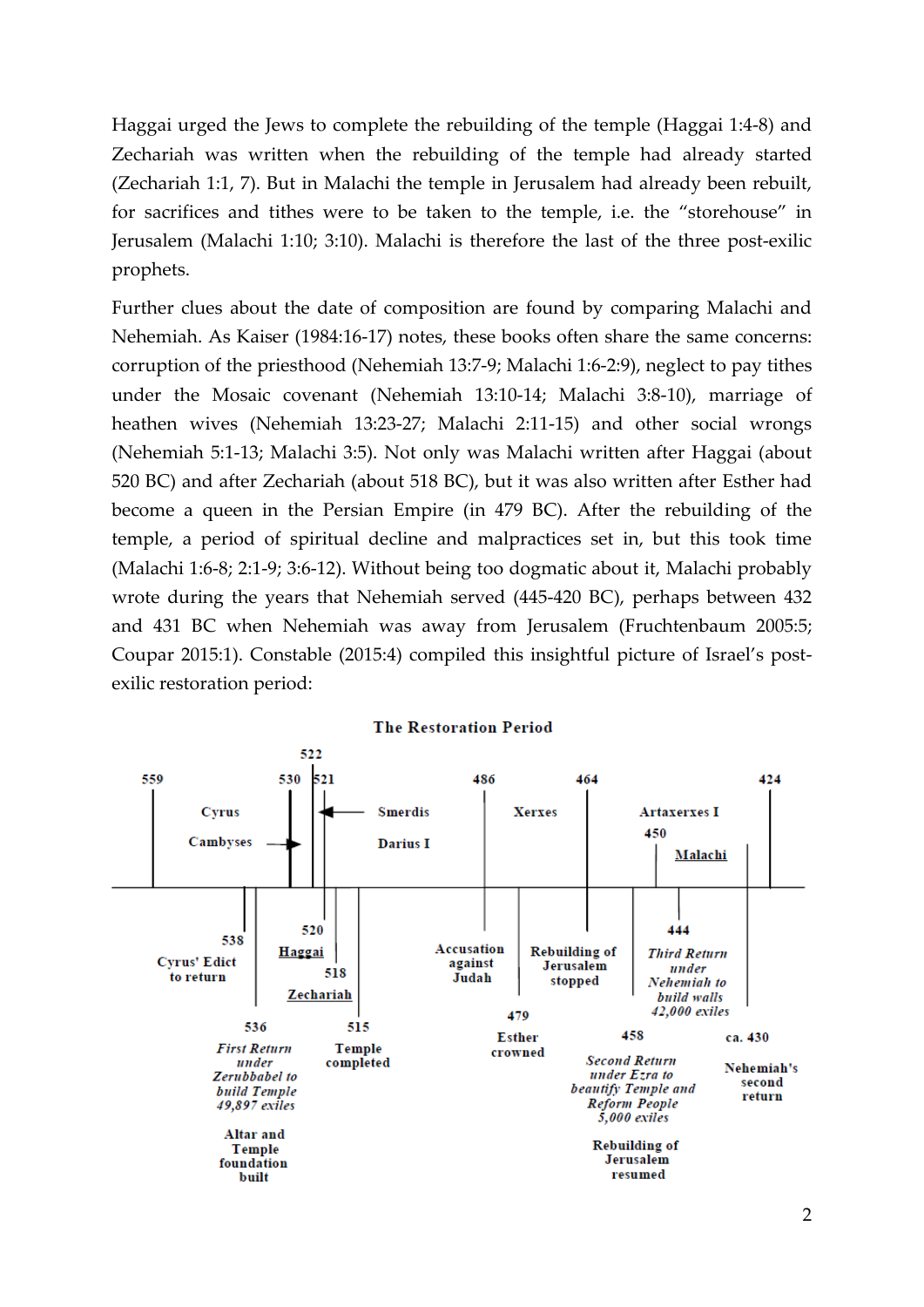# **Historical background**

In the second half of the fifth century BC, the times of the Gentiles had progressed to the second of the four Gentile empires. During the same night that the handwriting on the wall appeared, in 539 BC, the Persians captured Babylon (cf. Daniel 5). The Persian Empire existed until 333 BC when Alexander the Great captured Babylon.

Cyrus' edict allowed the Jews to return to Israel in 538 BC (cf. Isaiah 45). During the next 20 years or so, 49 897 exiles returned with Zerubbabel and Joshua to the land (Ezra 2:64-65; Haggai 1:1). Later, more Jews returned with Ezra (458 BC) and then with Nehemiah (444 BC). Haggai and Zechariah were prophets for Zerubbabel, but Malachi was a prophet for Nehemiah (Fruchtenbaum 2005:5). Malachi's audience is the Jews who had returned to Israel; the locale was probably Jerusalem.

The circumstances in Israel at the time were difficult. Initially, the returning exiles rebuilt the temple but would later experience severe opposition to rebuild the wall (Nehemiah 4:1-6:19). The Jews had to be taught the Law of Moses all over again (Nehemiah 8:8). At the time of Malachi, the temple had been rebuilt but it did not have the splendour of Solomon's temple (cf. Haggai 2:3). There were locust plagues and the harvests were poor (Malachi 3:11). It is, however, the spiritual condition of the people of Israel that Malachi was especially addressing.

Israel may have had in her midst sorcerers, adulterers, false witnesses and those who treated their workers badly (cf. Malachi 3:5). "A nation that is prepared to serve God with sacrifices that they will not dare to offer to their heathen governor (1:8) is a nation that has lost its perspective of God as their Father and Lord (1:6)" (Verhoef 1987:160). The spiritual, ethical and moral tone of the nation was quite low (Constable 2015:4).

Even though some of the rituals of the temple were being adhered to in accordance with the Law of Moses, this was ritual without reality (cf. Fruchtenbaum 2005:5). God rebukes this formalism. It is this cold and dead formalism that would develop over the next four centuries into the "traditions of the elders" that would be elevated above God's Word (cf. Matthew 15:2).

The Jews considered Malachi to be the "seal of the Prophets" or, "the last among them" (Verhoef 1987:153). Malachi was also the last of the twelve Minor Prophets. God did not use another messenger until  $-$  more than 400 years later  $-$  John the Baptist thundered, "Repent, for the kingdom of heaven is at hand" (Matthew 3:2; cf. Isaiah 40:3; Malachi 3:1a).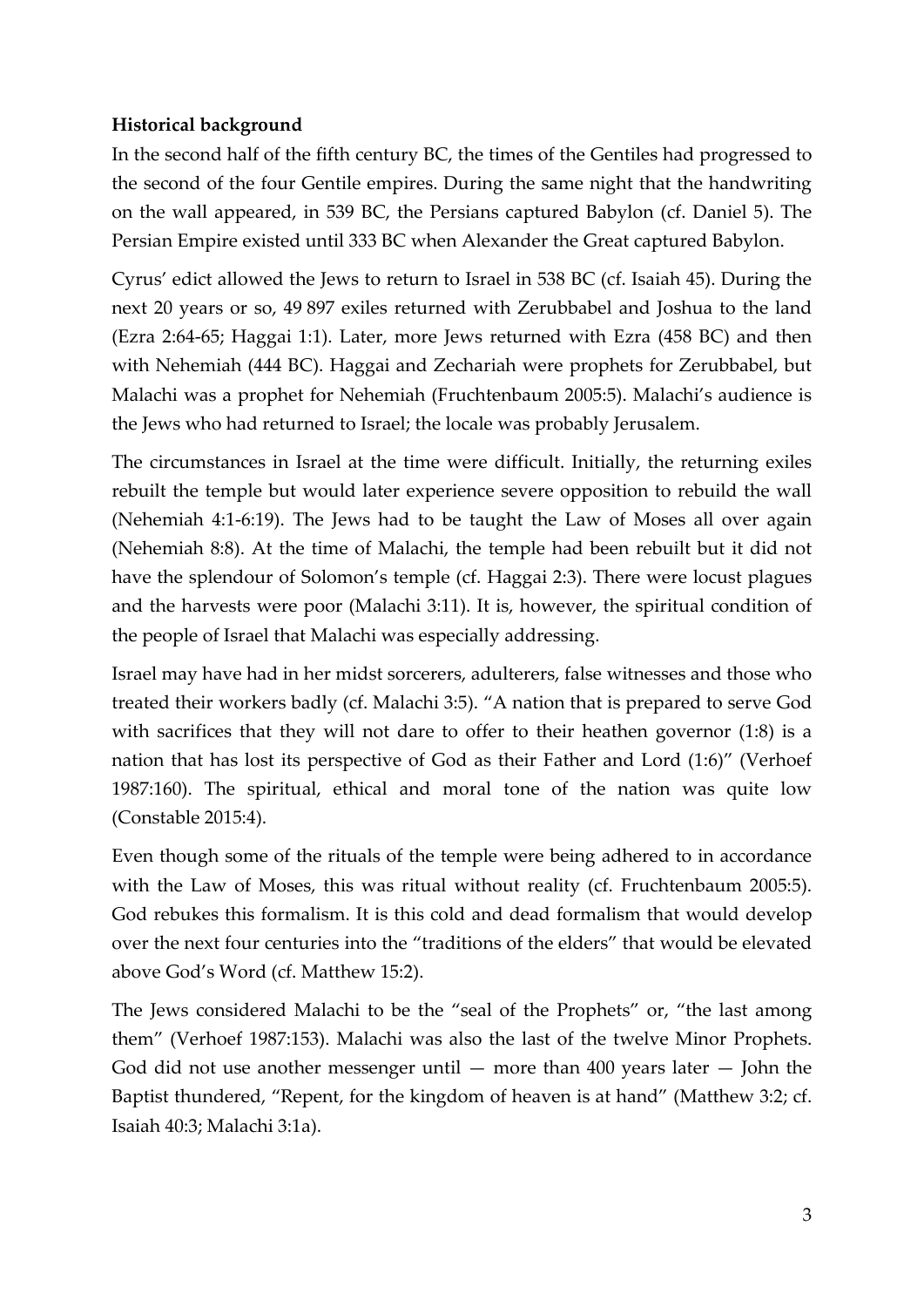# **Theological emphases and important themes**

According to Kaiser (1984:11), the Jews that returned to Israel may have expected a glorious temple (cf. Ezekiel 40-48; Haggai 2:9), a fruitful and blessed land (cf. Ezekiel 34:26-30), a large population (Isaiah 54:1-3) and the reign of the Messiah (cf. Jeremiah 23:5-6). Certainly the book of Haggai closed with a prophecy that the strength of the Gentile kingdoms will be destroyed (2:20-23). The book of Zechariah likewise ends with a wonderful prophecy of the reign of the King, the LORD of hosts from Jerusalem (14:16-21). The Jews had (and still have!) reason to have great expectations and hope.

But this is not what one encounters in Malachi. Spiritual lethargy had set in. God's love was doubted (Malachi 1:2-5). A corrupt and defiled priesthood existed (Malachi 1:6-2:9) and the people were likewise sinning (Malachi 2:10-16), even questioning God's justice (Malachi 2:17-3:6). They neglected the Law of Moses (Malachi 3:7-15). The land was producing poor harvests (Malachi 3:11) and only a few Jews truly feared the LORD (Malachi 3:16-18). The altar, the temple and the walls of Jerusalem had all been rebuilt, but Israel's relationship with God was still broken. If Israel does not turn to the LORD of hosts, God's judgment in the Day of the LORD will overtake them (Malachi 3:2-5; 4:1-6).

God takes the initiative, wanting to restore this relationship. Out of 55 verses in Malachi, 47 record a first person address of the Lord. Malachi frequently refers to God as the "LORD of hosts" or, in Hebrew, "Jehovah Saboath".[2](#page-3-0) The name "Jehovah" (or "LORD") emphasises God's covenant-relationship with Israel as its Redeemer (Exodus 19:3; Jeremiah 31:31-34; cf. Verhoef 1987:181). God is thus the Father of Israel (Malachi 1:6; 2:10). But God is also the LORD of (warrior) hosts, where the word "hosts" is related to heavenly bodies, angels, saints, and sinners (Scofield 2002:382). God is King and his Name should be revered (Malachi 1:5, 11, 14; 2:2). By combining two title-names of God — the LORD of hosts — Jehovah Saboath stresses that He is the Covenant-Redeemer-Father-King of Israel.

This book emphasises God's unchanging love for Israel: "I have loved you" (Malachi 1:2) combined with "I the Lord change not" (Malachi 3:6).[3](#page-3-1) Paul would later quote Malachi 1:2-3 in Romans 9:13 to show that, despite Israel's sins and infidelities, God's love for Israel will never change. "The primary thought in Malachi is that of

<span id="page-3-0"></span><sup>2</sup> The name "LORD of hosts" appears 80 times in Jeremiah in connection with national judgment. In the post-exilic prophets, "LORD of hosts" appears 14 times in Haggai, 50 times in Zechariah and 25 times in Malachi.

<span id="page-3-1"></span><sup>&</sup>lt;sup>3</sup> This explains the name of Walter Kaiser's commentary: "Malachi, God's unchanging love".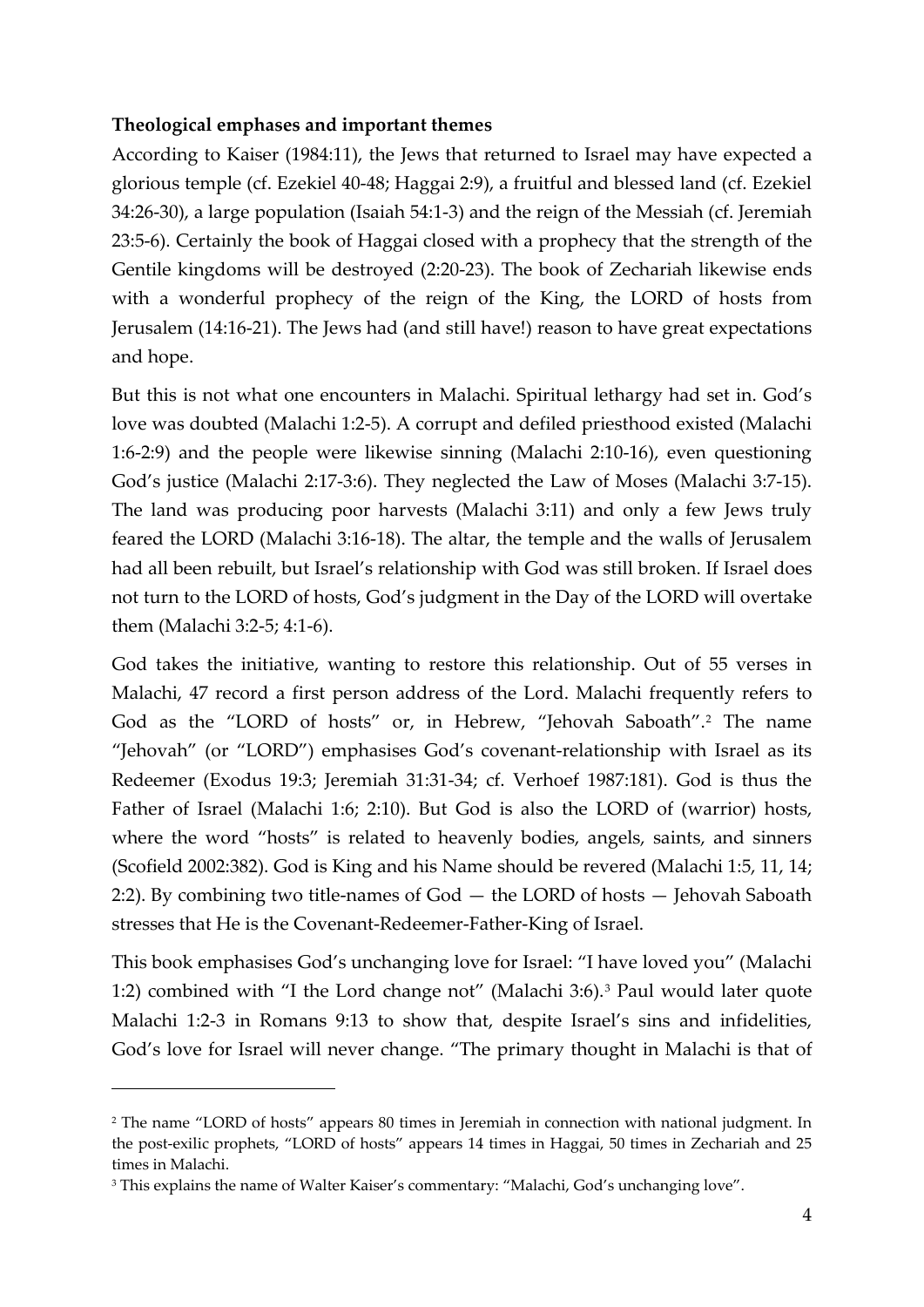the unfailing grace of God to a calloused and ungrateful and unfaithful people" (Coupar 2015:2).

In Malachi, the audience's response is clearly not exemplary. When God makes a statement, the audience would object ("How have we...?"  $-$  1:2, 6: 2:14, 17, 3:8-9, 13-14) and then God would answer. Israel's objections show hard heartedness, human failure and a worship that is somehow lacking. "The condition of the people is revealed in a curious way by seven questions being asked throughout this prophecy" (Coupar 2015:1). Through these questions, God reveals the spiritual condition of Israel at the time.<sup>[4](#page-4-0)</sup> However, as is common to most prophets, some of Malachi's prophecies refer to his contemporaries and other prophecies refer to a future generation of Jews.

Among the remnant of the Jews that returned from Babylon, there was a smaller remnant that feared the LORD (Malachi 3:16; cf. Romans 9:6-7). This fear "is the term that throughout the Old Testament refers to someone's reverence for the Lord that arises from awareness of His love, on the one hand, and of His wrath, on the other" (Constable 2015:11). Responding to God's love, the Israel of God feared the LORD and revered his Name (cf. Malachi 1:6; 2:5; 3:5, 16: 4:2). The true remnant not only had fellowship with God restored, but they also had fellowship with each other (Malachi 3:16).<sup>[5](#page-4-1)</sup> Their names are recorded in the book of remembrance.

The true remnant also had hope in the coming Messiah, whose righteousness will dawn on the earth like the rising sun (cf. Malachi 4:2; Titus 2:13; 2 Peter 1:19). The Day of the LORD will have commenced before the Second Coming of the Lord Jesus Christ.[6](#page-4-2) But before that great and awesome Day of the LORD, Elijah the prophet will return to bring about the final and complete restoration of Israel (Malachi 4:5-6; Matthew 17:11). At that time, the remnant will heed the forerunner's message and all Israel will be saved (Jeremiah 31:31-34; Romans 11:25-27).

The theme of Malachi may be stated as: "Appreciating God's constant love is the key to revitalizing present spiritual life and assuring future divine blessing" (Constable 2015:12). Kaiser (1984:13) describes the theme thus: "God has, and continues, to love

<span id="page-4-0"></span><sup>4</sup> The Church, local churches and individual believers must heed the warnings in 2 Peter & Revelation 2-3: don't regress into spiritual lethargy as Israel did (Malachi 1-4; cf. 1 Corinthians 10:1-15).

<span id="page-4-1"></span><sup>&</sup>lt;sup>5</sup> The Church has fellowship with Christ as we participate in the Lord's Supper and remember the Lord's death until He comes (McIntyre).

<span id="page-4-2"></span><sup>6</sup> "What is our attitude towards "that Day" [of the LORD]? The attitude of born again believers toward that Day which sees the return of the Lord Jesus Christ is never one of fear whereas for the unsaved it holds an absolute dread" (Coupar 2015:4). See also the *Appendix 1*: The Day of the LORD.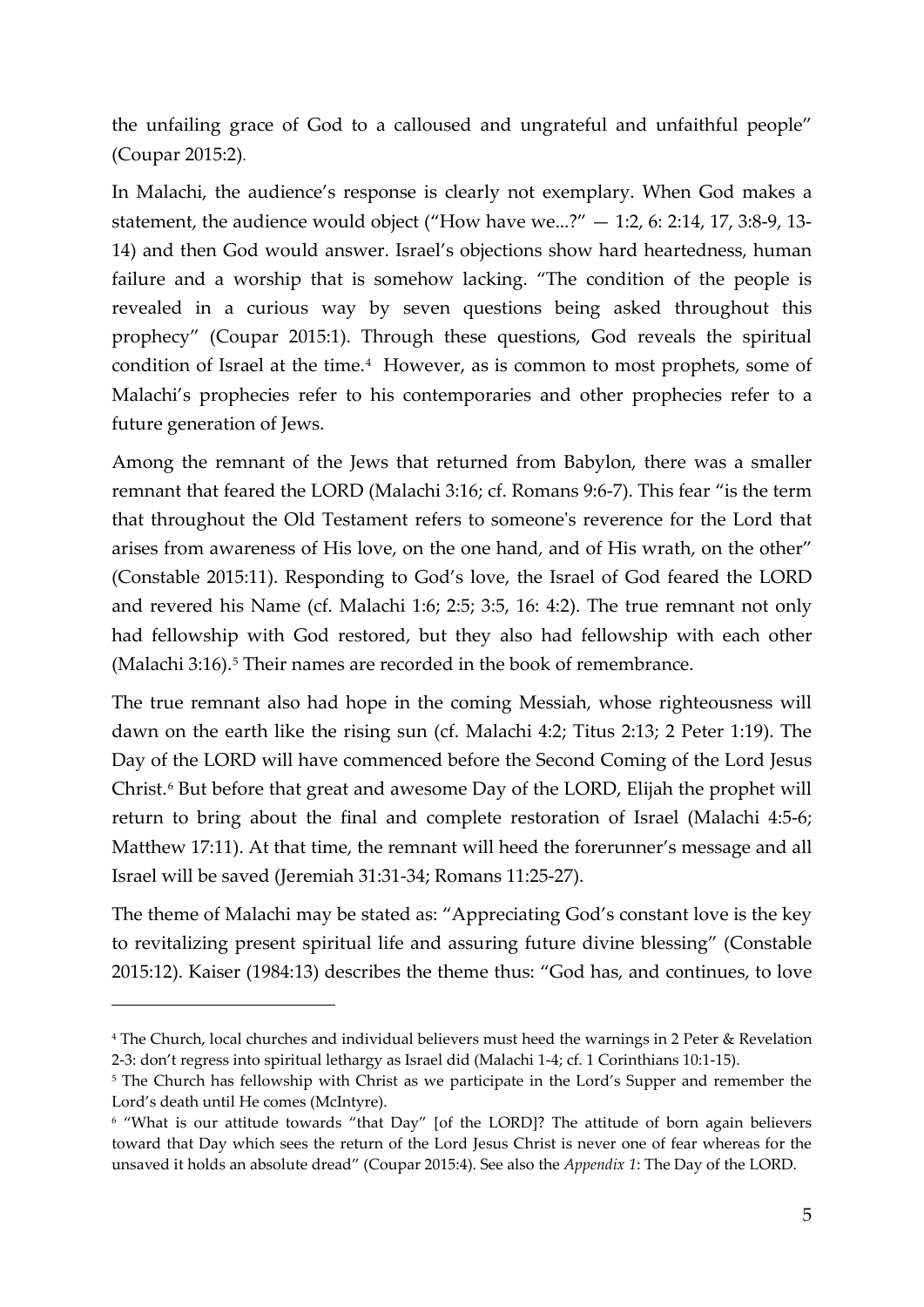us, and no amount of doubting, objecting, or arguing the contrary will remove this fact". Archer (1964:416) says the theme is about "that sincerity toward God and a holy manner of life [that] are absolutely essential in the Lord's eyes... Israel must live up to her high calling as a holy nation and wait for the coming of the Messiah, who by a ministry of healing as well as judgment will lead the nation to a realization of all her fondest hopes." The title of this study emphasises that a Jewish remnant will indeed delight in the Messenger of the covenant (cf. Malachi 3:1, 16; 4:5-6).

# **Literary form and structure of Malachi**

How does Malachi convince his Jewish audience that God not only loves them, but that they have sinned and are not in fellowship with God? As noted, Malachi confronts his audience through the frequent use of questions and answers. "Essentially, the Israelites disputed God's love, His name, and His will concerning marriage and divorce, His justice, His demands regarding stewardship, and His service" (Constable 2015:7). Malachi's rhetorical approach moves from God's statements to their objections and then all the way back to God's answers. The following chiastic outline of Constable (2015:7) captures how the oracles recorded in Malachi are carefully structured:

**A** Superscription (1:1): Yahweh has a message for Israel.

**B** 1st Disputation (1:2-5): God distinguishes between the good and the wicked. The proof of His love is His sparing the righteous and condemning the wicked.

**C** 2nd Disputation (1:6—2:9): Condemnation of improper, begrudging offerings, promise of reversal of blessing, and the greatness of Yahweh's name among the nations.

**D** 3rd Disputation (2:10-16): The Lord is witness to marital fidelity, and Judah is unfaithful.

 $D'$  4<sup>th</sup> Disputation (2:17-3:6): The Lord is witness to marital fidelity, and Judah is unfaithful.

**C'** 5th Disputation (3:7-12): Condemnation of improper, begrudging offerings, promise of reversal of blessing, and the greatness of Yahweh's name among the nations.

**B'** 6th Disputation (3:13—4:3): God distinguishes between the good and the wicked. The proof of His love is His sparing the righteous and condemning the wicked.

**A'** Summary challenge (4:4-6): Yahweh has a message for Israel.

There is little doubt that Malachi is a hortatory discourse that "attempts to affect the future behaviour of someone" and thus it consists of the "essential features of problem, command, motivation, and authority" (Clendenen 1987:6). Viewing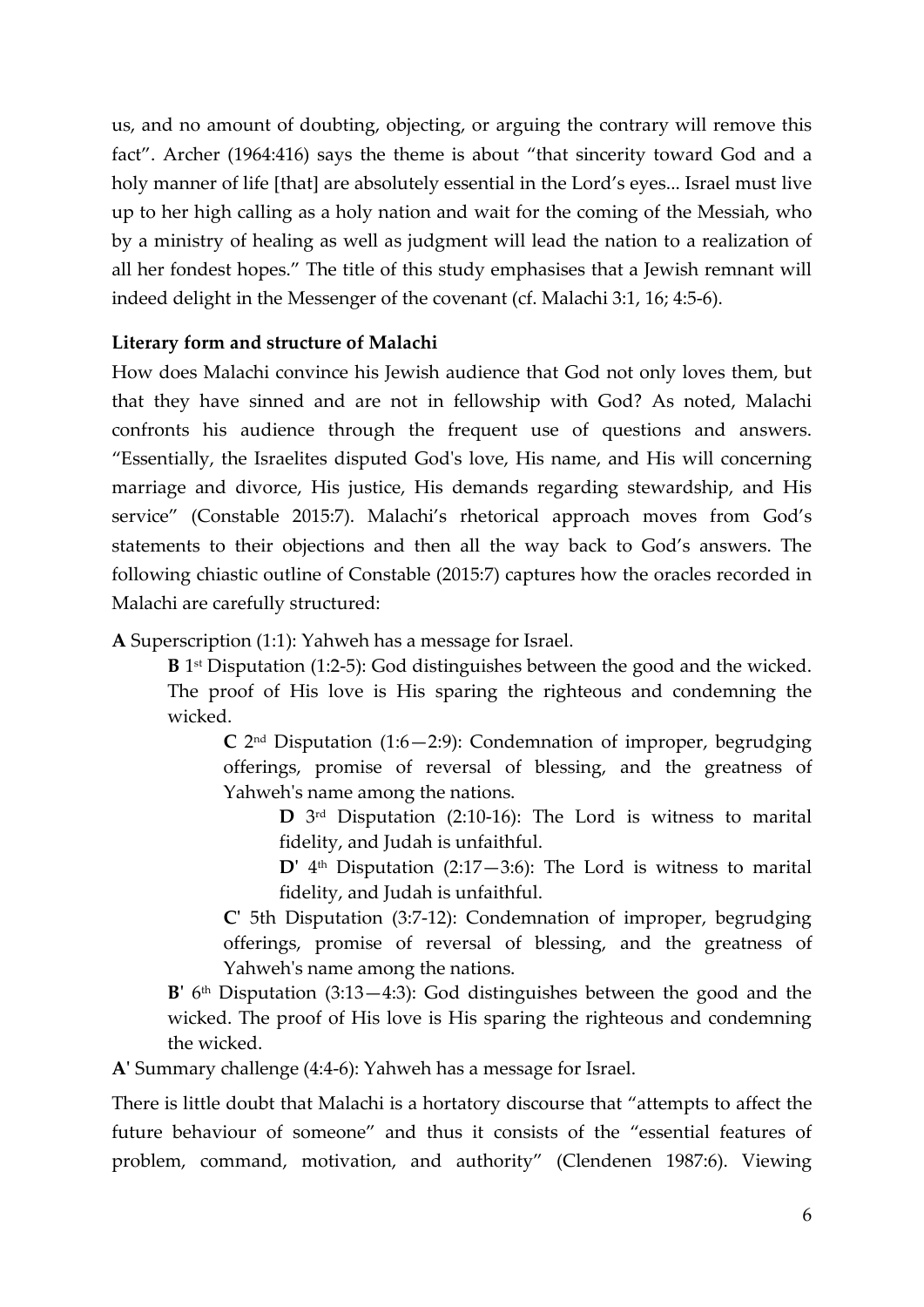Malachi as such a hortatory discourse, Clendenen (1987:7, 16) proposes a structure for the book that outlines three chiastic movements or embedded discourses, as shown below:

| I. First movement: Priests exhorted to honour Yahweh [theological angle] 1:2–2:9          |
|-------------------------------------------------------------------------------------------|
| A. Motivation: Yahweh's love 1:2-5                                                        |
| B. Problem: Failure to honour the Yahweh 1:6-9                                            |
| C. Command: Stop vain offerings 1:10                                                      |
| D. Problem: Profaning Yahweh's Name 1:11-14                                               |
| E. Motivation: Results of disobedience 2:1-9                                              |
| II. <u>Second movement</u> : Judah exhorted to faithfulness [social angle] 2:10-3:6       |
| A. Motivation: Spiritual unity 2:10a, b                                                   |
| B. Problem: Faithlessness 2:10c-14                                                        |
| C. Command: Stop acting faithlessly 2:15-16                                               |
| D. Problem: Complaints of Yahweh's injustice 2:17                                         |
| E. Motivation: Coming messenger of judgment 3:1-6                                         |
| III <u>. Third movement</u> : Judah exhorted to return to Yahweh [economic angle] 3:7–4:6 |
| A. Command: Return to Yahweh with tithes 3:7-10a                                          |
| B. Motivation: Future blessing 3:10b-12                                                   |
| C. Problem: Complacency toward serving God 3:13-15                                        |
| D. Motivation: The Coming Day 3:16–4:3                                                    |
| E. Command: Remember the Law 4:4-6                                                        |
|                                                                                           |

#### **Discussion of the Book of Malachi**

Malachi 1:1 (NKJV): The burden of the word of the LORD to Israel by Malachi.

The word "burden" (*massa*) has a wide range of possible meanings, including to "lift up", the "carrying of a burden", a "pronouncement" or an "utterance". The messenger is constrained to bring a pronouncement of serious import: the words of the LORD (cf. Verhoef 1987:187-189). In Malachi, the burden concerns a "heavy message" because it includes a "threatening judgment" (Fruchtenbaum 2005:7). Note that Jehovah, the covenant-keeping God (or LORD), is neither addressing Judah and Benjamin nor the ten tribes, but He is addressing Israel. None of the tribes were ever "lost", not before the Babylonian captivity and not thereafter. Only a few Jews returned to Israel after the Babylonian captivity, but they nevertheless represent the whole nation. The LORD delivers his message via the hand of "my messenger", that is Malachi (1:1), one of many messengers referred to in this book (cf. 2:7; 3:1; 4:4-5).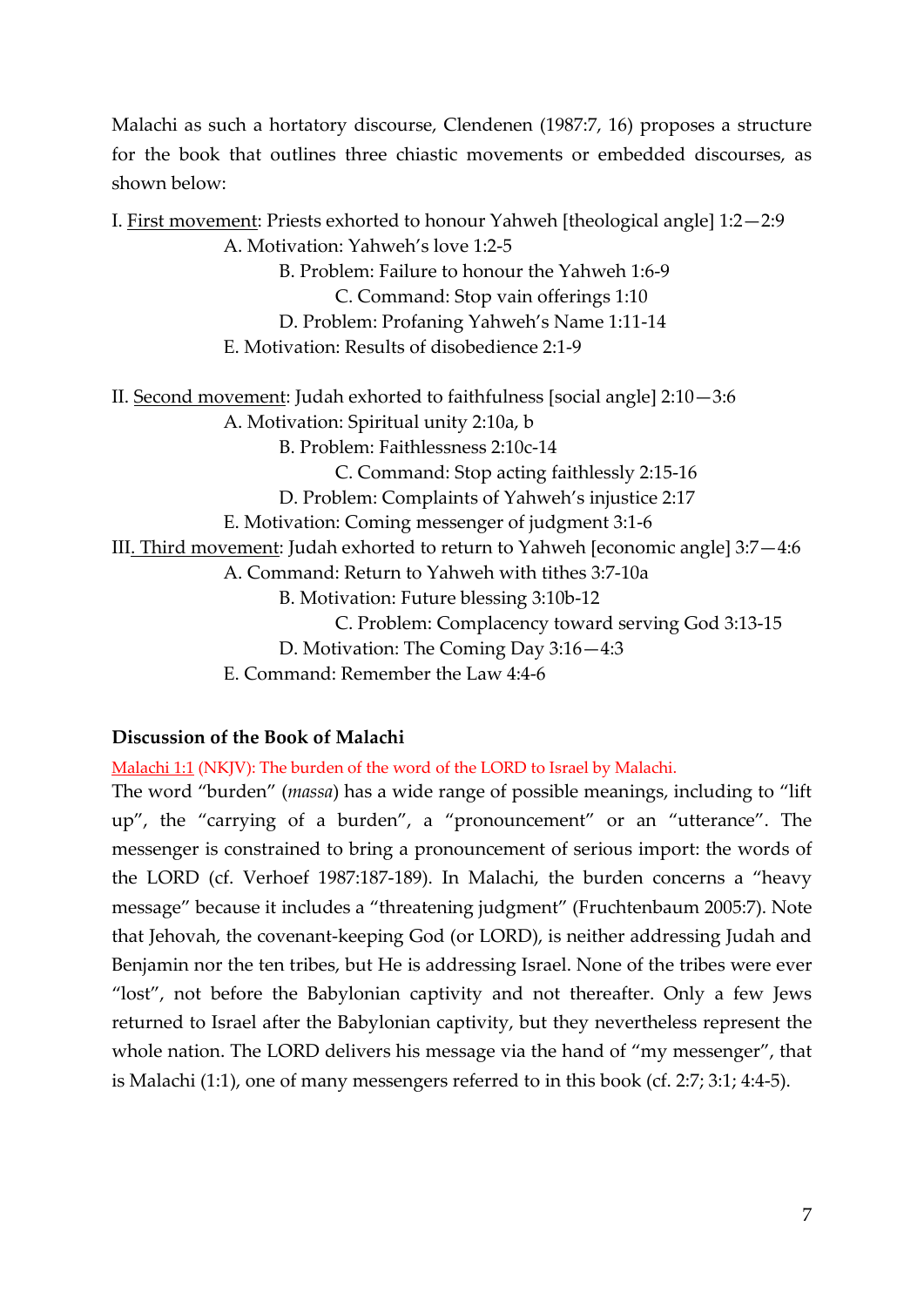Malachi 1:2-5: "I have loved you," says the LORD. "Yet you say, 'In what way have You loved us?' Was not Esau Jacob's brother?" says the LORD. "Yet Jacob have I loved; but Esau I have hated, and laid waste his mountains and his heritage for the jackals of the wilderness." Even though Edom has said, "We have been impoverished, but we will return and build the desolate places," thus says the LORD of hosts: "They may build, but I will tear down; they shall be called the Territory of Wickedness, and the people against whom the LORD will have indignation forever. Your eyes shall see, and you shall say, 'The LORD is magnified beyond the border of Israel.'

The LORD emphasises first and foremost his love for Israel. This presupposes an existing covenant-relationship between God and Israel (Deuteronomy 4:32-40; 5:10; 7:6-9; Jeremiah 31:3). When did such a relationship start? God initiated and cut an unconditional covenant with Abraham who became the father of the Jewish nation (Genesis 12, 15, 17). Through which of Abraham's sons would this covenant be confirmed and the promises be fulfilled? The Abrahamic covenant was not confirmed with Ishmael or any of the other sons of Abraham (Genesis 17:18-22; 25:1- 4, but through Isaac (Genesis 17:19,21; 26:2-5, 24). Moreover, this covenant was not reconfirmed with the first-born of the twins, Esau, but with Jacob, later renamed "Israel" (Genesis 28:13-15; 31). Even though they had been brought back from Babylon into the Promised land, witnessed the restoration of the temple and the rebuilding of the walls of Jerusalem, the community in Israel in Malachi's day evidently doubted this covenant-relationship.

But God loved Jacob and hated Esau. Coupar (2015:2) emphasises that the Hebrew verb for "love" is "a compound of tenses, past, present, and future and therefore a more accurate apprehension is "I have loved, I do now love, and I will always love you, says the Lord." Moreover, these words are spoken by the God who does not change (Malachi 3:6). The words "love" and "hate" can be understood as "to choose" or "not to choose" (Fruchtenbaum 2005:8; cf. Verhoef 1987:197). Later, Jesus used similar wording in Luke 14:26 (cf. Matthew 10:37) to stress that his disciples must choose Him first, that is, Christ must be preferred above father or mother, before sister or brother.

What did God chose Jacob/Israel and his posterity for (and not Esau and his lineage)? God chose or preferred Jacob as the person through whose lineage He would fulfil his promises to Abraham. These promises to Abraham include a specific land (cf. the Land covenant), a specific seed (cf. the Davidic covenant) and also blessings (cf. the New covenant).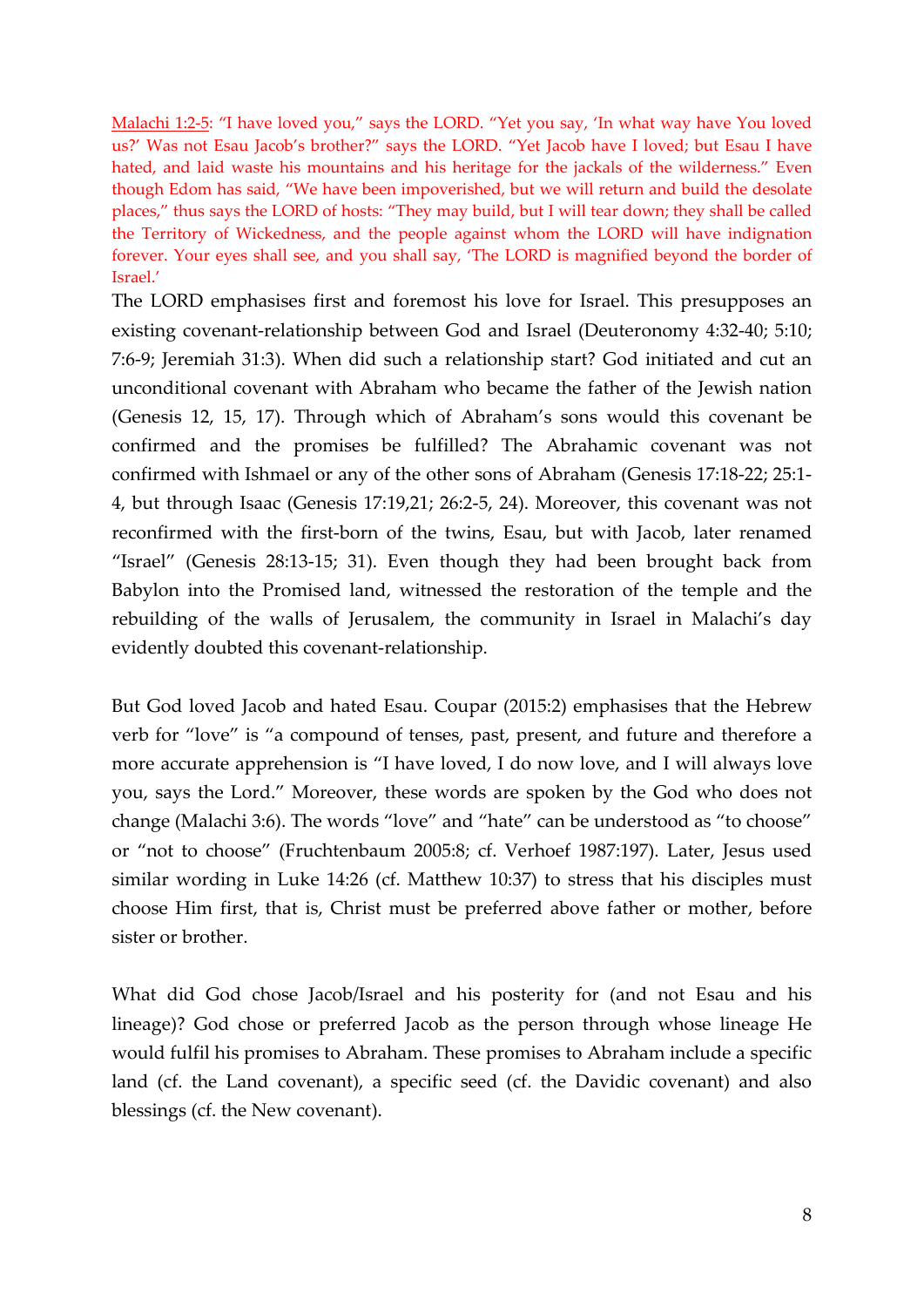Paul later anticipates a question: Was Jacob and his posterity preferred because they were better than Esau and the Edomites? There is ample evidence to the contrary: Jacob and his children sinned just like Esau and the rest of us. So that the purpose of God according to election might stand, not of works but of Him who calls, Jacob was chosen or preferred even before these twins (Esau and Jacob) were born, not having done any good or evil yet (cf. Romans 9:10-13). God unconditionally chose to fulfil his covenant-promises through Jacob/Israel and his posterity not because of any merit on their part. When Israel would later sin grossly by rejecting Jesus as the Messiah, did they stumble so as to fall permanently, has God cast away his people completely (cf. Romans 11:1, 11)? Never! Perish the thought!

What about Esau? According to Genesis 27:38-46 and Malachi 1:3, Esau and his posterity were given a blessing, a purpose and a heritage. How did they respond? Esau's posterity did not allow the Israelites to trek through Edom during the wilderness wanderings (Numbers 20:14-22). They did not help Israel at the time of the Babylonian captivity; they even participated in the slaughter of the Jews.

Sometime in the future there will be a Jewish generation, even all Israel, who will all recognize that God loves Israel. When will this be? Not only will Israel during the millennium see how Esau's heritage shall be called the "Territory of Wickedness" (Malachi 1:4; cf. Isaiah 34:5-15), but they will also then see how the LORD is magnified "beyond the border of Israel" (Malachi 1:5). This is in accordance with a prophecy with which Malachi's contemporaries would be familiar with, the prophecy in Zechariah 14:16-21. "The phrase *beyond the border of Israel* means that Jehovah is to be magnified among the Gentiles. ...Let the Lord's Name be magnified or glorified even among the Gentiles" (Fruchtenbaum 2005:9).

What is the point of Malachi 1:2-5? Constable (2015:18) summarises it well:

The point of this section was to get the Jews of the restoration community, who were thinking that God had abandoned them and forgotten His promises to them, to think again. Even though they seemed to be experiencing the same fate as their ancient enemy, the Edomites, God would restore them because He had entered into covenant relationship with them. He would keep His promises, both to the Israelites and to the Edomites, for better and for worse respectively. This reminder of the Lord's love provided positive motivation for the priests to return to the Lord, and it should have the same effect on all God's people who read these verses.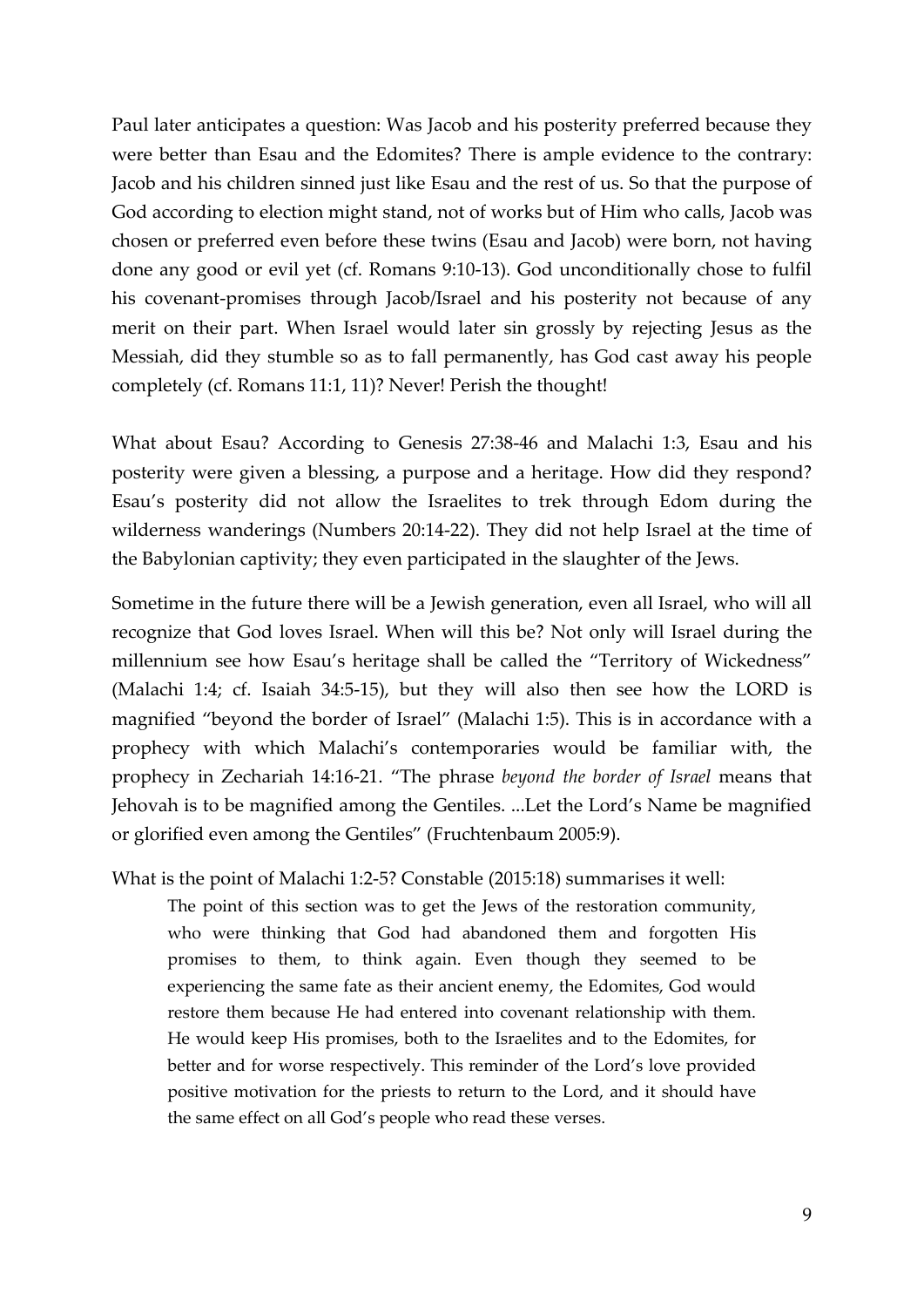If the above approximates a fair understanding of the text in Malachi's day, what applications can we make in our lives today? The following may be relevant:

- If we doubt God's love for us, do we also ask, "In what way have You loved us?" Some may even add: "If we are not Jews to whom the unconditional covenants belong, does God love non-Jews too?"[7](#page-9-0) Let us never forget that God so loved the world that He gave his only begotten Son that whoever believes in Him should not perish but have everlasting life (John 3:16). When one asks, "What more should God do before you will believe that He loves you", the problems with this line of reasoning become apparent. Scripture clearly affirms God's love for every person: The Lord is "not willing that any should perish but that all should come to repentance" (2 Peter 3:9). God promised that through Abraham He would bless all the families of the earth (Genesis 12:3). Has God not already made good on this promise through Jesus Christ, the Son of Abraham (cf. Matthew 1:1)? Blessed be the God and Father of our Lord Jesus Christ, who has blessed us with every spiritual blessing in the heavenly places in Christ (Ephesians 1:3; 1 Peter 1:3; 2 Peter 1:3). In agreement with Constable (2015:14), let us not "demand fresh proof of God's love for us today", for God has repeatedly shown that He loves us, both Jew and Gentile, slave and free, both woman and man.
	- o It is true that *spiritual* blessings are available to all believers in Christ, but some *physical* covenant blessings (the Promised land, the throne of David in the city of the great King, a millennial temple in Zion, etc.) are promised to the remnant of Israel, the Israel of God. The Church is not promised a specific piece of real estate, but such is indeed promised to the nation of Israel.
- If God is not finished with Israel, should we as non-Jewish Church saints, still bless the physical descendants of Abraham, Isaac and Jacob according to Genesis 12:3? Should this continue even during the Church age? The Abrahamic covenant is unconditional, still in force and not all its promises have been fulfilled. I am convinced that the obligation to bless the physical descendants of Abraham still stands today.

<span id="page-9-0"></span><sup>7</sup> See *Appendix 2*: Sons of Abraham – and sons of Jacob/Israel too?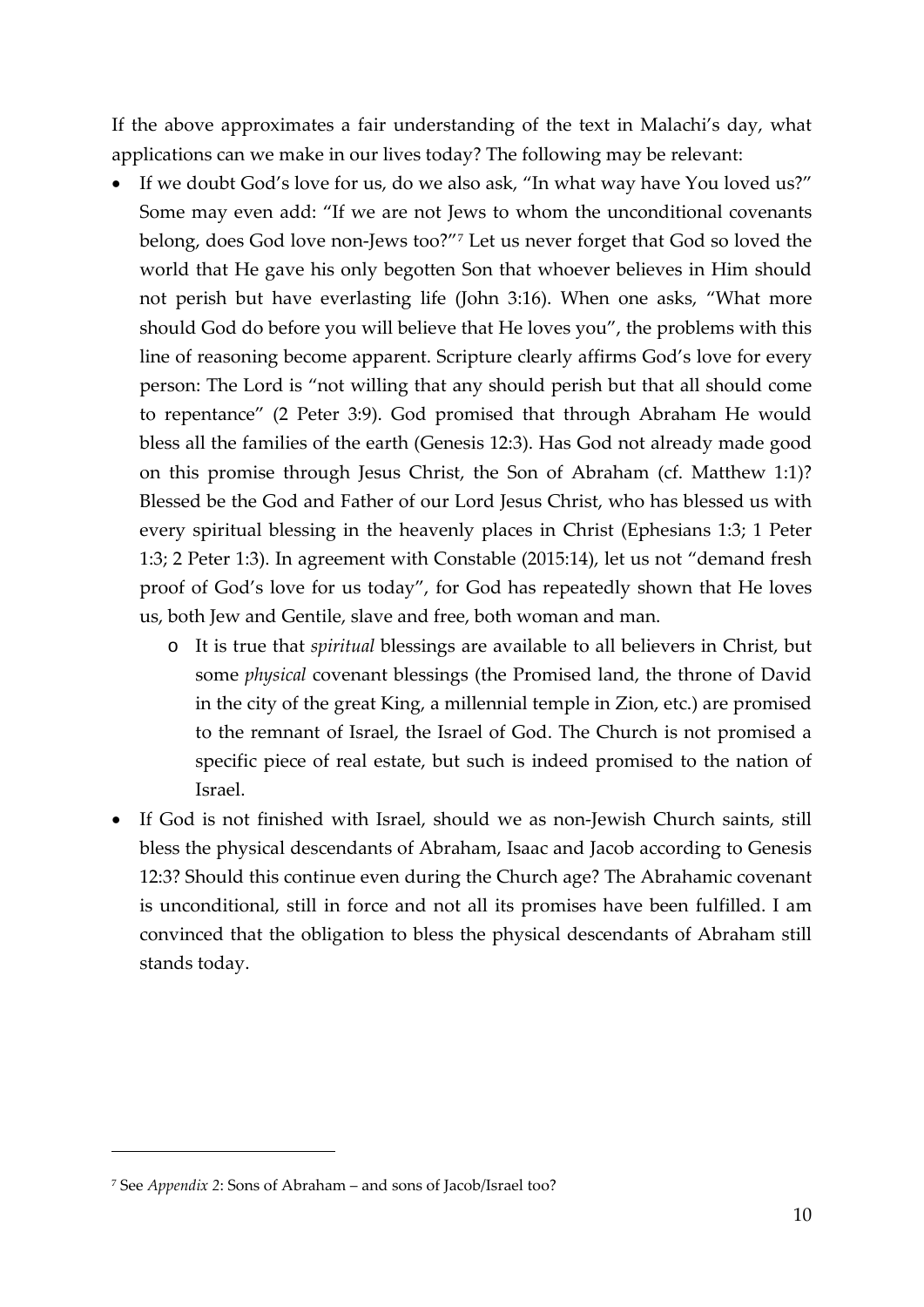Malachi 1:6-14: "A son honors his father, and a servant his master. If then I am the Father, where is My honor? And if I am a Master, where is My reverence?" says the LORD of hosts to you priests who despise My Name. Yet you say, 'In what way have we despised Your Name?' "You offer defiled food on My altar, but say, 'In what way have we defiled You?' By saying, 'The table of the LORD is contemptible.' And when you offer the blind as a sacrifice, is it not evil? And when you offer the lame and sick, is it not evil? Offer it then to your governor! Would he be pleased with you? Would he accept you favourably?" says the LORD of hosts. "But now entreat God's favour, that He may be gracious to us. While this is being done by your hands, will He accept you favourably?" says the LORD of hosts. "Who is there even among you who would shut the doors, so that you would not kindle fire on My altar in vain? I have no pleasure in you," says the LORD of hosts, "Nor will I accept an offering from your hands. For from the rising of the sun, even to its going down, My name shall be great among the Gentiles; in every place incense shall be offered to My name, and a pure offering; for My name shall be great among the nations," says the LORD of hosts. "But you profane it, in that you say, 'The table of the LORD is defiled; and its fruit, its food, is contemptible.' You also say, 'Oh, what weariness!' and you sneer at it," says the LORD of hosts. "And you bring the stolen, the lame, and the sick; thus you bring an offering! Should I accept this from your hand?" says the LORD. "But cursed be the deceiver who has in his flock a male, and takes a vow, but sacrifices to the Lord what is blemished — for I am a great King," says the LORD of hosts, "And My name is to be feared among the nations.

The Levitical priests, who were supposed to represent or intercede for the Jews before God, are specifically addressed. The LORD of hosts says the priests have despised his Name. How did they do this? By neither honouring God as Father nor revering him as Master (Malachi 1:6). The priests also said the table of the LORD is contemptible by "offering defiled food on My altar", sacrificing blind, lame and sick animals in clear contravention of the Law of Moses (Leviticus 22:20-25; Deuteronomy 15:21). They would not dare to present these animals to their governor (who reported to the Persian Empire), so why did they dare to bring it to the LORD of hosts (Malachi 1:8)? Will God accept these priests and their prayers if they continue in these ways (Malachi 1:9)? Ironically the LORD of hosts commands the priests to close the doors of the temple rather than continuing to offer defiled and blemished sacrifices (Malachi 1:10).

In the Messianic kingdom, God's Name shall be great among the Gentiles; they will bring a pure offering and burn incense (Malachi 1:11; cf. Zechariah 8:20-23; 14:16-21). The Jewish priests of Malachi's day, however, profaned God's Name by calling the table of the Lord defiled and saying its food is contemptible (Malachi 1:12). They complained —"Oh, what a weariness" — not seeing their task as a work unto the Lord, but rather as a job to be finished as soon as possible. They brought inferior offerings when in fact they had healthy animals. Such deceivers brought a curse on themselves, for the LORD of hosts is a great King and "My Name is to be feared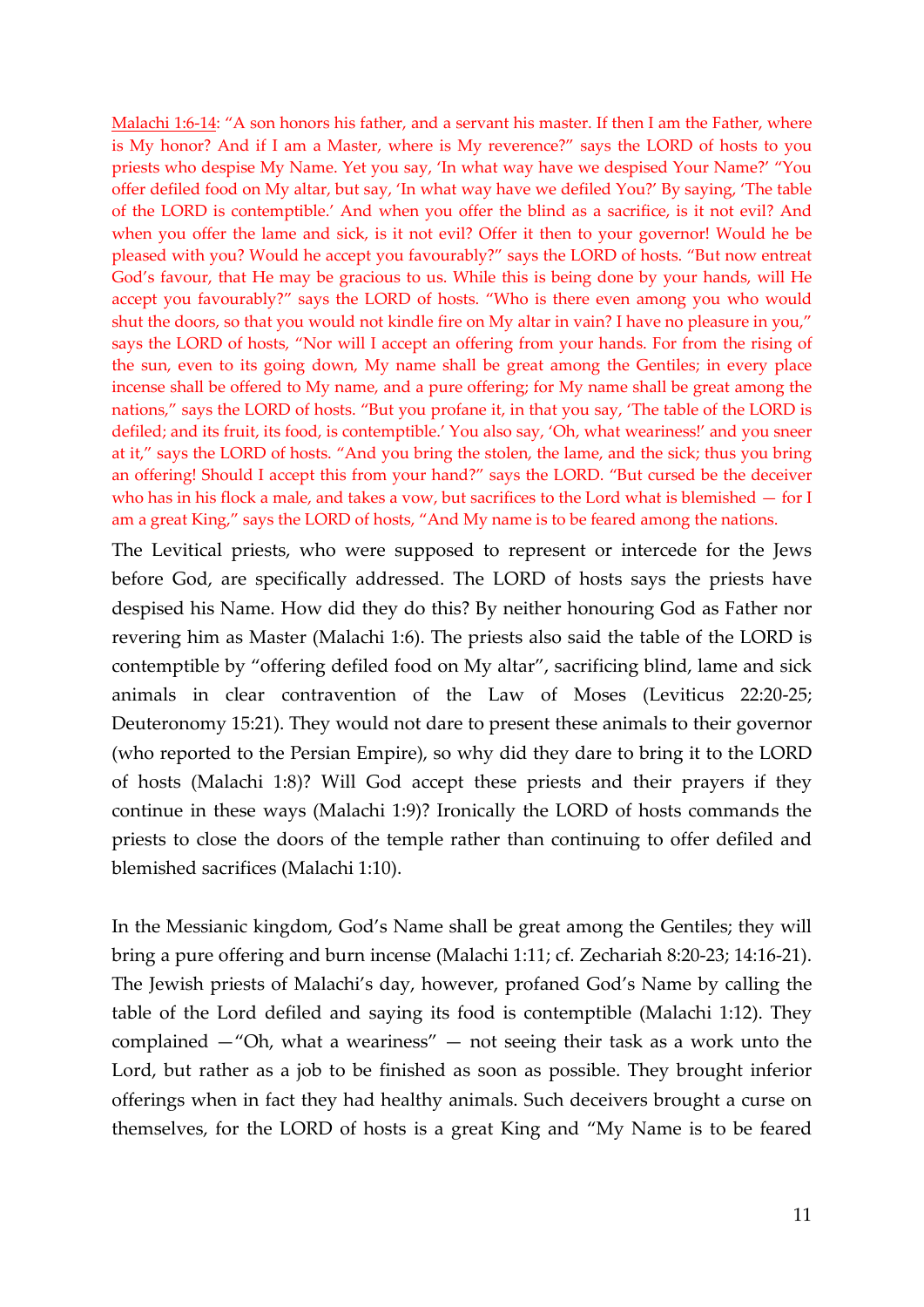among the nations" (Malachi 1:14). This is the first of four curses mentioned in the Book of Malachi.

Using many questions, God compels the priests to reconsider their ways (cf. Malachi 1:6-14). The various offerings of the Levitical system pointed typologically to Christ's work (McIntyre 2015). If the altar typologically points to the cross of Christ, then it is clear why defiling it is such a sin. Since Christ is a perfect, unblemished and undefiled offering for the sins of the world, it is clear why God wanted acceptable sacrifices to be brought to the temple.

Applications for believers in Christ today may include the following:

- God is a Father who cares about all his children. He loves us. He is trustworthy. He is the great King over the universal and eternal kingdom of God.
- Our attitude towards and participation in the Lord's Supper should be in accordance with God's instructions.
- Are we offering God our best, from the heart, in faith; or are we going through the motions?
	- o McIntyre (2015) pointed out similarities between Malachi 1:14 and Acts 5:1-11: Ananias and Sapphira lied to the Holy Spirit about their offering and they died (Acts 5:1-11).
- As priests according to the order of Melchizedek, we should bring sacrifices that are acceptable to God through Christ (cf. Hebrews 13:15-16).
- "As many as I love I rebuke and chasten. Therefore be zealous [not lukewarm], and repent" (Revelation 3:19).
	- o If the seven churches in Revelation 2-3 can also be viewed as representative of the Church age, then we may be living during the time of the Laodicean church. The exalted Lord Jesus Christ lovingly warned and rebuked this church, very similar to the LORD of hosts' loving rebuke of Israel in Malachi's day.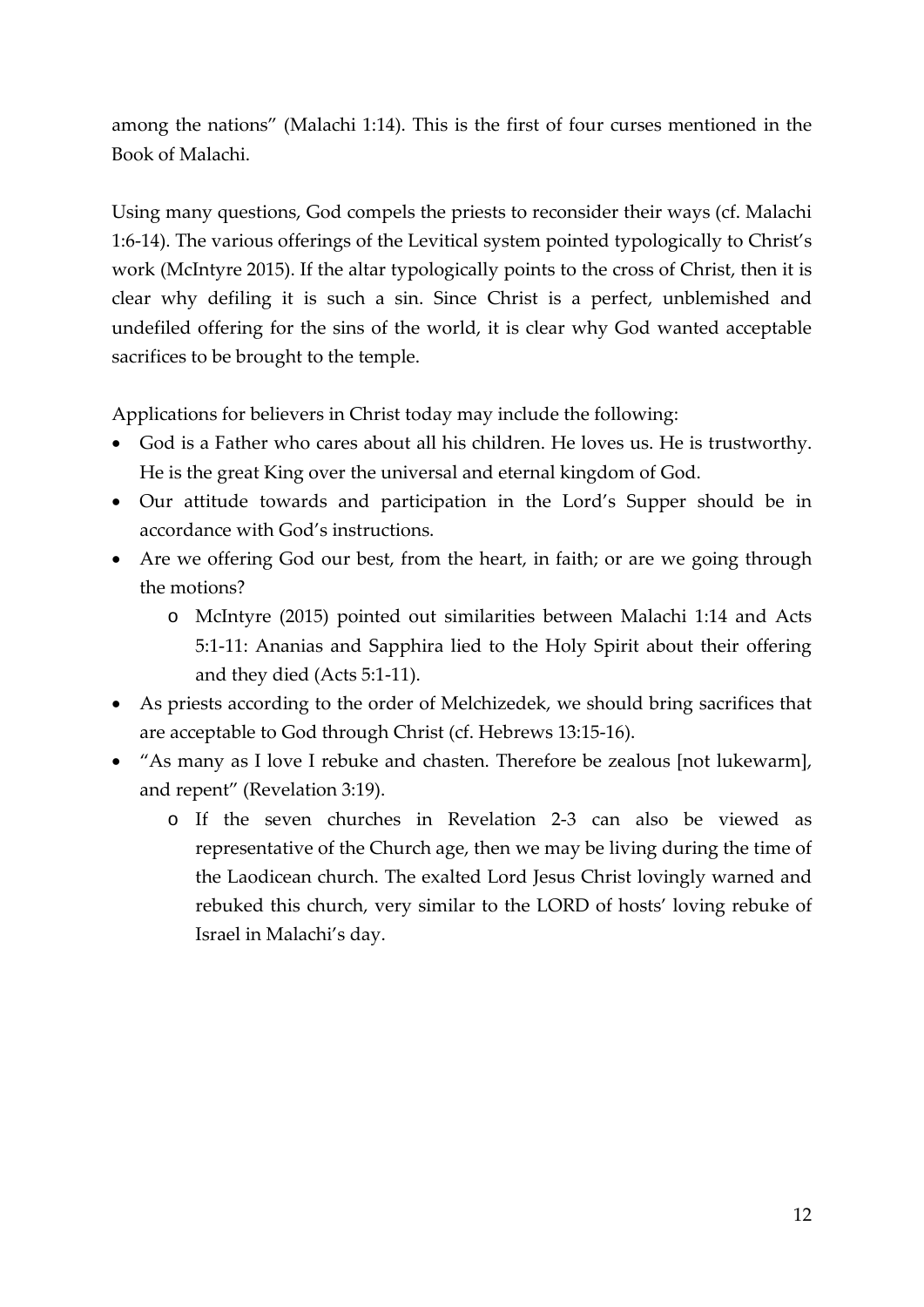Malachi 2:1-9: "And now, O priests, this commandment is for you. If you will not take it to heart, to give glory to My name," says the LORD of hosts, "I will send a curse upon you, and I will curse your blessings. Yes, I have cursed them already, because you do not take it to heart. "Behold, I will rebuke your descendants and spread refuse on your faces, the refuse of your solemn feasts; and one will take you away with it. Then you shall know that I have send this commandment to you, that My covenant with Levi may continue," says the LORD of hosts. My covenant was with him, one of life and peace, and I gave them to him that he might fear Me; so he feared Me and was reverent before My name. The law of truth was in his mouth, and injustice was not found on his lips. He walked with Me in peace and equity, and turned many away from iniquity. "For the lips of a priest should keep knowledge, and people should seek the law from his mouth; for he is the messenger of the LORD of hosts. But you have departed from the way; you have caused many to stumble at the law. You have corrupted the covenant of Levi," says the LORD of hosts. "Therefore I also have made you contemptible and base before all the people, because you have not kept My ways but have shown partiality in the law."

Whereas Malachi 1:6-14 emphasises the Levitical priests' *temple functions*, Malachi 2:1-9 stresses the covenant with Levi and the priests' role as *teachers* of the Law of Moses.

The essence of the command to the Levitical priests in Malachi 2:1 is the "duty and the privilege of the priests to honor the name of the Lord" (Verhoef 1987:238). They were to "give glory to My name" (Malachi 2:2). The command of the LORD of hosts is stated negatively: "if you will not take it to heart". Disobedience will result in God cursing them and taking their blessings away. To some extent this had already occurred, because the people had not been bringing their tithes and offerings to the storehouse, in which the priests were allowed to participate (Malachi 2:2c; 3:8-10). Curses for disobedience to the Law of Moses were spelled out in Leviticus 26:14-39 and Deuteronomy 27:11-16 and 28:15-57.

In Malachi 2:3, the LORD of hosts mentions three consequences for continued disobedience:

1. Rebuke or judgment of the priests' descendants (seed): This means that their offspring would become unfruitful (cf. Deuteronomy 28:32) and/or that the priests would neither be able to give a blessing nor receive blessings anymore (cf. Leviticus 7:32; Deuteronomy 18:3).

2. Dung or refuse spread on their faces: Instead of God accepting the sacrifices offered by the priests, He warns that continued disobedience would result in the contents of the bowels of the slain animals to be spread on the priests' faces. This humiliation would also "degrade the priests in such a manner that they would be unfit and unclean to perform their official duties" (Verhoef 1987:242).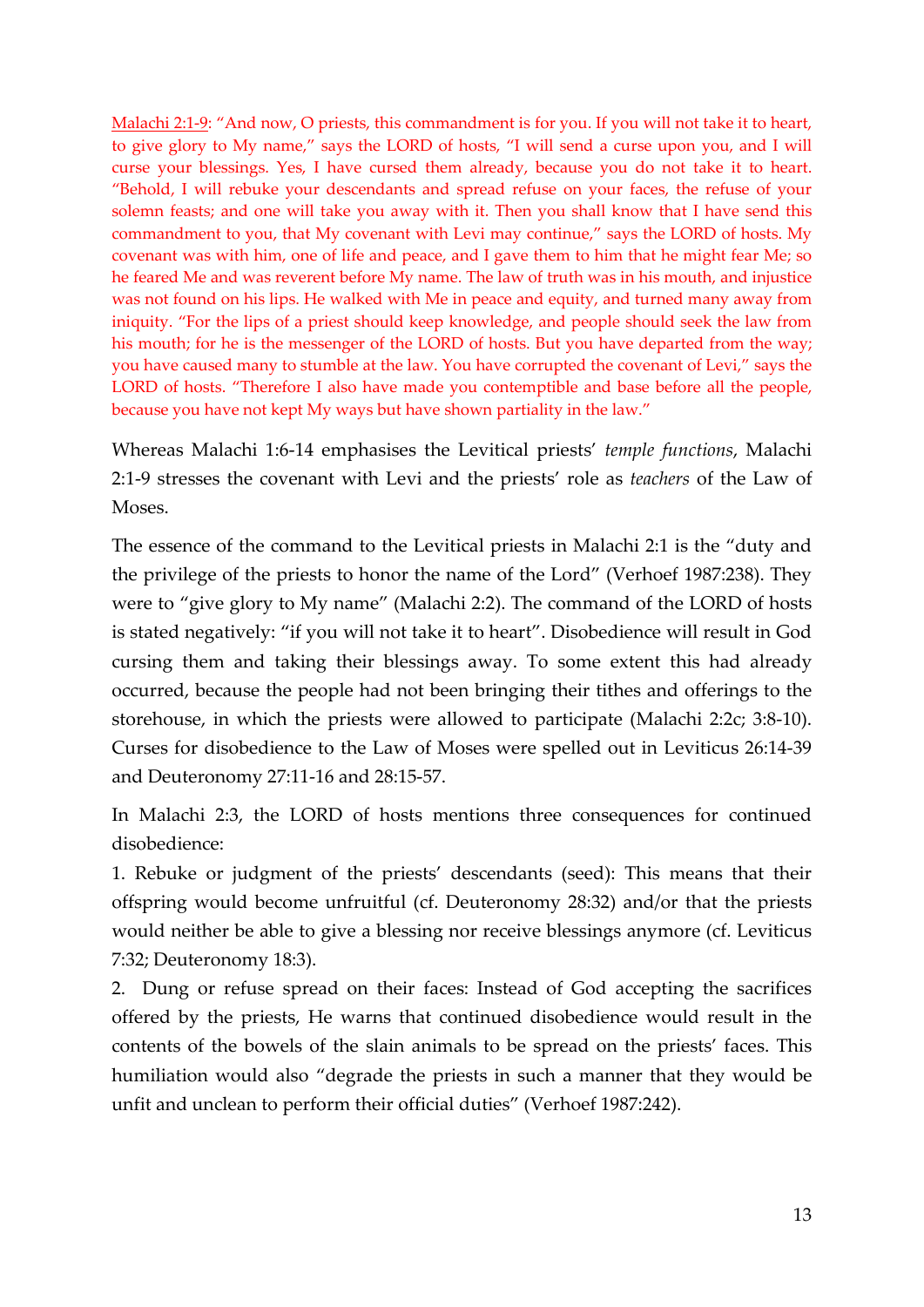3. The priests were at risk to be taken away with the refuse (dung) of these sacrifices and feasts to a place outside of the camp (Malachi 2:3c). Divine judgment would move the priests from their elevated position down to the dunghill.

If the above happens, these priests would know that God sent them this commandment (Malachi 2:4; cf. 2:1). "Malachi's function was that of a reformer, leading back the priests and the people to the law" (McIntyre 2015). The purpose of these warnings is for the priests to repent and return to the example of their forefather, Levi (cf. Jeremiah 33:20-21). Levi lived long before the Mosaic covenant was given at Mount Sinai (cf. Exodus 20). As one of the twelve sons of Jacob, Levi "stands as the representative head of the Levitical Priesthood" (Fruchtenbaum 2005:13). If the priests of Malachi' day heeded the warnings, God's covenant with Levi would continue (Verhoef 1987:244). Therefore, in Malachi 2:4-9, a distinction is made between Levi and the priests of Malachi's day (cf. Fruchtenbaum 2005:12).

Constable (2015:25) describes the covenant with Levi (cf. Malachi 2:4) as follows: The Lord's covenant with Levi was a covenant of grant. In this type of covenant one individual, and perhaps his descendants, received a promise of continuing blessing for a special service rendered. The special service that Levi and his descendants rendered to God involved serving as His priests.

"From God's side the covenant means life and peace, and from Levi's side the obligation presupposes unlimited subjection in reverence and fear of the Lord" (Verhoef 1987:245). This is indeed what Levi did (notice the pronouns are in the singular – "he" and "his"): "So he feared Me and was reverent before My name" (Malachi 2:5b).

In contrast to the priests in Malachi's day, Levi taught according to the law of truth and there was no unrighteousness found on his lips (Malachi 2:6a). Like Enoch and Noah, Levi walked with God in peace and equity and turned many away from iniquity (Malachi 2:6b; cf. Genesis 5:22-24; 6:9; Micah 6:8).

The task of the priests of Malachi's day was not only to perform sacrificial duties in the temple but, with Levi as their example, also to be reliable and trustworthy teachers of the Law of Moses (Malachi 2:7a; cf. Deuteronomy 33:8-11). The priests of Malachi's day should have known God's revealed will in the Law of Moses and they should have taught it to the people. Previously, the people of Israel were destroyed for a lack of knowledge (cf. Hosea 4:6). Now, despite the ministry of Ezra some years earlier, the people of Israel at the time of Malachi were again at risk of being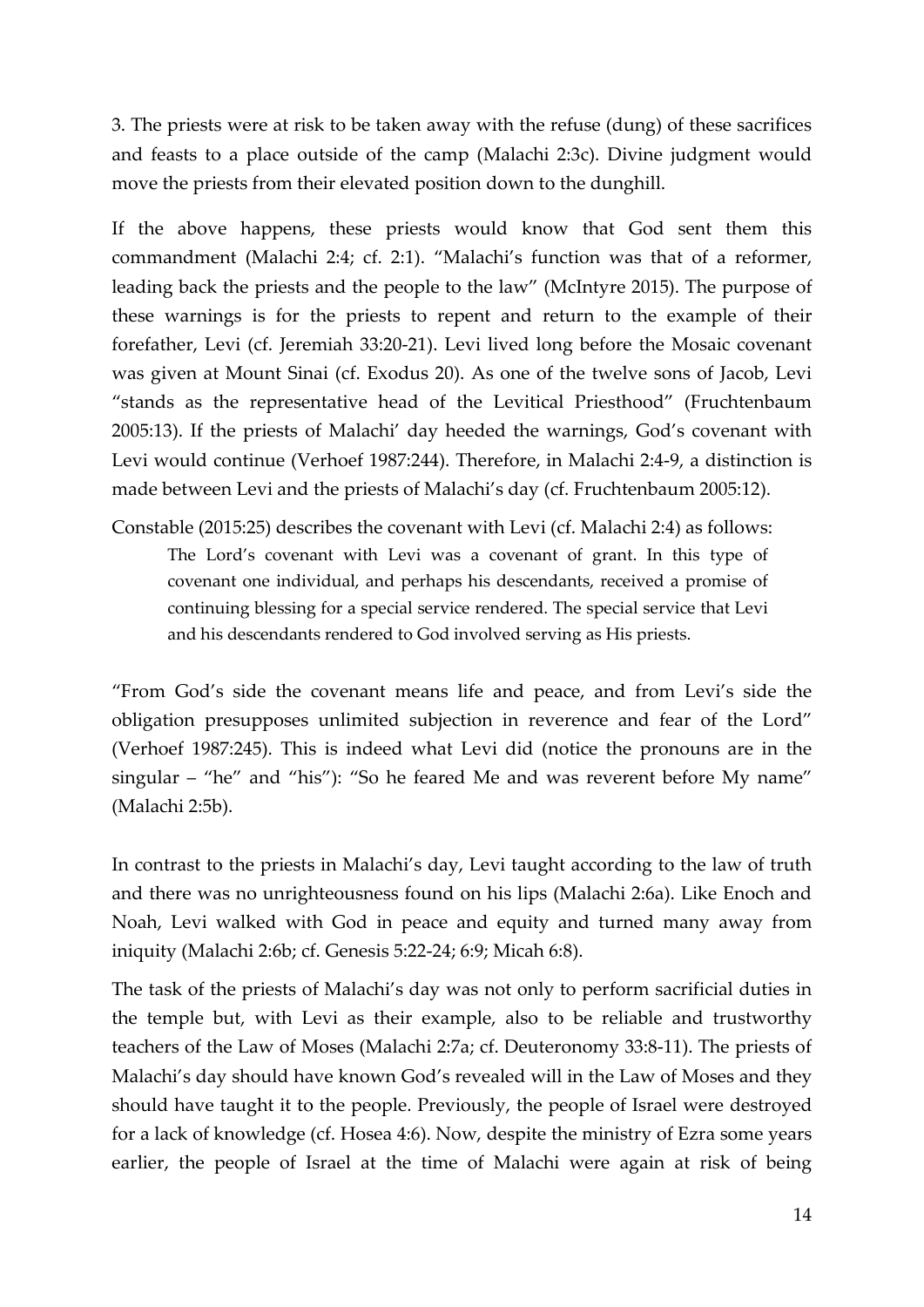ignorant of God's law (cf. Ezra 7:10, 25; Nehemiah 8:8-9). This teaching office of a priest is extremely important; he is called a "messenger of the LORD of hosts" (Malachi 2:7).

In contrast to Levi and the earlier, classical Levitical priesthood (notice the verse starts with "but"; see also the contrast with verse 6), the priests in the time of Malachi failed: They themselves deliberately departed from the way of truth, caused many to stumble at the law and thus corrupted the covenant of Levi (Malachi 2:8). The covenant with Levi provided "life and peace", but because of their disobedience ("you have not kept My ways but have shown partiality in the law"), the Lord of hosts will make the priests of Malachi's day contemptible and base. Instead of "giving glory to My name", the priests despised the Name of the LORD. They were now at great risk of themselves being despised. Verhoef (1987:253-254) summarises Malachi 2:1-9 well:

In this significant portion of Scripture the priests in the time of Malachi were hanging in the balance. They were reminded of their privileged position (vv. 1, 4, 5), contrasted with the attitude and conduct of the classical (or ideal) priesthood (vv. 5c, 6, 7), accused of violating the covenant with Levi (v. 8), and judged because they failed miserably in both their personal and professional life (v. 9).

What practical applications can we make in our lives today? This may be noted:

- Bring glory to God's Name (cf. Malachi 2:2). Serve and worship God; don't be self-centred.
- Take God's warnings about divine judgment to heart (cf. Malachi 2:3, 9).
- Study God's Word to show yourself approved (cf. Malachi 2:6; 2 Timothy 2:15).
- New Testament priests (the order of Melchizedek) should not take the LORD's Name in vain.
- Malachi 2:5-6 contain clear lessons for us in our walk with the Lord: fear the Lord, walk with God in peace and equity, seek the truth, do not depart from the Way (cf. John 14:6; Acts 18:25-26).
- Leaders in local churches should teach well and show no favouritism (cf. Malachi 2:6-7, 9).
- Don't be a stumbling block to others (cf. Malachi 2:8; Matthew 18:6-10).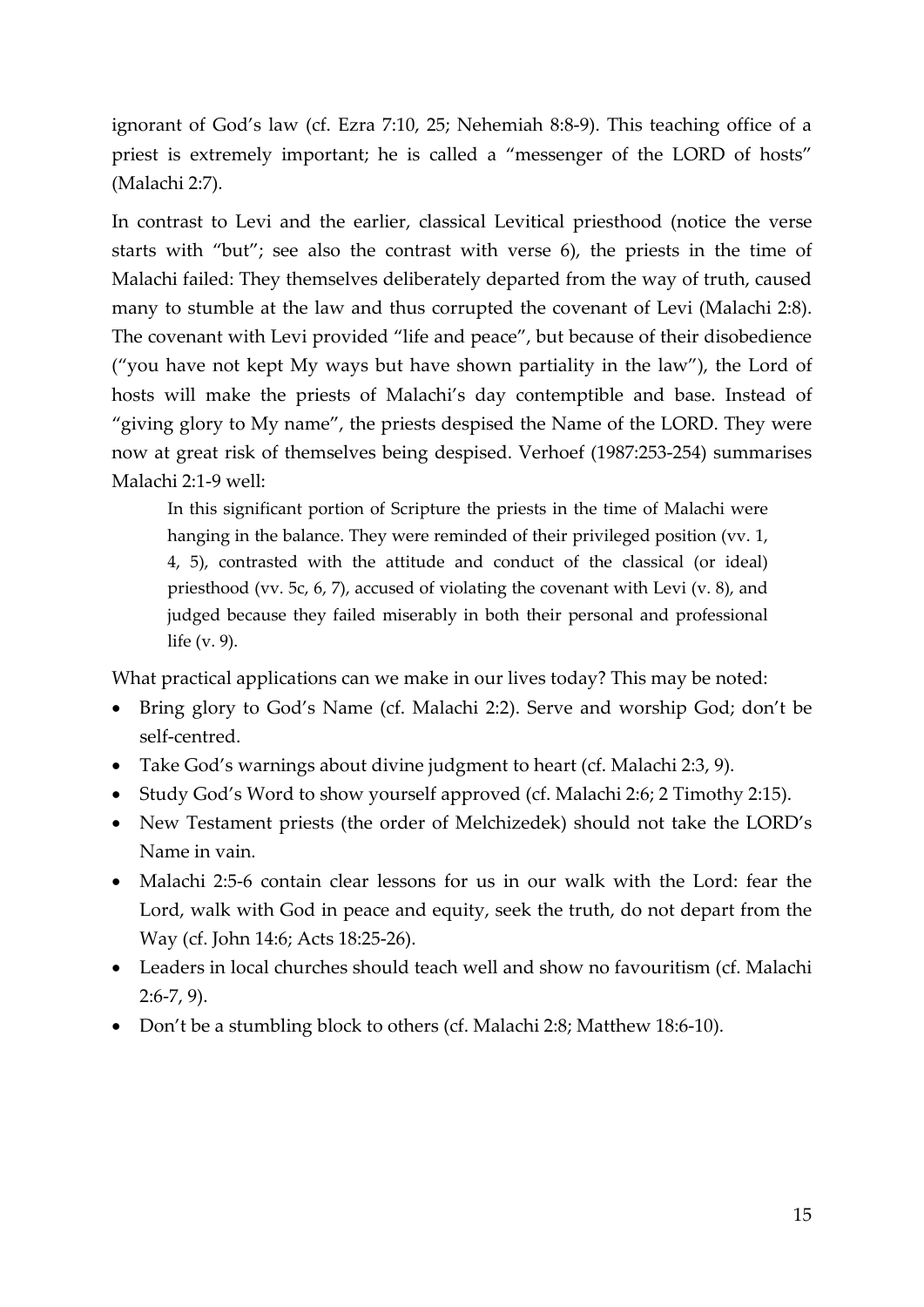Malachi 2:10-16: "Have we not all one Father? Has not one God created us? Why do we deal treacherously with one another by profaning the covenant of the fathers? Juhad has dealt treacherously and an abomination has been committed in Israel and Jerusalem, for Judah has profaned the LORD's holy *institution* which He loves: he has married the daughter of a foreign god. May the LORD cut off from the tents of Jacob the man who does this, being awake and aware, yet who brings an offering to the LORD of hosts! And this is the second thing you do: you cover the altar of the LORD with tears, with weeping and crying; so He does not regard the offering anymore, nor receive it with goodwill from your hands. Yet you say, "For what reason?" Because the LORD has been witness between you and the wife of your youth, with whom you have dealt treacherously; yet she is your companion and your wife by covenant. But did He not make them one, having a remnant of the Spirit? Any why one? He seeks godly offspring. Therefore take heed to your spirit, and let none deal treacherously with the wife of his youth. "For the LORD God of Israel says that He hates divorce, for it covers one's garment with violence," says the LORD of hosts. "Therefore take heed to your spirit that you do not deal treacherously."

A new section in Malachi starts in 2:10 where the Lord is addressing the whole nation of Israel. Constable (2015:26) says this "message deals with the same social evils that Ezra and Nehemiah faced: intermarriage with unbelievers (vv. 10-12), and divorce (vv. 14-16; cf. Ezra 9:2; Neh.13:23-28), plus hypocritical worship (vv. 12-13)."

The third question in Malachi 2:10 answers the first two in that verse: since God is the Father and Creator of Israel (cf. Malachi 1:6), why do Jews deal treacherously with one another, profaning the covenant of the fathers? Fruchtenbaum (2005:15) summarises the issues well:

Malachi began with the sin itself: many Jewish men in his day were marrying Gentile women who were worshippers of idols. This was a clear violation of the Mosaic Law. The Mosaic Law forbade Jews to marry Gentiles unless they had first converted to the God of Israel. This is what Ruth and Rahab did. When they adopted the God of Israel, even though they were Gentiles, they could be married by Jewish men. The problem here was that these Gentile wives continued to worship idols of foreign gods.

The Mosaic covenant was profaned in two ways: Jewish men married unbelieving women and then, notwithstanding their transgression, continued to bring an offering to the LORD of hosts (Malachi 2:11-12). This profaned (made common) the sanctuary (temple or the people) of the LORD; all men who did this would be cut off from the tents of Jacob.

While they treated their Jewish wives treacherously (divorcing them and/or then marrying heathen women  $-$  vv. 15-16), God would not accept these men's offerings despite the altar being covered with weeping and crying (Malachi 2:13-14; cf. 1 Peter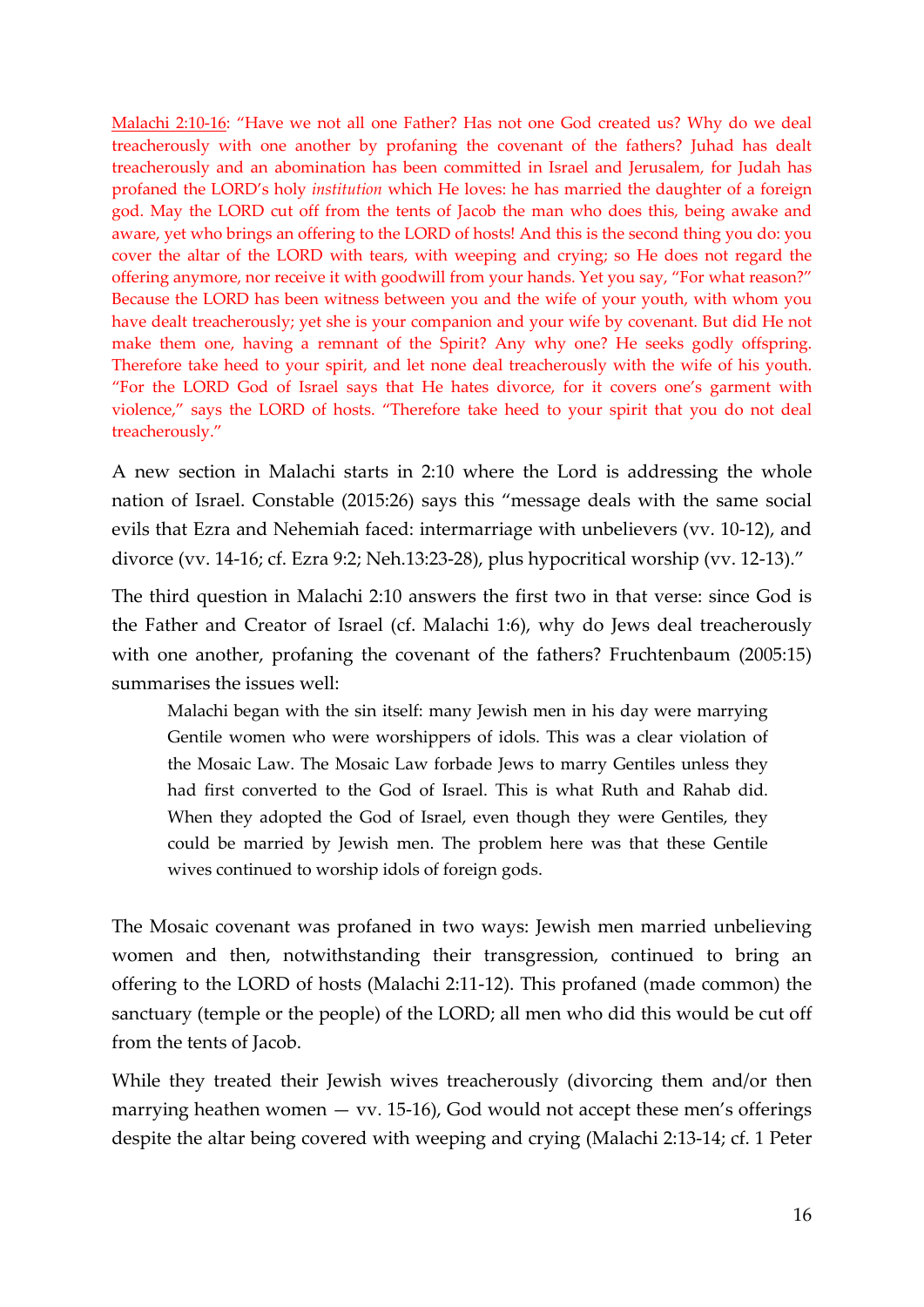3:7). The LORD is a witness that these men had broken the marriage covenant with their wives.

Regarding the difficult verse 2:15, Constable (2015:28) writes that no "individual Israelite, who benefited from even a small amount of the Holy Spirit's influence, would break such a covenant as the marriage contract. God Himself would not break His covenant with Israel." Whereas godly offspring provides a positive reason not to divorce, verse 16 provides negative reasons: God hates divorce and it covers one's garment with violence. Covering oneself with a garment was a Hebrew euphemism for marriage (cf. Ruth 3:9; Ezekiel 16:8). What was happening was that Jewish men sent their Jewish wives away in order to marry heathen women. "The sin was that, instead of covering the woman with a garment to claim her as his only wife, he covered the wife with violence, in contrast to what the Law commanded" (Fruchtenbaum 2005:17).

Practical applications:

- God hates divorce. We should keep our marriage covenants.
- Christ's relationship with his bride is our example; we should become more Christ-like.
- Don't be guilty of careless living. Avoid hypocrisy.
- Look at yourself before you blame others.

Malachi 2:17-3:6: You have wearied the LORD with your words; yet you say, "In what way have we wearied Him?" In that you say, "Everyone who does evil is good in the sight of the LORD, and He delights in them," or, "Where is the God of justice?" Behold, I send My messenger, and he will prepare the way before Me. And the Lord, whom you seek, will suddenly come to His temple, even the Messenger of the covenant, in whom you delight. Behold, He is coming," says the LORD of hosts. "But who can endure the day of His coming? And who can stand when He appears? For He is like a refiner's fire and like launderers' soap. He will sit as a refiner and a purifier of silver; He will purify the sons of Levi, and purge them as gold and silver, that they may offer to the LORD an offering in righteousness. "Then the offering of Judah and Jerusalem will be pleasant to the LORD, as in the days of old, as in former years. And I will come near you for judgment; I will be a swift witness against sorcerers, against adulterers, against perjurers, against those who exploit wage earners and widows and orphans, and against those who turn away an alien—because they do not fear Me," says the LORD of hosts. "For I am the LORD, I do not change; therefore you are not consumed, O sons of Jacob.

It had been quite a while since the Jews had returned from captivity to Israel. The people rejoiced when sacrifices could be brought to the rebuilt temple (Ezra 3:10-13; Haggai 2:9; Zechariah 2:10). The LORD chose Zerubbabel to be "a signet ring" (Haggai 2:23) and Israel confirmed the Mosaic covenant with God (Nehemiah 8-10). Israel was waiting for the Messianic kingdom (cf. Zechariah 14:16-21), but as time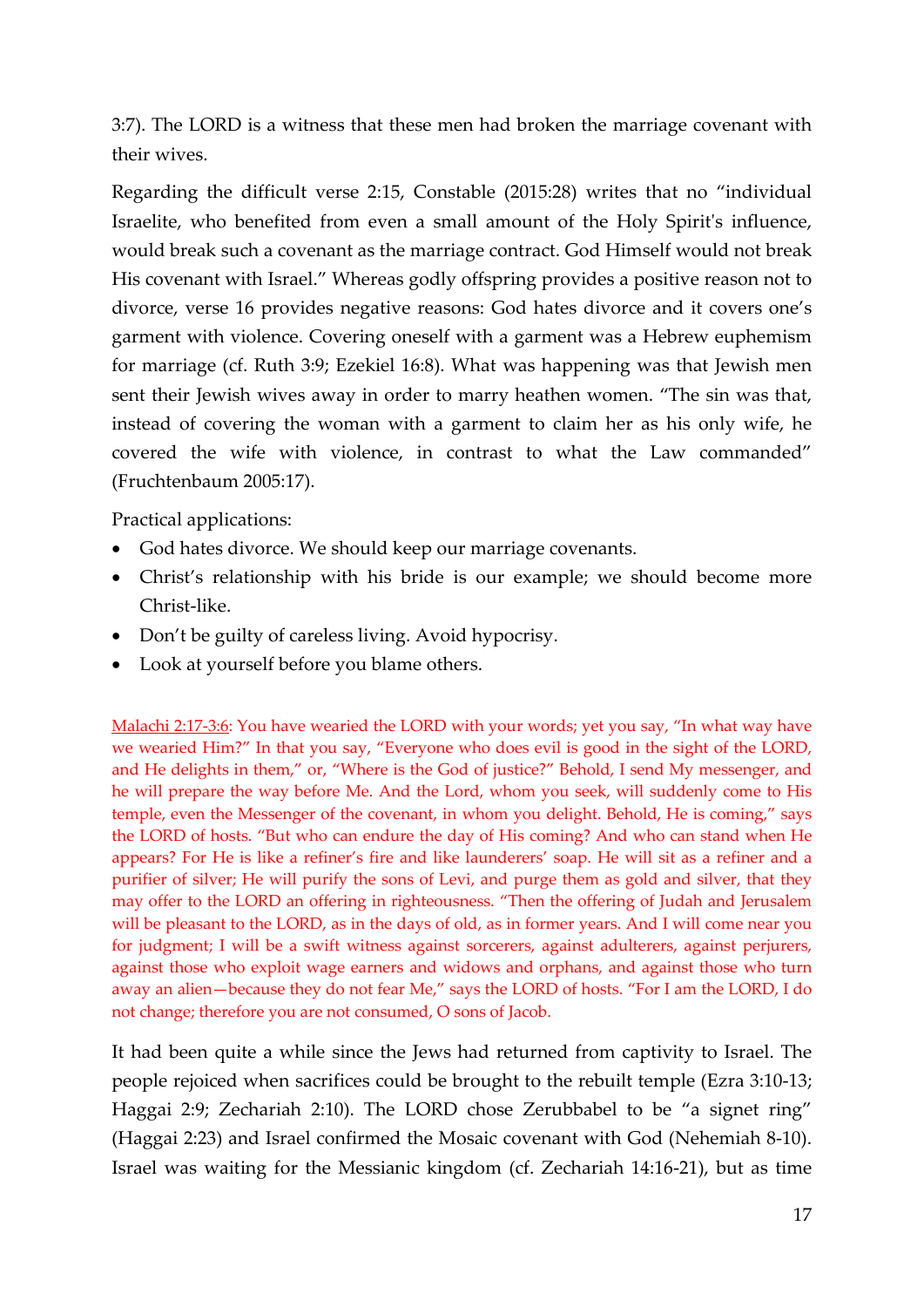passed, "evildoers apparently had their way, without fear of punishment" (Verhoef 1987:284). According to Stuart (cited by Constable 2015:31), Malachi introduced his readers to three needs: "the need for messianic intervention, the need for a day of judgment, and the need for social justice".[8](#page-17-0)

In Malachi 2:17, the people as a whole is being addressed (cf. Malachi 3:5-6), even though certain segments/areas within Israel are specifically mentioned: "sons of Levi" (Malachi 3:3) and "Judah and Jerusalem" (Malachi 3:4). The people wearied the LORD. They did so with their words. They said that everyone who does evil is good in the sight of the LORD, and He delights in them. But of course, Israel was prohibited from doing evil in the eyes of the Lord and to provoke God to anger (cf. Deuteronomy 4:25-26; 9:18-19). How did the people arrive at such a mindless conclusion? If evil happened and God did not intervene, this supposedly showed that God approved of evil. They even claimed that God delights in evil. And if so, where then is the God of justice? "It was this sceptical attitude towards God's ways, God's justice, and God's existence that had wearied God" (Fruchtenbaum 2005:18).

(Today we hear the same kind of complaint: If God is good and just (and He is), why does He allow bad things to happen or why does He not intervene to execute justice?)

In Malachi 3:1-6, God answers the Jews' complaints: God does not change: He will execute judgment and evil will be punished.

Malachi (1:1) and the priests (2:7) were messengers of the LORD to the people in that day, but now the Lord is warning that He would send a messenger before the Messiah would bring judgment. Only in Malachi 3:1 and 4:5-6 is it specifically prophesied that a forerunner would precede the coming of the Messiah; a similar idea of preparing the way of the Lord is also found in Isaiah 40:3 (Verhoef 1987:287). Malachi 3:1-5 deals with the First and Second advents of the Messiah, but it is a challenge to identify which parts of the text points to which advent.

Both Malachi 3:1a (Matthew 11:10) and Isaiah 40:3 (Matthew 3:3) was fulfilled by John the Baptist. The task of the forerunner John the Baptist was to "prepare the way before Me": "The notion rests upon an eastern custom of sending messengers ahead of a visiting king to inform the inhabitants of his coming and to pave the way, to

<span id="page-17-0"></span><sup>8</sup> Kaiser (1984:77) outlines Malachi 2:17-3:12 as follows: God is just — in his preparation (3:1a); in his coming (3:1b-2); in his refining (3:3-4); in his judgment (3:5); in his long-suffering (3:6); in his call (3:7); in his challenge (3:8-10); and in his promise (3:11-12).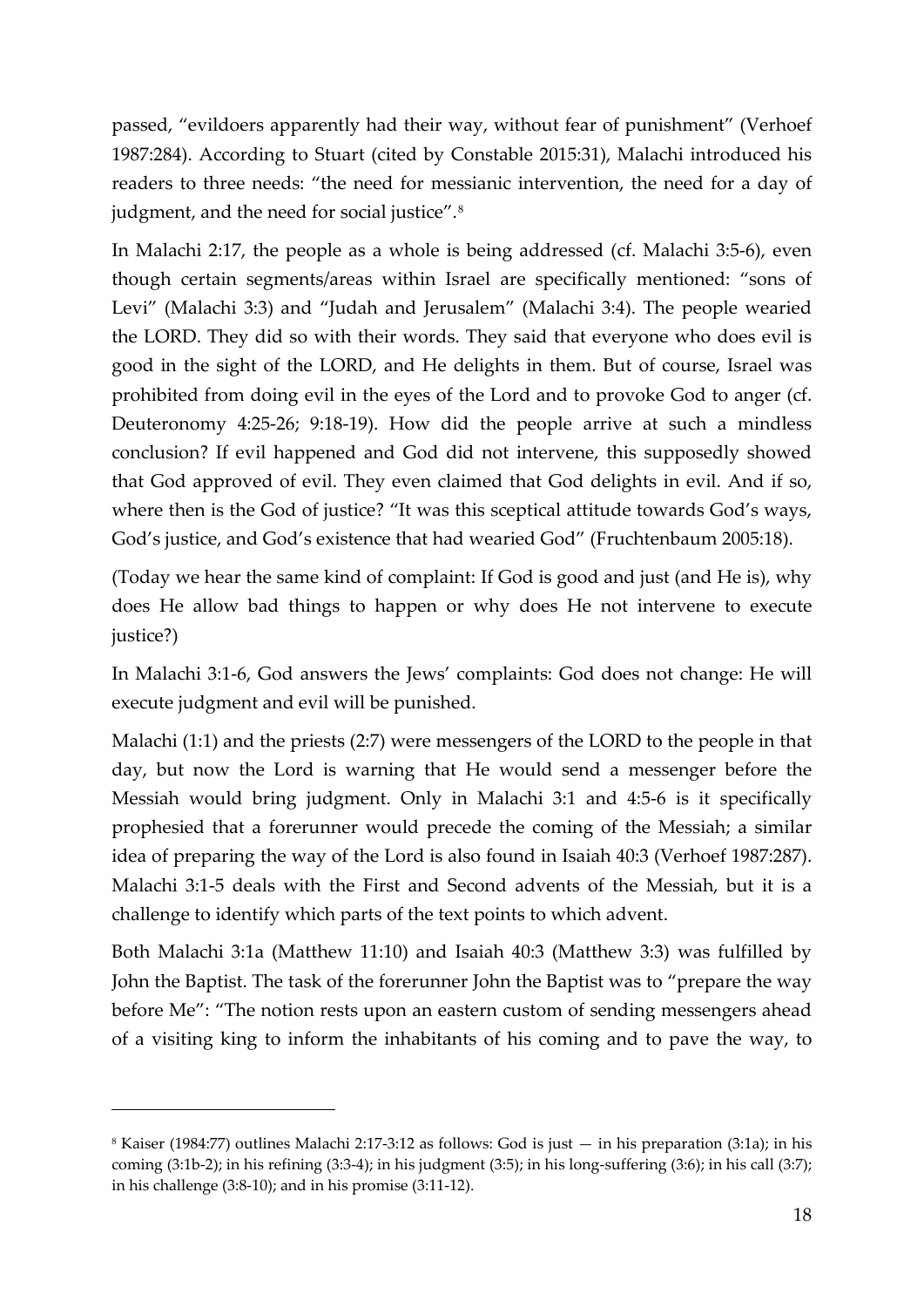make it passable, literally to remove all the obstacles" (Verhoef 1987:287; cf. Kaiser 1984:80).

The Lord, who is the God of justice whom the Jews were seeking, would suddenly come to *His* temple (Malachi 3:1b). Different views exist regarding Malachi 3:1b:

- Some commentators (cf. Fruchtenbaum 2005:18) say this was fulfilled during the First advent when the Lord threw out the moneychangers, sellers of sacrifices and chased out those who perverted the temple (cf. Matthew 21:12-13; Mark 11:15-18; Luke 19:45-47; John 2:13-22).
- Others (cf. Kaiser 1984:84) argue that this sudden coming to his temple will only be fulfilled at Christ's Second Coming. The Hebrew word that describes this "sudden" (*pit'ōm*) coming has the meaning of "unexpectedly", "surprisingly" and has an ominous tone of judgment to it (Verhoef 1987:288).

After the forerunner, then the Coming One will come, the divine Messenger, the Angel of the Lord. Christ is the Messenger of the covenant. Jesus Christ, the Son of David and Son of Abraham (cf. Matthew 1:1) will fulfil all the promises that God made in the Abrahamic, Land, Davidic and New covenants. Even though the New covenant is operative from Pentecost, Israel must still as a *nation* enter into the New covenant (cf. Jeremiah 31:31-34; Joel 2:28-3:1). When all Israel is saved, the currentlyestranged wife of Jehovah will be reunited with her Husband and be able to walk with the Lord as a result of the blessings of the New covenant (cf. Hosea 2:2; Romans 11:25-27).

In the day of the Lord's coming, no one will be able to stand before Him (Malachi 3:2a). The Lord is compared to a refiner's fire and launderers' soap. The priesthood ("sons of Levi") will be refined by burning away all impurities; they will be washed (purged) of all their sins. Then the priests will be able to offer in righteousness. These offerings will be made in Jerusalem during the millennium in the temple described in Ezekiel 40-48 (see especially Ezekiel 40:46; 43:19; 44:15). All Israel (Judah and Jerusalem) will at that time also bring acceptable sacrifices to the temple (Constable 2015:33). All this is in stark contrast to the blind, lame and unacceptable sacrifices that the people brought to the temple and which the priests in Malachi's day offered on the altar (cf. Malachi 1:6-2:9).

Not only the priests, but all the people would be judged quickly, for the God of justice will be a swift witness against sorcerers, adulterers, perjurers and those who exploit wage earners, widows and orphans (Malachi 3:5). The main problem of these people is that they do not fear the LORD of hosts (cf. Malachi 2:17).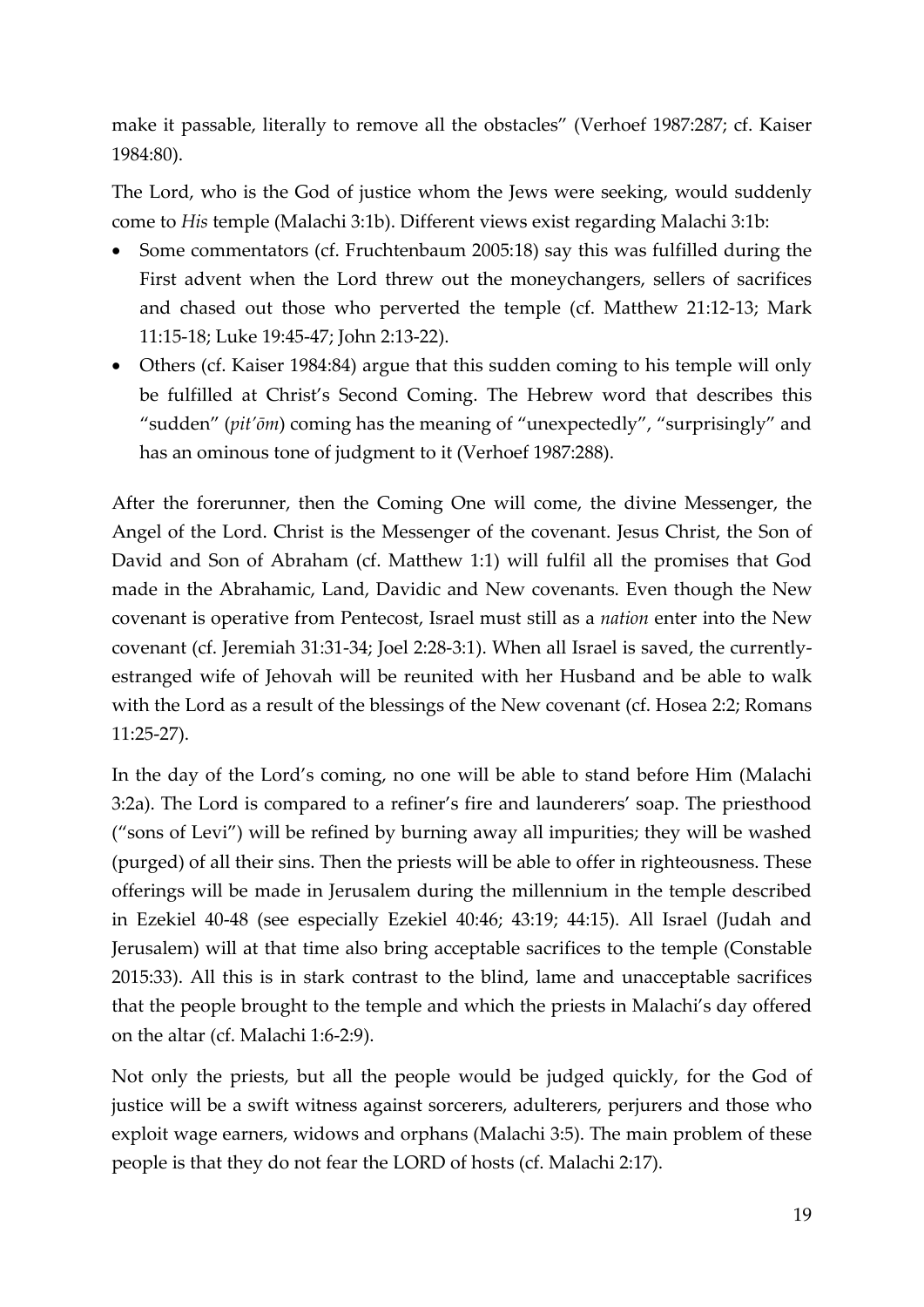God does not change. God is indeed the God of justice. Despite the sins of the sons of Jacob, they will not be consumed because God will fulfil the promises He made to Israel. The LORD of hosts will execute judgment. But this unchanging God loves Jacob (Malachi 1:2; 3:6).

Practical applications include the following:

- Our testimony and witness should be lived out in fear of the LORD.
- We are not to weary the LORD with our words. God is just. God's Word is true.
- God is unchanging and his unconditional promises can be fully trusted.
- We are to bring an offering in righteousness to the Lord (cf. Romans 12:1-2).
- Avoid all sin, also those mentioned in Malachi 3:5.
- Since the sons of Jacob will not be consumed, non-Jews should continue to bless the descendants of Abraham (cf. Genesis 12:3).

Malachi 3:7-12: Yet from the days of your fathers you have gone away from My ordinances and have not kept them. Return to Me, and I will return to you," says the LORD of hosts. "But you said, 'In what way shall we return?' "Will a man rob God? Yet you have robbed Me! But you say, 'In what way have we robbed You?' In tithes and offerings. You are cursed with a curse, for you have robbed Me, even this whole nation. Bring all the tithes into the storehouse, that there may be food in My house, and try Me now in this," says the LORD of hosts, "If I will not open for you the windows of heaven and pour out for you such blessing that there will not be room enough to receive it. And I will rebuke the devourer for your sakes, so that he will not destroy the fruit of your ground, nor shall the vine fail to bear fruit for you in the field," says the LORD of hosts; "and all nations will call you blessed, for you will be a delightful land," says the LORD of hosts.

Even though God has not changed his love for Jacob, Israel did not keep God's ordinances (Malachi 1:2; 3:6-7). These ordinances were contained in the Mosaic covenant. Later, Israel was again reminded to remember the Law of Moses with its statutes and judgments which God gave to them through Moses in Horeb (Malachi 4:4).

"Israel's waywardness was a pervasive theme through their history. They have sinned habitually and continually" (Verhoef 1987:301). But just as "perpetual as their tendency has been to turn away from obeying the Lord, there has been a gracious offer from God: *Return unto me, and I will return unto you*" (Fruchtenbaum 2005:20). God called Israel to return to Him — and the Book of Malachi will end when the Lord Jesus Christ returns to Israel (Malachi 4:6). The way to return to God (cf. Deuteronomy 4:30-31) is through repentance away from sin and by trusting and obeying God.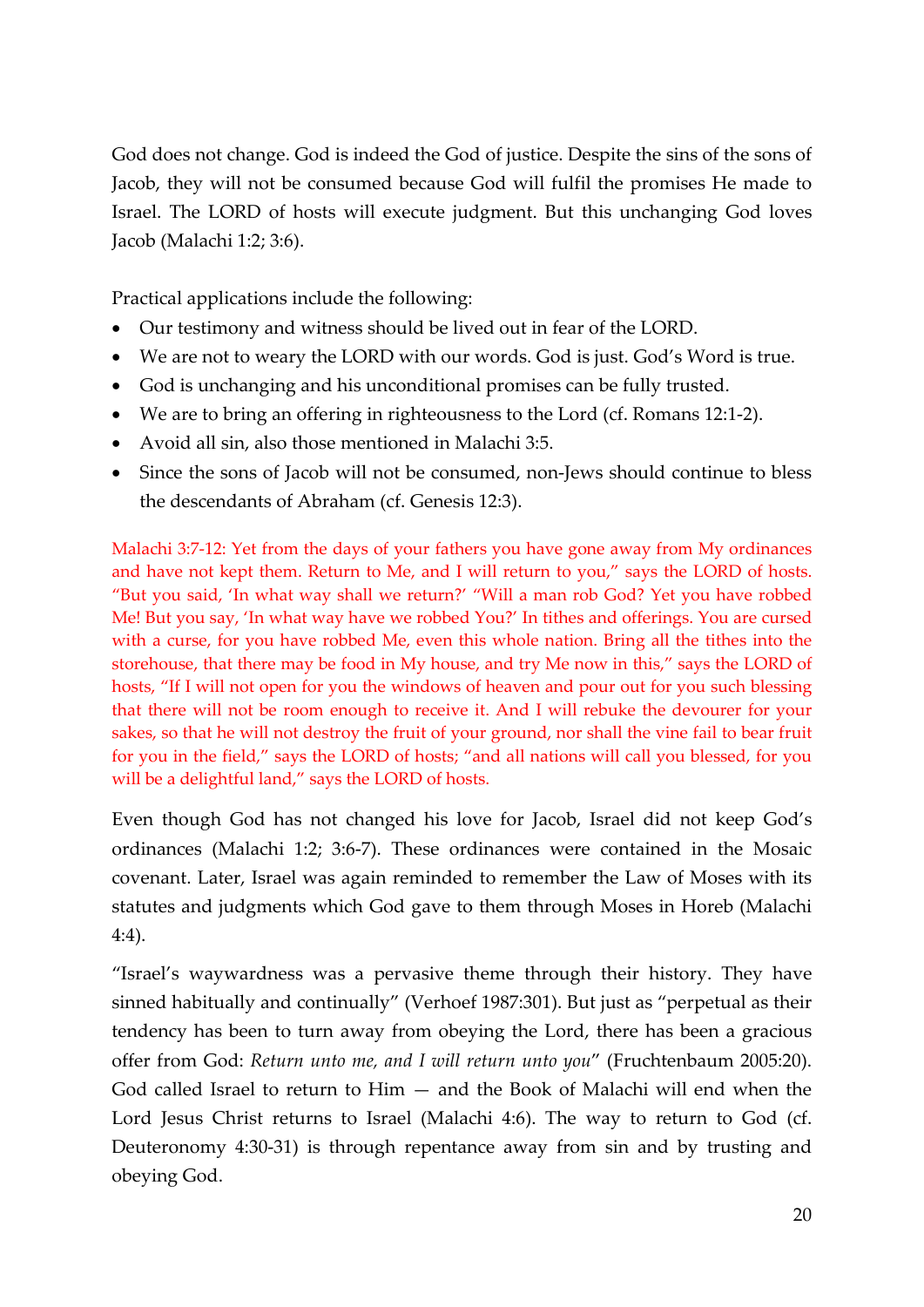Much can be inferred from the reply of the people (Malachi 3:7b): they thought they were innocent but instead they had little sense of their sin; since they thought they had never left God, they saw little reason why they should return to Him. But God provided examples of how the whole nation was to repent and return to Him (cf. Malachi 3:9). It sounds strange that the Jews could rob or defraud God in tithes and offerings, but they did (Malachi 3:8; cf. Nehemiah 13:10-12). Constable (2015:35) remarks: "How absurd it is for human beings to "rob God." ... Yet that is what the Israelites were doing, because God was allowing it. They were thieves of the worst kind: robbers of God."

The Mosaic covenant contained the following kinds of tithes and offerings:

- A tenth of the firstfruits of all produce and livestock (or its financial equivalent) were to be given to the Levites (Leviticus 27:30-33; Numbers 18:21-24).
	- o In turn, the Levites had to pay a tenth of this over to the priests (Numbers 18:26-28);
- Of what remained the Israelites were to bring a tithe (or its financial equivalent) to the temple in Jerusalem (Deuteronomy 12:5-7, 10-19; 14:22-26). Those living far from Jerusalem probably brought these tithes during the compulsory feast days (cf. Levy 1992:64); and
- Every third year, the Jews were to tithe for the poor (Deuteronomy 14:28-29).

Thus the total tithes amounted not to 10% of income as is commonly supposed, but closer to 22,33%. This is calculated as 10% plus 9% (100 less the first tithe of 10=90\*10%) plus 3,33% (10%/3).

The Law of Moses was a conditional covenant based on this principle: "If you will, then God will". If Israel will obey God, he would bless them; if Israel will disobey God, he would curse them. By not bringing the tithes and offerings as the Law of Moses commanded, the post-exilic nation in Malachi's day were cursed because they robbed God (Malachi 3:[9](#page-20-0)).<sup>9</sup> This is the third of four curses mentioned in Malachi (cf. 1:14; 2:2; 4:6).

If Israel wanted to restore their relationship with the LORD of hosts, then they had to obey the command to bring *all* the tithes into the storehouse (Malachi 3:10a). The storehouse was in Jerusalem and part of the temple buildings (cf. 1 Kings 7:51;

<span id="page-20-0"></span><sup>9</sup> Constable (2015:36) says that earlier, "the Lord criticized the priests for offering an inferior quality of sacrifices (1:7-14), and now He criticized the people for offering an insufficient quantity of sacrifices (cf. v. 10). Failure to adequately support the priests and Levites resulted in the breakdown of priestly service during Nehemiah's absence from Palestine (cf. Neh. 10:32-39; 13:10)."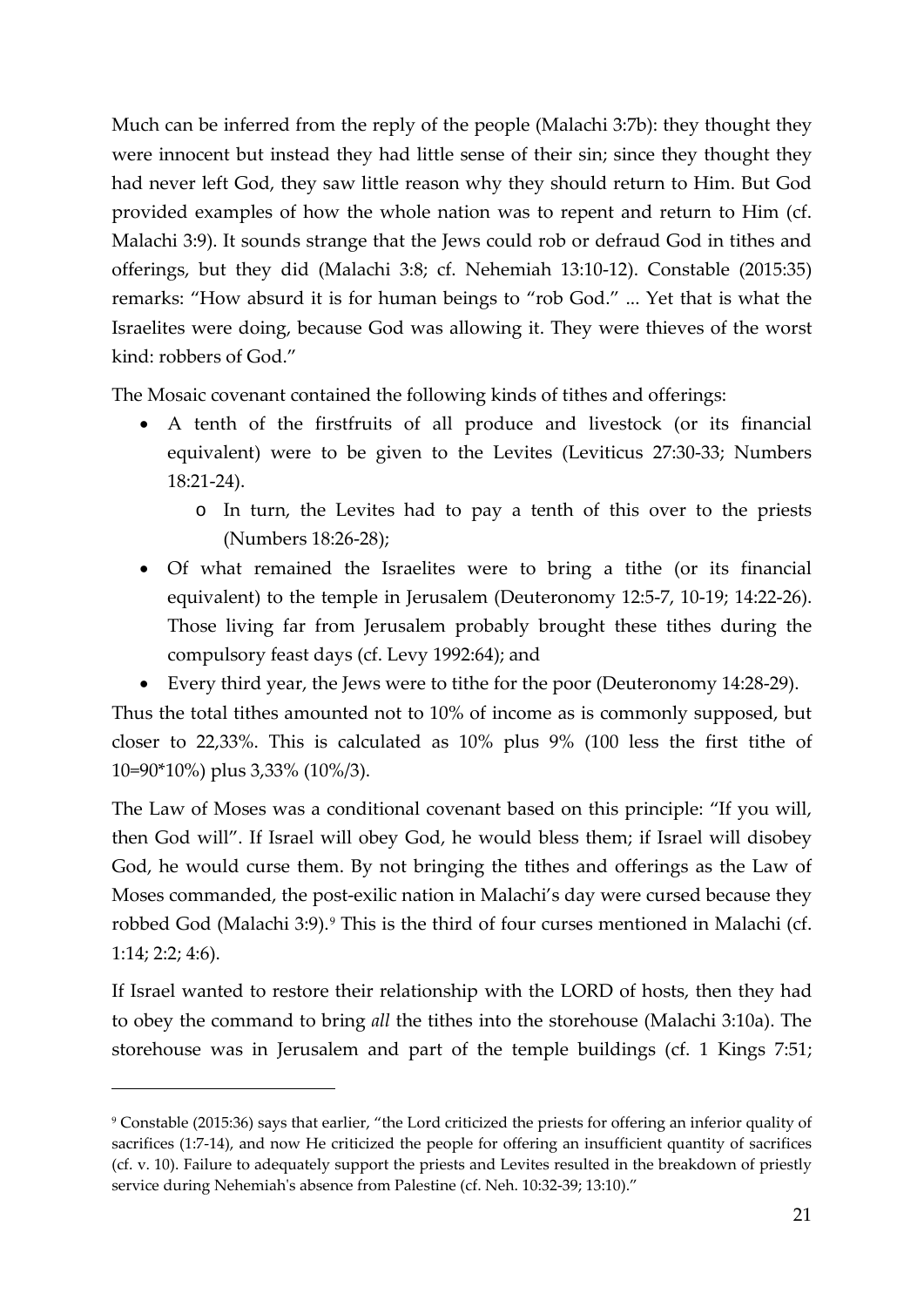Nehemiah 10:38). If the Jews brought all the tithes to the storehouse, then the priests who are messengers of the LORD (cf. Malachi 2:7), would have food to sustain them. Further, if Israel obeyed these Mosaic commands, the curse would be lifted and God would again bless them. God even told the Jews of Malachi's day to "try Me now in this". "According to Deuteronomy 6:16, God does not allow Himself to be proved or tested except in this instance" (Fruchtenbaum 2005:22). Constable (2015:36) summarises it well: "It is always wrong to test God's patience by sinning and presuming on His grace. It is another thing to hold Him accountable to His promises, and so test His faithfulness, which God asked His people to do here."

What blessings would have been received from God if the whole Jewish nation obeyed this command? They would have received rains and had more than enough (Malachi 3:10b); their harvests would not have been destroyed by devouring locusts; the land would have been restored to productivity; and fruit would develop fully and not fall to the ground prematurely (Malachi 3:11; cf. Levy 1992:67-68). Moreover, if Israel in Malachi's day heeded this commandment, all nations would have called them blessed because of their delightful land (Malachi 3:12; cf. Isaiah 62:4). During the millennium, there will not be a curse on Israel (cf. Malachi 4:6), the land will produce abundantly (Joel 3:18; Amos 9:11-15) and all the nations will go up from year to year to worship the King, the LORD of hosts and to keep the Feast of Tabernacles (Zechariah 14:16; cf. Isaiah 2:2-4).

Practical applications:

- When we sin, we are to confess our sins and return to the Lord. He is faithful and just to forgive us our sins and to cleanse us from all unrighteousness (1 John 1:9).
- Giving is part of our overall stewardship (cf. 1 John 3:17).
	- o Our giving is unto the Lord, to be done in secret as far as possible (Matthew 6:1-4; 19-24).
	- o Church age believers are under the Law of Christ (Romans 8:2; Galatians 6:2); we are not under the Law of Moses.
	- o We are to give as the Holy Spirit leads (Galatians 5:18; cf. Romans 6:14).
	- o Our giving should be cheerfully, regularly and proportionately as the Lord has prospered us (2 Corinthians 8:1-5; 9:6-14).
- Disciples of Christ must be prepared to forsake everything for the Lord, not just 10% (cf. Luke 14:33).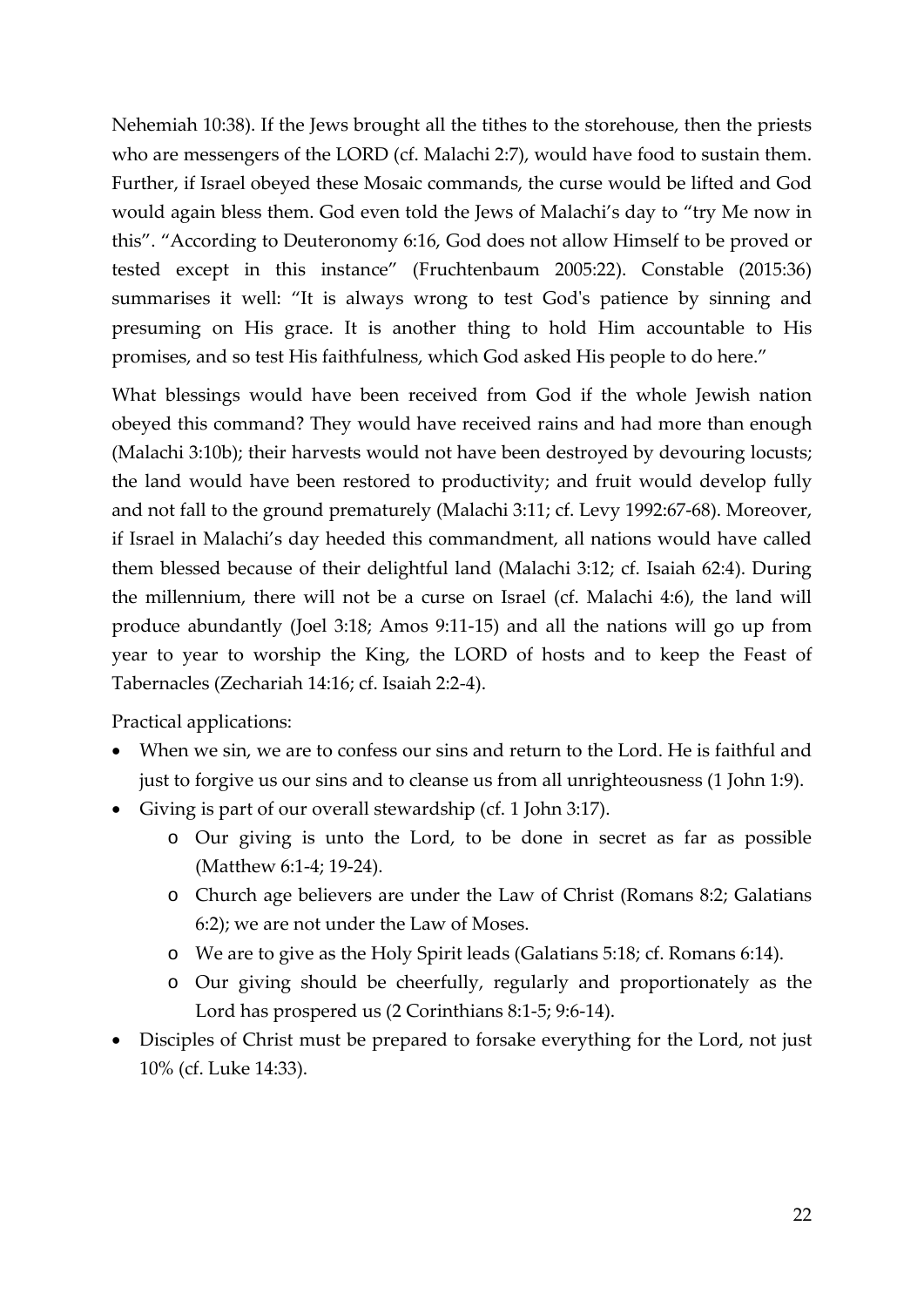Malachi 3:13-4:3: "Your words have been harsh against Me," says the LORD, "Yet you say, 'What have we spoken against You?' You have said, 'It is useless to serve God; what profit is it that we have kept His ordinance, and that we have walked as mourners before the LORD of hosts? So now we call the proud blessed, for those who do wickedness are raised up; they even tempt God and go free.'" Then those who feared the LORD spoke to one another, and the LORD listened and heard them; so a book of remembrance was written before Him for those who fear the LORD and who meditate on His name. "They shall be Mine," says the LORD of hosts, "on the day that I make them My jewels. And I will spare them as a man spares his own son who serves him." Then you shall again discern between the righteous and the wicked, between one who serves God and one who does not serve Him. "For behold, the day is coming, burning like an oven, and all the proud, yes, all who do wickedly will be stubble. And the day which is coming shall burn them up," says the LORD of hosts, "That will leave them neither root nor branch. But to you who fear My name the sun of righteousness shall arise with healing in His wings; and you shall go out and grow fat like stall-fed calves. You shall trample the wicked, for they shall be ashes under the soles of your feet on the day that I do this," says the LORD of hosts.

Within ethnic Israel the response of the non-remnant (Malachi 3:13-15) is first noted before the response of the true remnant of Israel is recorded (Malachi 3:16-18; Fruchtenbaum 2005:23). Earlier the people wearied the LORD with their words; now their words were harsh against the LORD (Malachi 2:17; 3:13). Earlier they said that God delights in evildoers; now they said it is useless and futile to serve God, there is no benefit in keeping his ordinances or to mourn for sins (Malachi 2:17; 3:13-14). McIntyre (2015) notes that they destroyed their worship, asserting it was vanity: "If they performed acts of worship, they should be nothing the better; and if they abstained, they should be nothing the worse". What was wrong?

"The fundamental error in the expectation of the speakers was not so much that their religious practices seemed to be in vain, but that they believed that the external performance of their duty belonged of itself to the very nature of religion" (Verhoef 1987:317; cf. Kaiser 1984:99). If the focus is only on the external, then ("but now") the people insinuated that it seemed better to call the proud blessed, for the wicked got ahead and prospered. Moreover, the wicked even presumptuously tested God, they did not fear Him and seemed to be getting away with it (Malachi 3:15b).

Then came the response of the remnant, the Israel of God (Malachi 3:16a). About these Jewish believers the following is recorded:

• Twice it is said that they truly "feared the LORD". They held God in awe and reverence for who He is (cf. Levy 1992:74). This is coupled with a holy lifestyle that grows out of this fear of the LORD; it is God that provides the meaning and enjoyment of life (Kaiser 1984:99-100). Where relevant to them, they would have repented of any sins that Malachi pointed out.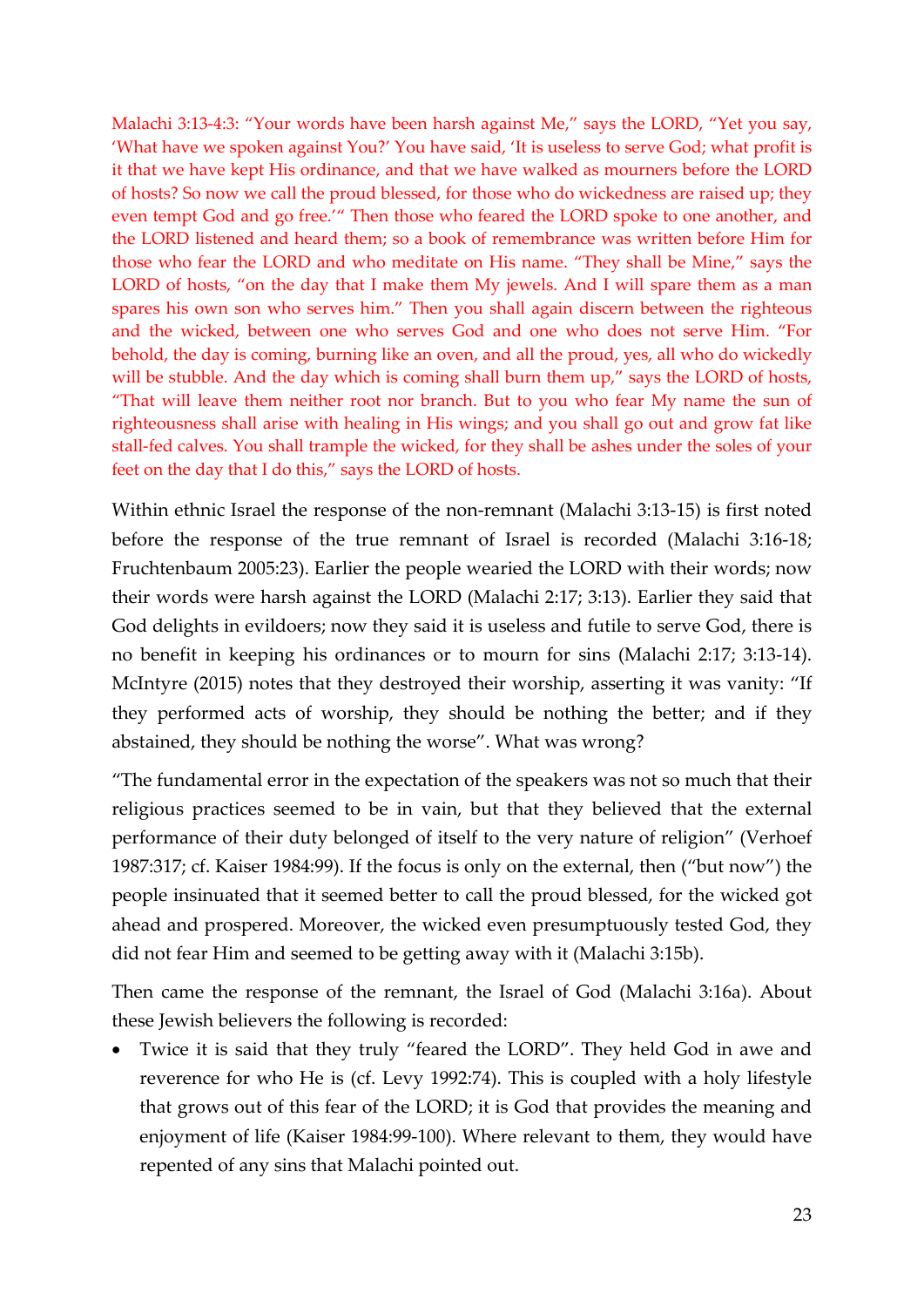- o The beginning of wisdom and knowledge is to fear the LORD (Proverbs 1:7, 29; 2:5; 8:13; 10:27; 14:2, 11, 14, 26; 15:33 19:23).
- o It is of great theological significance to recognize that within those Jews that returned to Israel out of the Babylonian and Persian empires, there was a smaller group of Jews whose faith and trust was in the LORD God of Israel. Not all Jewish people are believers, but believing Jews are collectively referred to as the remnant of Israel, or the Israel of God. Paul would later elaborate on the doctrine of the remnant (Romans 2:28-29; 9:6- 7; 11:1-6; cf. Galatians 6:16).[10](#page-23-0)
- They spoke to one another (Malachi 3:16a). This implies that they fellowshipped together (cf. Hebrews 10:25). What they said exactly is either not recorded or one may infer it from Malachi 3:16b (Verhoef 1987:320).
- They meditated on the Name of the LORD, probably speaking to each other about the LORD of hosts (cf. Malachi 1:6, 14). They focused their hearts and minds on God: "the remnant set their highest value upon the name, i.e. the character and being of the Lord. They made an inventory of that name, and they concluded that it was their wealth, property, and greatest asset" (Kaiser 1984:100).

God responded as follows:

- He listened and heard them (Malachi 3:16).
- The names of these believers ("for those who feared the LORD") were written before God in the book (or scroll) of remembrance (Malachi 3:16; cf. Esther 6:1).
	- o At a time, the name of every human being was written in the Book of Life. However, the names of unbelievers can be blotted out from the Book of the Living (Psalm 69:28; cf. 139:16). Christ states in Revelation 3:5 that the "one who conquers will be clothed in white garments, and I will never blot his name out of the book of life". Thomas (1995:432) states it well: "The Book of Life is a divine register for every loyal believer (cf. Isa 4:3; Ps 69:28; Dan 12:1) (Kiddle). It originally contained the names of all for whom Christ died, i.e., the whole world, but at the judgment of the Great White Throne many blank spaces will signal the removal of many names who never believed in Christ for salvation (Walvoord)."
	- o According to Fruchtenbaum (2005:24), the Lamb's Book of Life contains the names of all those human beings who have been born again. Since a

<span id="page-23-0"></span><sup>10</sup> See also Appendix 2.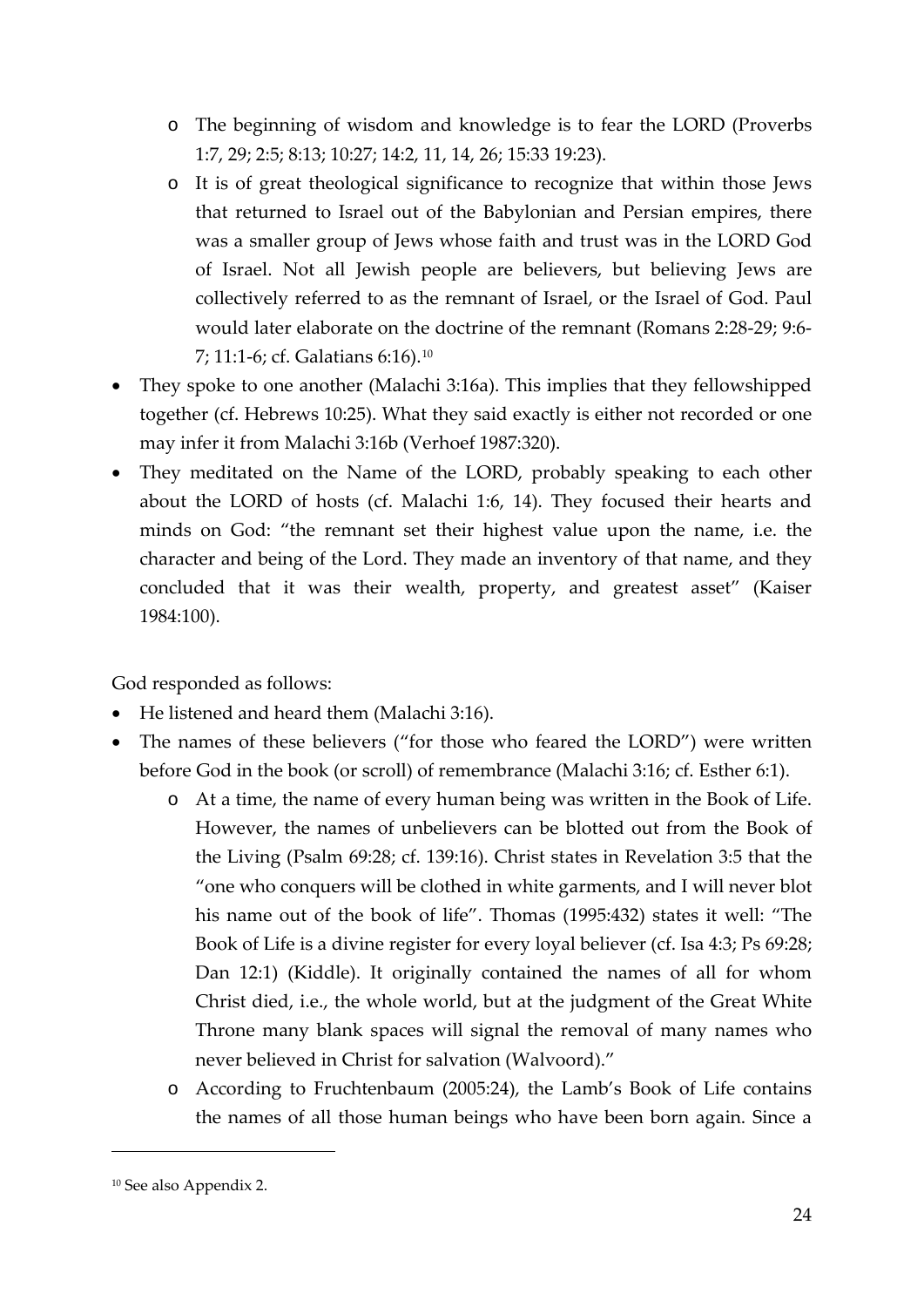case should be established by two or three witnesses (Matthew 18:16), then the names of unbelievers will neither appear in the Book of Life nor in the Lamb's Book of Life (cf. Revelation 13:8).

- o What about the "Book of remembrance" (Malachi 3:16), perhaps better translated as "memorandum" (Deuel 1996:108)? In the context, this book contains the names of Jewish believers, not Jewish unbelievers. Is this memorandum or book of remembrance the same as the Lamb's Book of Life (Fruchtenbaum 2005:24) or does it perhaps only contain the names of the remnant of Israel, the Israel of God? Does it contain only the names of the Jewish believers who responded to Malachi's message? One can only speculate.
- In the day that the LORD of hosts will make, these believers "shall be Mine" (Malachi 3:17). This day is the Day of the LORD.<sup>[11](#page-24-0)</sup> According to Fruchtenbaum (cited in Scholtz 2015:2), when the Scriptures refer to the actual phrase *the Day of Jehovah* or *the Day of the Lord*, it always refers to the seven-year Tribulation Period, but other non-negative references to *that day* or *in that day* may be used for both the Tribulation Period and the millennium. The Tribulation Period is understood as a seven-year period immediately preceding the return of Jesus Christ to the earth. The Tribulation Period thus transitions this age into the age to come.
- In *that day* the remnant of Israel shall be God's special treasure, his peculiar people (Malachi 3:17; cf. Exodus 19:5; Deuteronomy 7:6; 14:2; 26:18; Psalm 135:4).
- As for the Jewish remnant of the Tribulation Period (which is part of the Day of the LORD), God will spare them (Malachi 3:17). After the Tribulation Period but before the establishment of the Messianic kingdom, the bodies of Old Testament saints will be resurrected and these saints will be rewarded (Daniel 12:2-3). Certainly the remnant of Israel will be spared the Great White Throne judgment. Will the Jewish remnant living during the Tribulation Period be spared?
	- o According to Verhoef (1987:323), amid the "tribulations of the day of judgment God will bestow his compassion on the pious by delivering them from the ordeal..." Kaiser (1984:101) is likewise of the view that God will spare the remnant in the day that He punishes the ungodly.
	- o "During the Great Tribulation, God will spare a faithful remnant of Israel and bring them safely into His kingdom" (Levy 1992:76; cf. Fruchtenbaum 2005:25).

<span id="page-24-0"></span><sup>&</sup>lt;sup>11</sup> See Appendix 1 for a discussion of the phrase "Day of the LORD".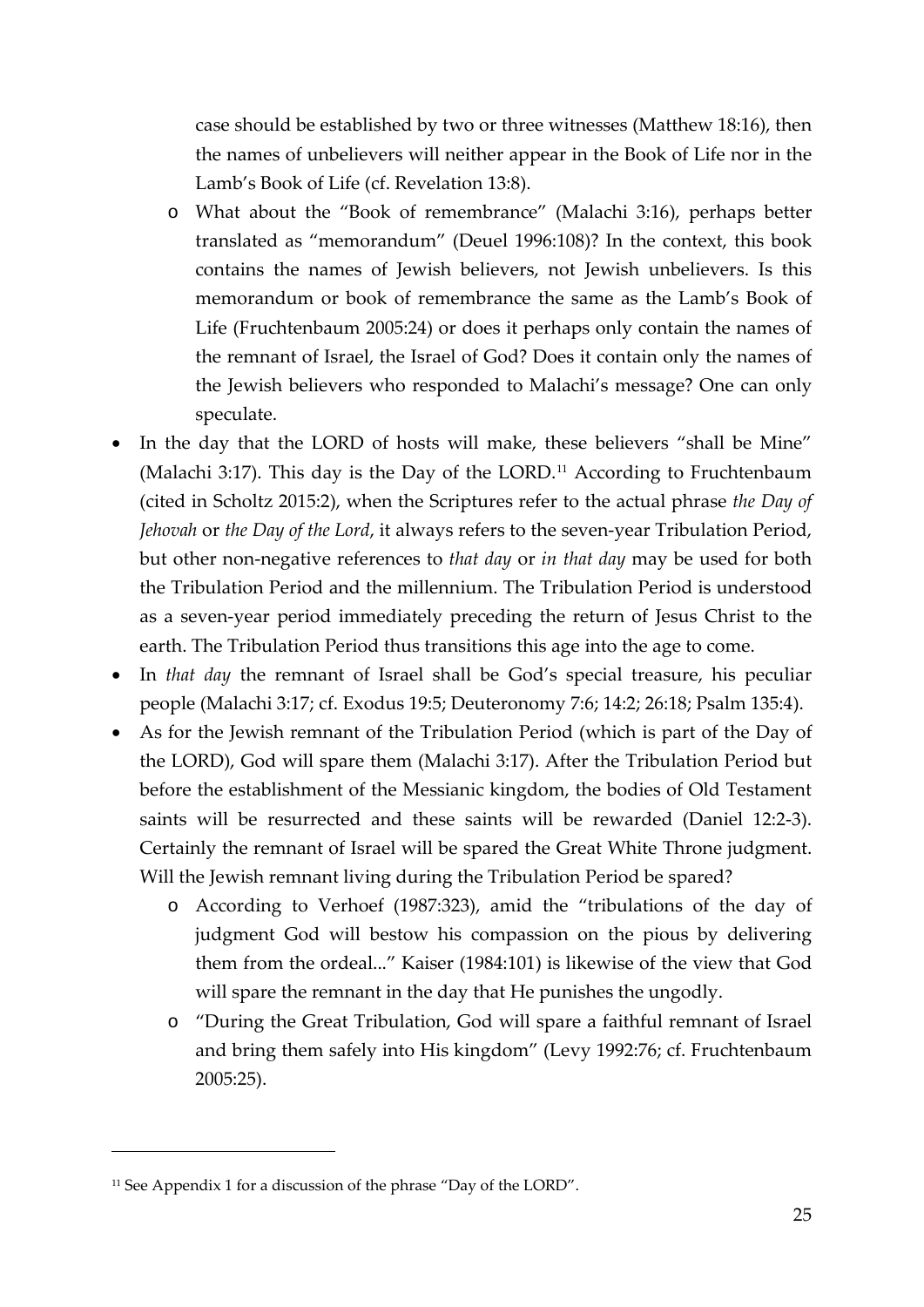In that Day of the LORD you shall be able to discern between the righteous and the wicked, between the one who serves God and who does not serve Him. Only the righteous will be allowed to enter the Messianic kingdom. Verhoef (1987:324) writes: "It is typical of Malachi's representation of the Day of the Lord that it will be essentially a crisis (from *krínein*, "to divide") within the covenant people itself. This thought is further and more strikingly expounded in vv. 19-21 (Eng. 4:1-3)".<sup>[12](#page-25-0)</sup>

The day that Malachi 4:1a notes is coming, is the *Day of the LORD* or the *Day of Jehovah*. This period of time includes the seven-year Tribulation Period, also known as the time of Jacob's trouble (Jeremiah 30:7) or Daniel's 70th week (Daniel 9:24-27; 12:1). The Tribulation Period is a time of judgment of the whole earth.

The last global judgment was at the time of the flood in the days of Noah. The motif used in Malachi 4:1, however, is that of "the day" burning like an oven, or a fiery furnace. The effect of "the day" is that all the proud and all who do wickedly will be made stubble and the day which is coming shall burn them up (Malachi 4:1; cf. Isaiah 2:12; Matthew 3:12). By the end of the Tribulation Period as well as the judgment of the sheep and the goats immediately thereafter, "neither root or branch" will remain, meaning that the wicked will be entirely and totally removed before the Messianic kingdom is set up (Malachi 4:1; Matthew 25:31-46). As for the final judgment of unbelievers, Constable (2015:41) notes that later "revelation clarified the time of this judgment, namely, the end of the Millennium (Rev. 20:11- 15)." After the thousand reign of Christ, at the Great White Throne judgment, all unbelievers of all time will be thrown into the lake of fire.

A huge contrast ("but") follows in Malachi 4:2. For *you* "who fear My name", referring to the remnant (cf. Malachi 3:16-18), there will be righteousness, healing and joy. Citing Psalm 37:6 and Isaiah 58:6, Verhoef (1987:328; cf. Constable 2015:41) views *righteousness* as the key word and *sun* to be its nearer definition: "On the Day of the LORD righteousness will become apparent just like the shining sun in all its brightness and glory." However, other commentators view the words "sun of righteousness" (Malachi 4:2) as a Messianic title. Kaiser (1984:105) notes that the context in Malachi 3:1 had "led us to expect the righteousness and justice the proud sought (for their own reasons) in the "messenger of the covenant" whom the Father would "send". This view was perpetuated in the Jewish community by the priest

<span id="page-25-0"></span> $12$  The Hebrew Bible does not have chapter divisions like the English translations we have today. Malachi 4:1-6 in our English translations is Malachi 3:19-24 in the Hebrew Bible.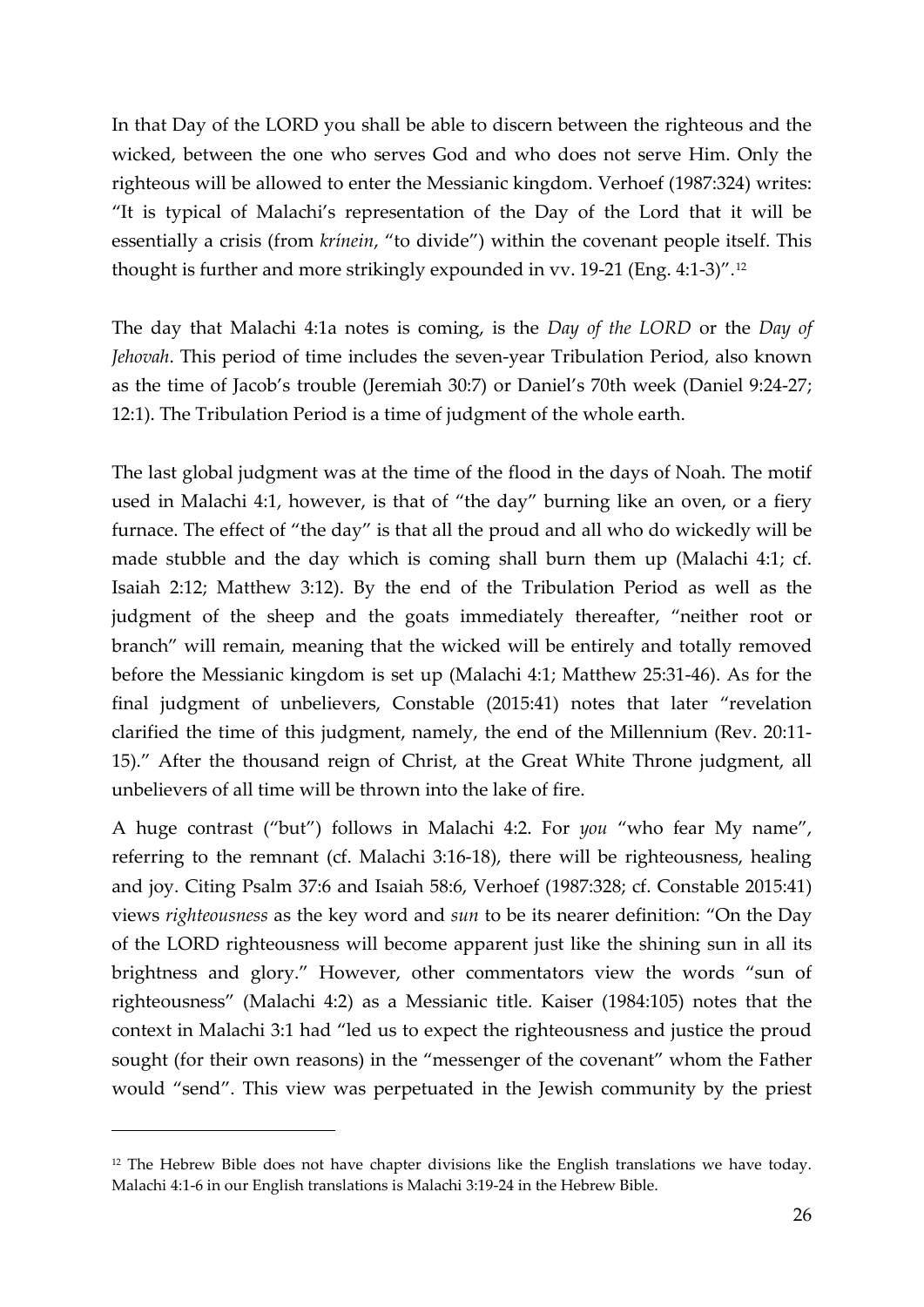Zecharias who blended Malachi 4:2 and Isaiah 9:2 in the messianic situation of Luke 1:76-79." Similarly, Fruchtenbaum (2005:26) states that whereas the "forerunner was like the day-star or the morning star that announces the coming of the day. …This sun of righteousness, this Messenger of the Covenant, is the Messiah, who will be the One who preserves the Remnant [cf. Psalm 107:20]." The healing is not only deliverance from judgment, but also spiritual healing from sin. The righteous will joyously go forth like calves released after being penned up, for the "breaker" has come (Micah 2:12-13; Kaiser 1984:106).

According to Malachi 4:3, it will become evident that there *is* profit in keeping the ordinances of the LORD of hosts, for those who do wickedness will not be raised up, but instead the righteous will trample the wicked like ashes under their feet (cf. Malachi 3:13-14; Matthew 3:12). The LORD of hosts will see to it that this happens "on the day that I do this".

Based on the meaning of the above text, what practical applications can be suggested for our lives today?

- Jesus' disciples are to have the same focus on God's Name, attributes and Person as the remnant of Israel had in the days of Malachi. In Matthew 6:9-10, Jesus teaches his disciples how to pray and the prayer starts with a similar focus on God's Name ("Our Father in heaven, hallowed by your Name"), God's kingdom ("Your kingdom come") and God's will ("your will be done on earth as it is in heaven").
- It is not vain to serve God. On the contrary, godliness with contentment is great gain (1 Timothy 6:6; cf. 1 Timothy 4:7-8; 6:11; 2 Peter 3:11). Further, disciples of Christ will be rewarded with crowns and different levels of authority for service in the Messianic kingdom. As Jesus explained in the parable of the tares in the field, the righteous will shine forth as the sun in the kingdom of their Father (Matthew 13:43).

Malachi 4:4-6: "Remember the Law of Moses, My servant, which I commanded him in Horeb for all Israel, with the statutes and judgments. Behold, I will send you Elijah the prophet before the coming of the great and dreadful day of the LORD. And he will turn the hearts of the fathers to the children, and the hearts of the children to their fathers, lest I come and strike the earth with a curse."

The Book of Malachi opened with an illustration from Genesis (Jacob and Esau) and numerous references to the Mosaic and other covenants; the book closes with an exhortation to Israel to remember the Law of Moses and to expect Elijah the prophet to come before the great and dreadful day of the LORD (Malachi 4:4-6). If Israel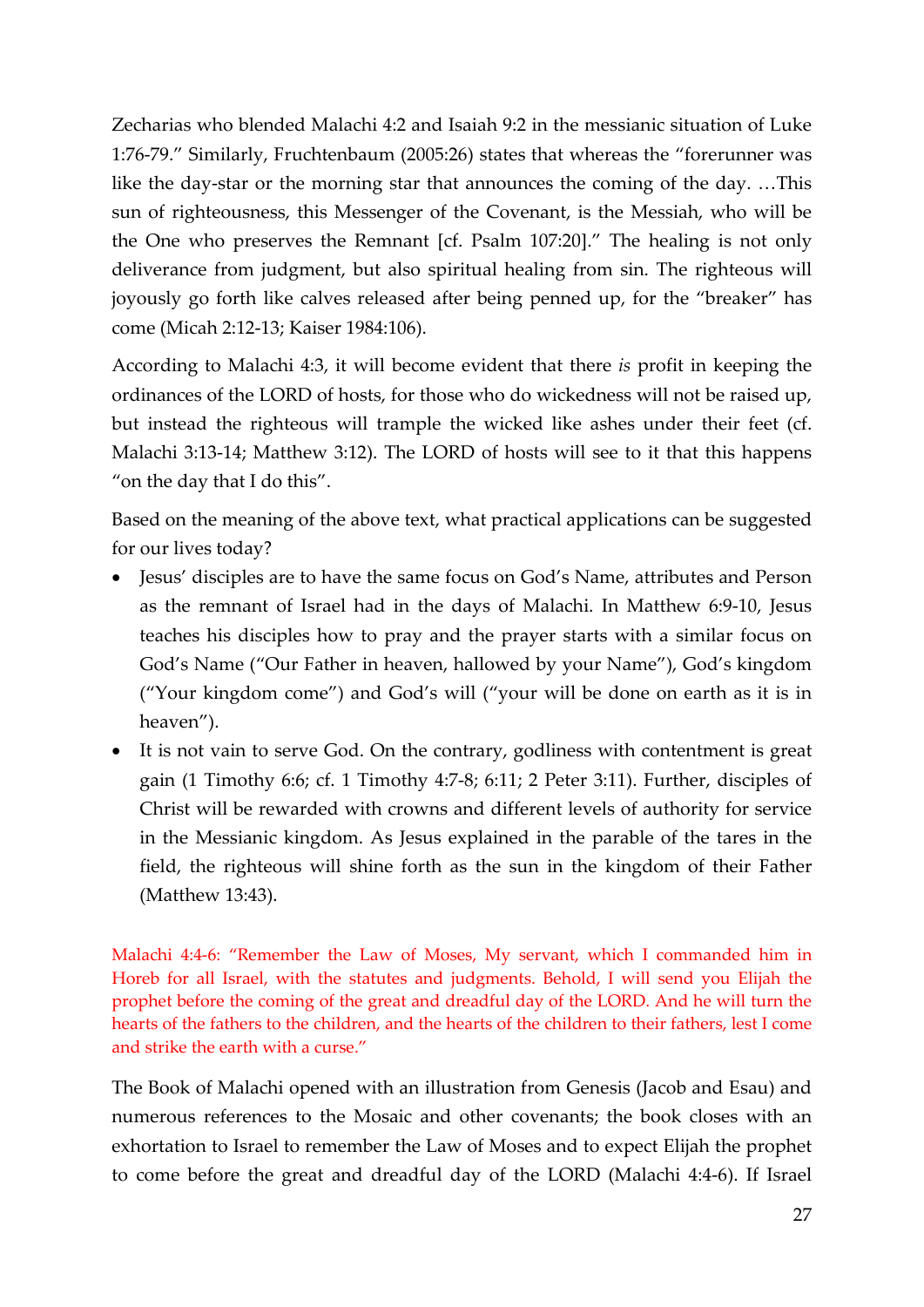heeded the Law of Moses, given to them through God's servant Moses at Horeb, then blessings would follow; if Israel disobeyed the Law, curses would follow. With the benefit of hindsight, this is the last call to Israel to heed the "Law and the prophets" before the John the Baptist would preach about 460 years later.

Malachi 4:5-6 has generated much discussion. Wolf (cited by Kaiser 1984:107-108; cf. Kaiser 1982:227) identifies a relationship between Malachi 3:1 and 4:5-6 as can be seen in the repetition in both contexts of the word "Behold" (see also Malachi 4:1), the participle "I am sending", the clearing of the way and a restoration (as found in verbs that imply a "turning") and references to the great and dreadful day of the LORD. What Elijah the prophet will do is to "turn the hearts of the fathers to the children and the hearts of the children to their fathers, lest I come and strike the earth with a curse" (Malachi 4:6).

Did John the Baptist fulfil all the prophecies relating to the forerunner(s) mentioned in Malachi? Kaiser (1982:230) shows that three basic answers are proposed: (1) Many amillennial commentators (Verhoef 1987:340-341; Hagner 2000:305-308) are of the view that John the Baptist fulfilled all that was predicted of the messenger who would prepare the way and so Elijah will not come again; (2) Elijah the prophet will personally come again just before the end of this age (Peters 1972:566; Barbieri 1983:44, 60; Fruchtenbaum 2005:28); or (3) an 'Elijah-like prophet' will come before the second coming of the Lord Jesus Christ to the earth (Pentecost 1958:311-312; Kaiser 1984:107-109; Constable 2015:43).

Reasons why one could hold the view that Elijah the prophet will personally reappear before the great and dreadful day of the LORD (Malachi 4:5-6) include the following:

- Few would dispute that, as the forerunner to Christ's first advent (Matthew 3:3; 11:10), John the Baptist fulfilled the prophecies of Isaiah 40:3 and Malachi 3:1a. But contrary to Hagner (2000:308), what is said in Matthew 11:14 is that only *if* (the conditional Greek particle *ei*) "you are willing to receive it", will John the Baptist have fulfilled the role ascribed to Elijah the prophet "who is to come" (cf. Malachi 4:5-6). As the immediate and larger contexts in Matthew make clear, not only did the kingdom suffer violence, but John the Baptist was rejected by the majority of "this generation" (Matthew 11:12, 16-19). Since the condition was not met, John the Baptist is not the Elijah who is to come in the future (Matthew 11:14; cf. 17:10-11).
- Was it *possible* that John the Baptist *could have* fulfilled the prophecy mentioned in Malachi 4:5-6 relating to Elijah the prophet? "As there is only one Messiah but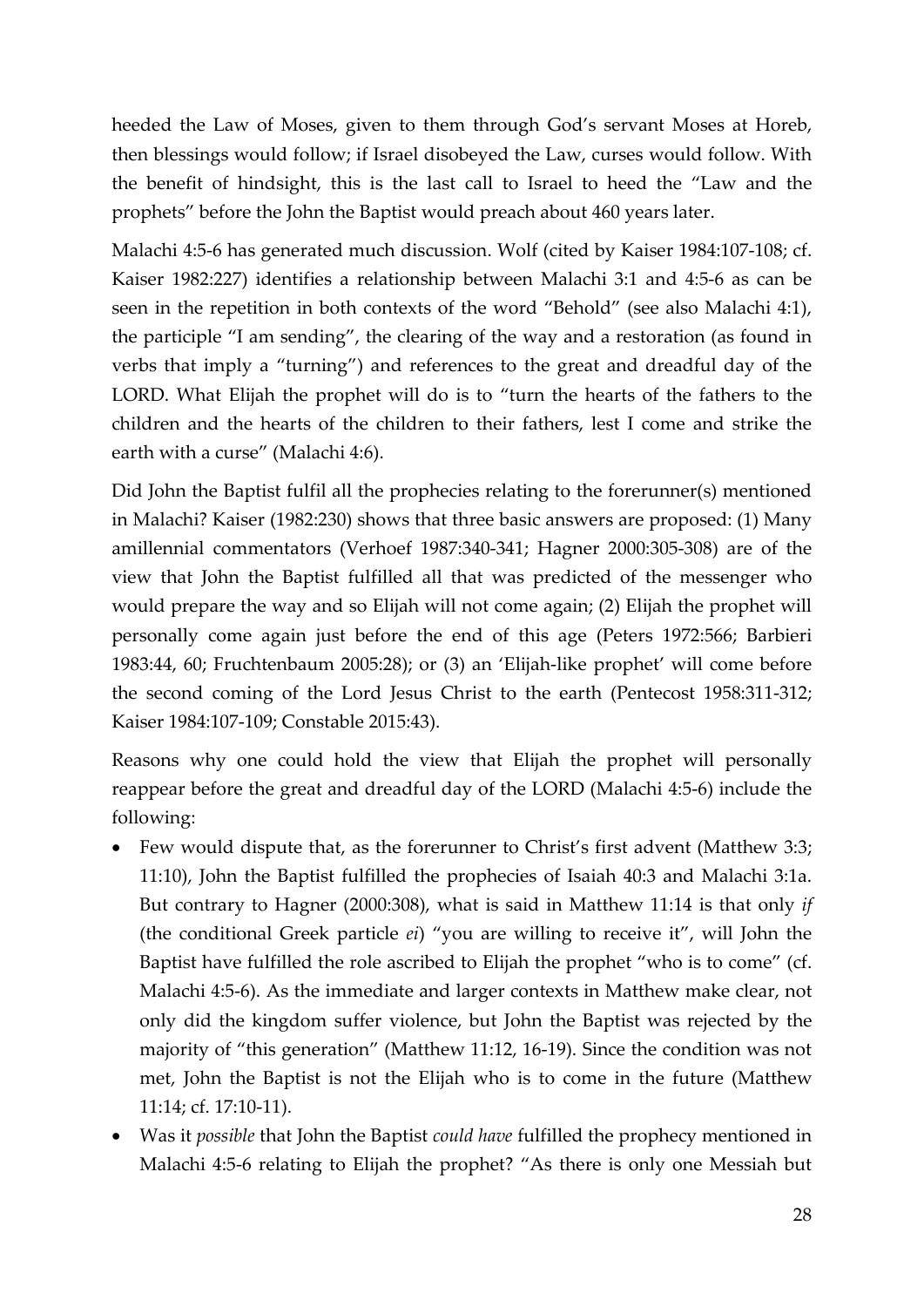two comings, contingency is evident when considering the role of the forerunner" (Scholtz 2014:3). Even though John the Baptist was not literally Elijah the prophet (John 1:21), but only "Elijah-like", the Gospels affirm this possibility in terms of *contingency* but also show that this contingency was not met (cf. Matthew 11:12-24). John the Baptist shared many characteristics with Elijah (cf. Matthew 3:4), going before the Lord "in the spirit and power of Elijah" (Luke 1:17a). John the Baptist even turned "many" of the children of Israel to the Lord their God (Luke 1:16). But what John did not do is to restore "all things" as Jesus said Elijah must still come and do (Matthew 17:11; cf. Malachi 4:5-6). As the forerunner to the first advent of Christ, John the Baptist is an almost perfect type of the antitype, Elijah the prophet, the forerunner to the second advent of Christ.

• If it was possible that an "Elijah-like" person could have fulfilled the prophecy of Malachi 4:5-6 during Christ's first advent, why insist that near the end of this age this prophecy must be fulfilled by the very person Elijah the prophet? Firstly, Jesus affirms plainly that indeed "Elijah is coming first and will restore all things" (Matthew 17:11). The plain meaning of Matthew 17:11 is not contradicted by the next two verses, but rather explains what happened to the first forerunner and what would also happen to Christ during his first advent (Matthew 17:12-13; cf. 12:39-40; 14:1-12; 16:21). Secondly, Malachi 4:5-6 contains a literal prophecy about a literal person who will come before the great and dreadful day of the LORD. This prophecy will be fulfilled when Elijah the prophet returns. Thirdly, citing the martyr Victorinus as well as Tertullian, Commodianus and even Augustine, Peters (1972:565-566) notes that the early Church held that Elijah will still come in the future. Fourthly, the Day of the LORD did not come during or after Christ's first advent (cf. Malachi 4:5). In the Gospel of Matthew, when "this generation" in Israel's history rejected the Messiahship of Jesus on the basis that Christ was Satanically possessed (Matthew 12:23-32), not only was the establishment of the Messianic kingdom in terms of the Abrahamic and Davidic covenants "postponed" (viewing this from a human perspective), but the great and dreadful Day of the LORD was also postponed. Jesus explained this in the parables of the tares in the field and the dragnet (Matthew 13:24-30, 36-43, 47-50). Note that the events surrounding AD 70 did not fulfil the prophecies relating to the Day of the LORD.

For the reasons noted above, I believe that Jesus said that Elijah the prophet will indeed come before the great and dreadful day of the LORD to restore all things (Malachi 4:5−6; Matthew 17:11; cf. Toussaint 1980:211; Barbieri 1983:44, 60; Fruchtenbaum 2005:28-29).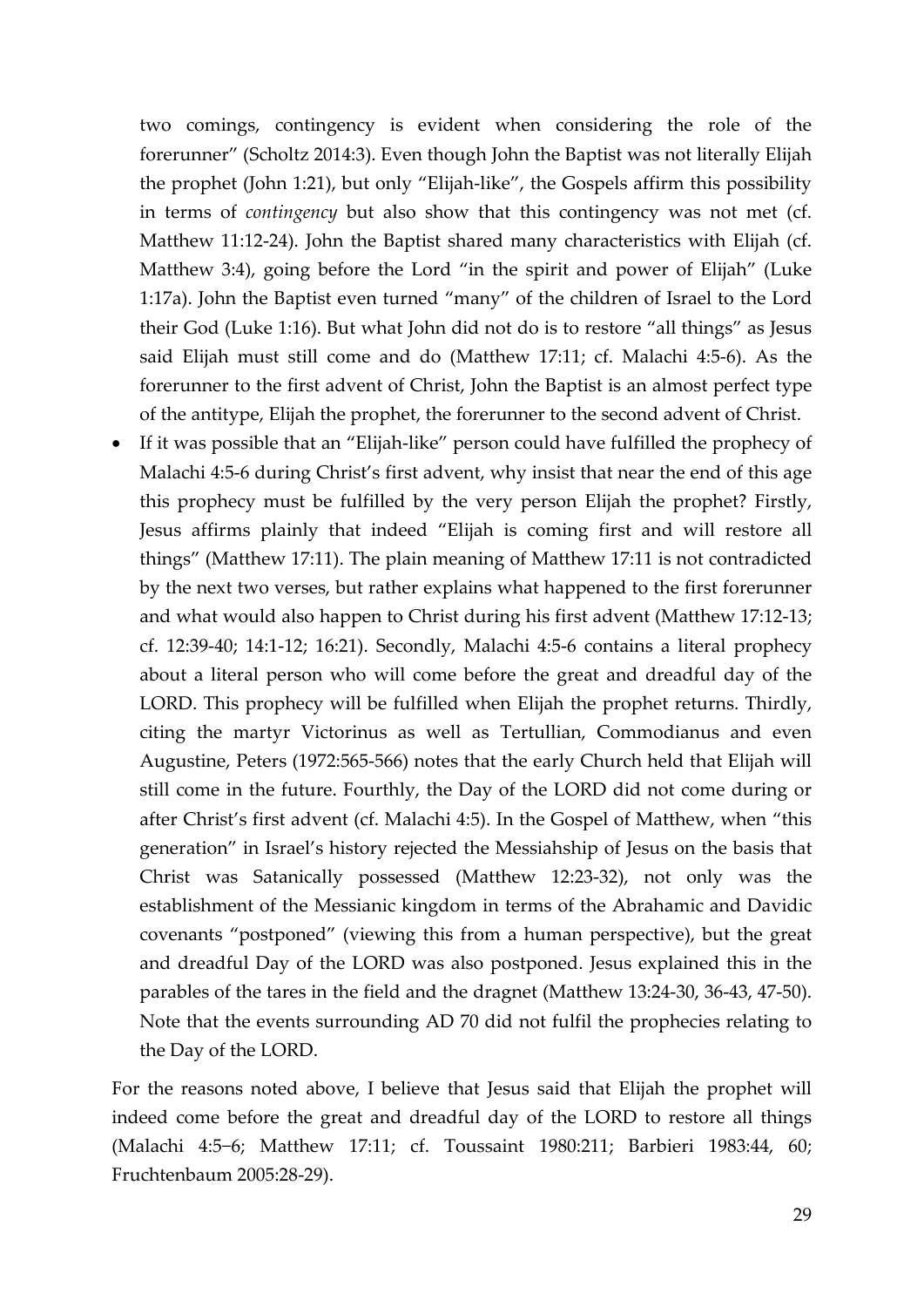When Elijah the prophet comes, he will not only restore the Jewish social order, but the Jewish remnant of the Tribulation Period will return to the faith that characterised their fathers as in the days of old, as in the former years (cf. Verhoef 1987:342). Their faith in the coming Messiah will be the same as that of Jacob, Levi, Moses, Elijah and Malachi — all believers mentioned in the Book of Malachi. With regards to the curse mentioned in Malachi 4:6, Constable (2015:43) remarks:

If the Lord will not send *this "*Elijah," and if *he* did not turn the hearts of the Jews back to God, the Lord would have to come (in the person of Messiah) and strike the earth "with a curse." Because the Jews will turn to Jesus Christ in faith (Zech. 12:10), blessing will come to the earth, not a curse (vv. 2-3; cf. Zech. 14:11; Rom. 11:26). This is another reference to millennial conditions.

Genesis 3 reveals the entrance of the curse and the last word in the Old Testament still refers to a curse (Scofield 2002:1290). At the second coming of Christ to the earth, the remnant of Israel will acknowledge the Messiahship of Jesus and will in faith call on Him with these words: "Blessed is He who comes in the Name of the LORD!" (Matthew 23:39; cf. Hosea 5:15-6:3; Zechariah 12:10). It is not useless to serve God; there is much profit in keeping His ordinances (cf. Malachi 3:14). Everything under the sun will soon change, for the Messenger of the covenant will cause the curse to be removed and the Messianic kingdom will be established. To Christ be the glory, great things He has done — and great things He will yet do!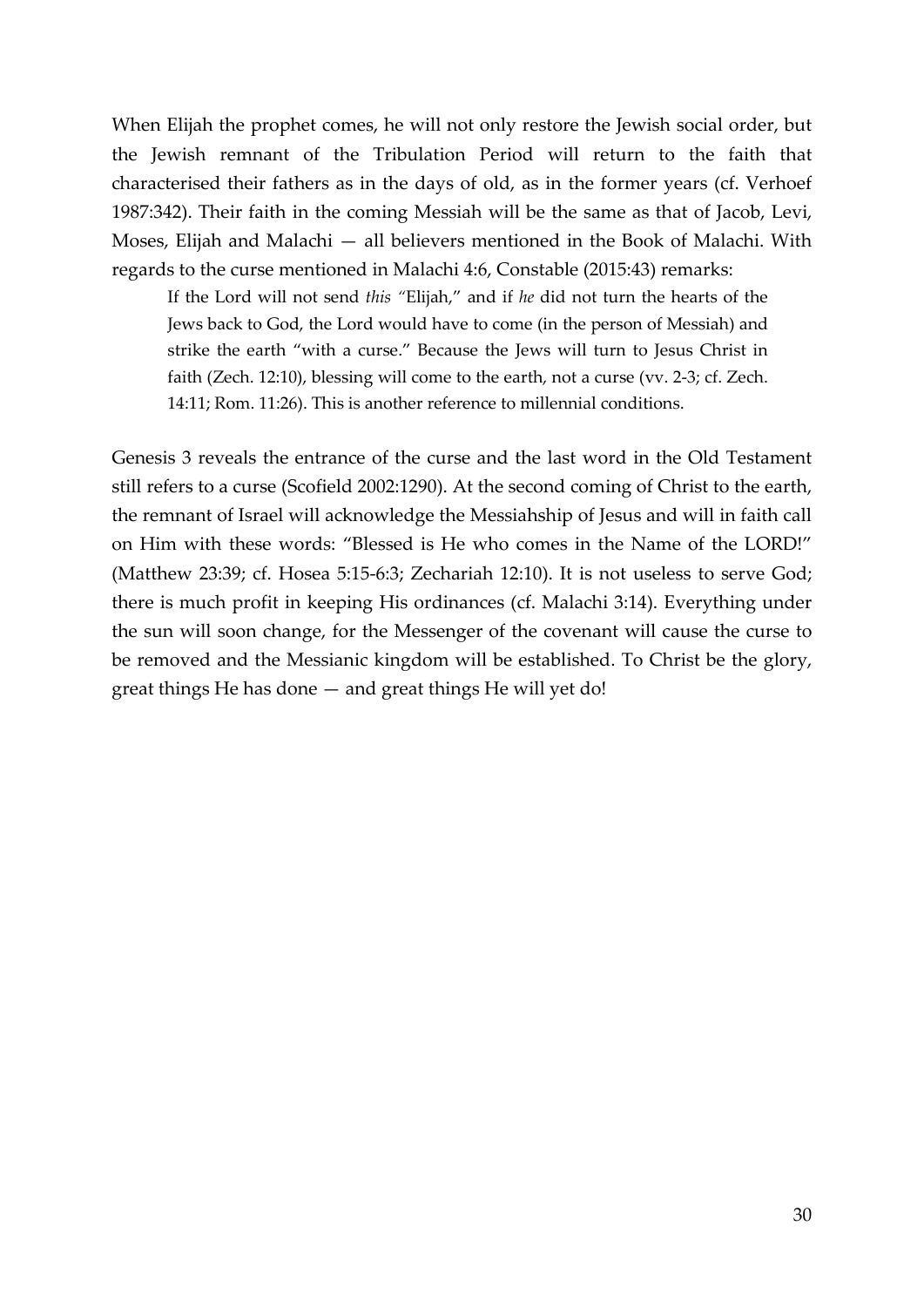# **Appendix 1: The Day of the LORD**

How should the "day of the LORD" be defined? How does it relate to the rapture and/or the Tribulation Period and/or the millennium and/or other eschatological events — if at all?

The exact phrase "day of the LORD" appears 15 times in the Old Testament (Isaiah 13:6, 9; Joel 1:15; 2:1, 11, 31; 3:14; Amos 5:18 (twice), 20; Obadiah 15; Zephaniah 1:7, 14 (twice) and Malachi 4:5 — 13 of which are found in the twelve Minor Prophets. The Old Testament also frequently refers to "the day", "that day", "on that day" or variations of the exact phrase, for example the "day of the wrath of the LORD" (cf. Isaiah 2:12; Ezekiel 13:5; 30:3; Zechariah 14:1; Malachi 3:17; 4:1, 3, etc.). New Testament references to the "day of the Lord" include 1 Thessalonians 5:2; 2 Thessalonians 2:2 and 2 Peter 3:10, to name but a few. As for references to "the day of Christ", this appears in Philippians 1:10; 2:16 and 2 Thessalonians 2:2, but other variations of this term also exist (cf. 1 Corinthians 1:8; 3:9-10; Philippians 1:6).

Constable (2015a:12-13; emphasis added) notes that the day of the LORD "refers to a day in which the Lord is working *obviously*, in contrast to other days, the day of man, in which man works without any apparent divine intervention." For example, in the time of Joel (1:2), there was a remarkable "day" when a locust plague destroyed fields and crops. But in a manner different from God's providential dealings, God will intervene more directly in the eschatological "day of the LORD". The "eschatological day of the Lord that the prophets anticipated includes both judgment (in the Tribulation) and blessing (in the Millennium and beyond)" (Constable 2015a:13).

Not all would agree with this general description of the day of the LORD. For example, Augustine said that the "day of the LORD" includes the return of Christ, the resurrection from the dead and the final judgment. For Augustine, this "day" does not refer to a 24-hour period, but is rather characterised by a process or series of judgments (cf. Blaising 2012a:4). Since Augustine thought that the Church age would last 1 000 years, his understanding of the "day of the LORD" excluded the blessings of a physical reign of Christ on earth over all the nations in the Messianic kingdom. "But when the year 1000 came and went without Christ's return, Augustine's chronology was discredited. It became necessary for a-millennialists to spiritualize the duration of the millennial kingdom as well as its meaning" (Crutchfield 1996:60).

I follow a pre-millennial understanding of what might be called the "long day of the Lord" view. According to this view, *the "day of the LORD" includes the rapture of the Church, the Tribulation Period (defined below), the millennium, the final judgment at the*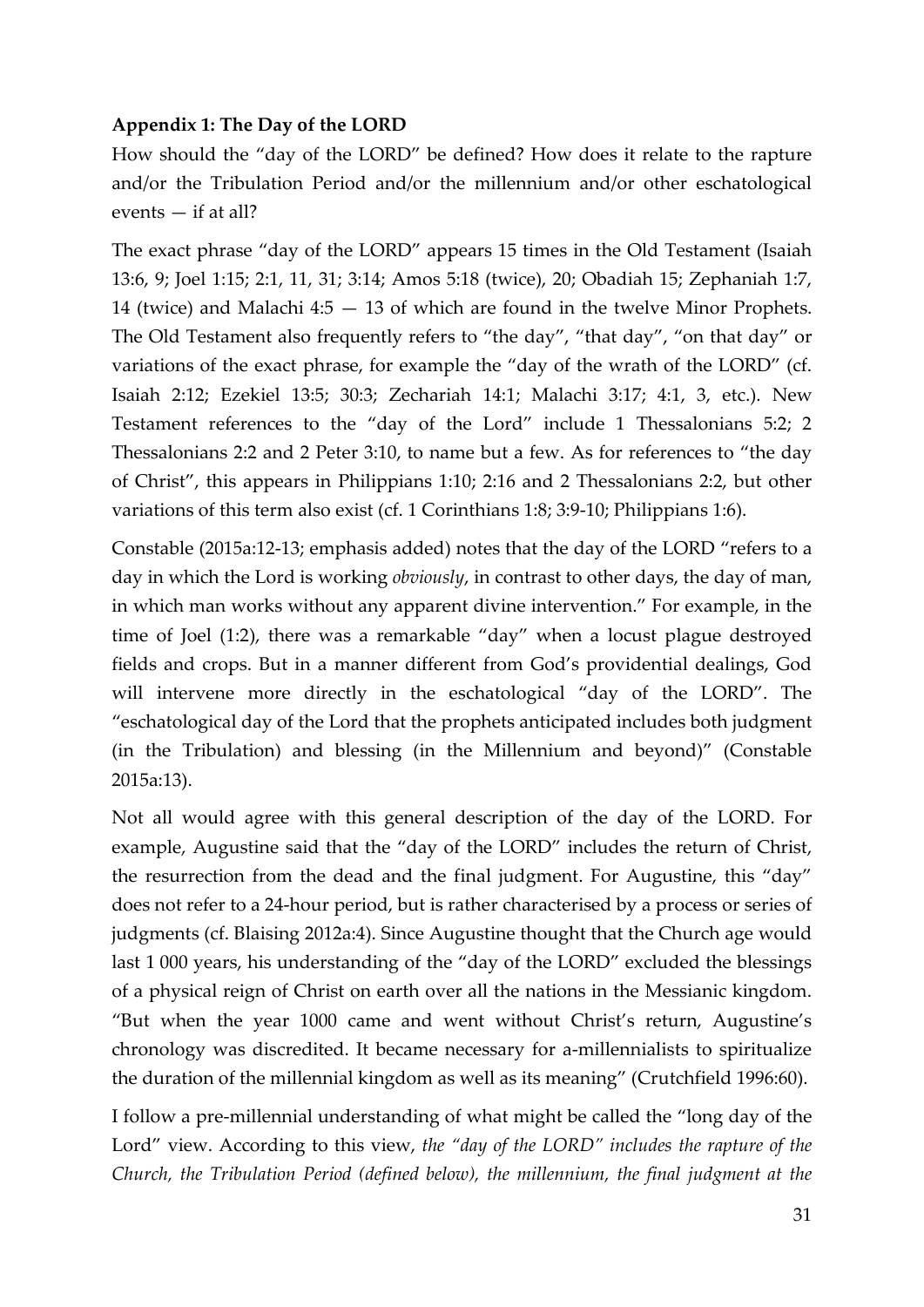*Great White Throne and (perhaps also) the re-creation of heaven and earth* (cf. Pentecost 1958:229-232). If so, how can the various terms used to describe the day of the LORD and the various aspects of this day be reconciled?

Blaising (2012b:260) not only points out "that the coming of the Lord and the coming of the day of the Lord are related concepts in a numbers of texts" (Zechariah 14:1-5; Malachi 3:1-2; 1 Corinthians 1:7-8; 2 Peter 3:4-10), but he (2012b:259-270) also convincingly argues that Paul in his correspondence to the Thessalonians did relate the rapture to the day of the Lord (cf. 1 Thessalonians 4:13-5:11). "Paul was teaching a pre- or onset day-of-the-Lord rapture, with the day of the Lord being an extended event, as seen in Daniel's seventieth week" (Blaising 2012b:264-265). It appears that the "day of Christ" is a specific, smaller aspect or portion of the day of the LORD (cf. Coupar 2015); the day of Christ can be connected to the rapture of Church age believers (cf. 1 Corinthians 3:9-10; 15:50-58; 1 Thessalonians 4:13-18).

The Tribulation Period is understood as a seven-year period immediately preceding the return of Jesus Christ to the earth, also known as the time of Jacob's trouble (Jeremiah 30:7) or Daniel's 70th week (Daniel 9:24-27; 12:1). How does the Tribulation Period relate to the day of the LORD? According to Fruchtenbaum (cited in Scholtz 2015:2), when the Scriptures refer to the actual phrase *the Day of Jehovah* or *the Day of the LORD*, it always refers to the seven-year Tribulation Period, but other non-negative references to *that day* or *in that day* may be used for both the Tribulation Period *and* the millennium. The Tribulation Period thus transitions this age into the age to come.

The Tribulation Period, which is certainly included in the day of the LORD, will be characterised by terror (Isaiah 2:19-21), by wrath, trouble, distress, devastation, gloominess and darkness (Zephaniah 1:14-18). Its effects will be global (Isaiah 2:10- 21; 1 Thessalonians 5:1-3); certainly this 7-year period is a time of judgment of the whole earth. Jesus refers to the last 3,5 years of this 7-year period as the Great Tribulation (*thlipsis megala* – Matthew 24:21; cf. Daniel 12:1). Fruchtenbaum (1996:88) relates five passages of the Day of the LORD directly to Israel: in relation to false prophets during the Tribulation (Ezekiel 13:1-7); to a time of darkness and invasion of the people of Israel (Joel 2:1-11); a time of refuge for Israel (Joel 3:14-17); a time of darkness for the people of Israel (Amos 5:18-20); and as a severe time for Jerusalem (Zephaniah 1:7-13).

How will the Tribulation Period start? Daniel's prophecy of the 70 weeks describes the beginning, midpoint and end of the Tribulation Period (Price 1996:414). According to Daniel 9:27a, the Antichrist will enter into a covenant with Israel for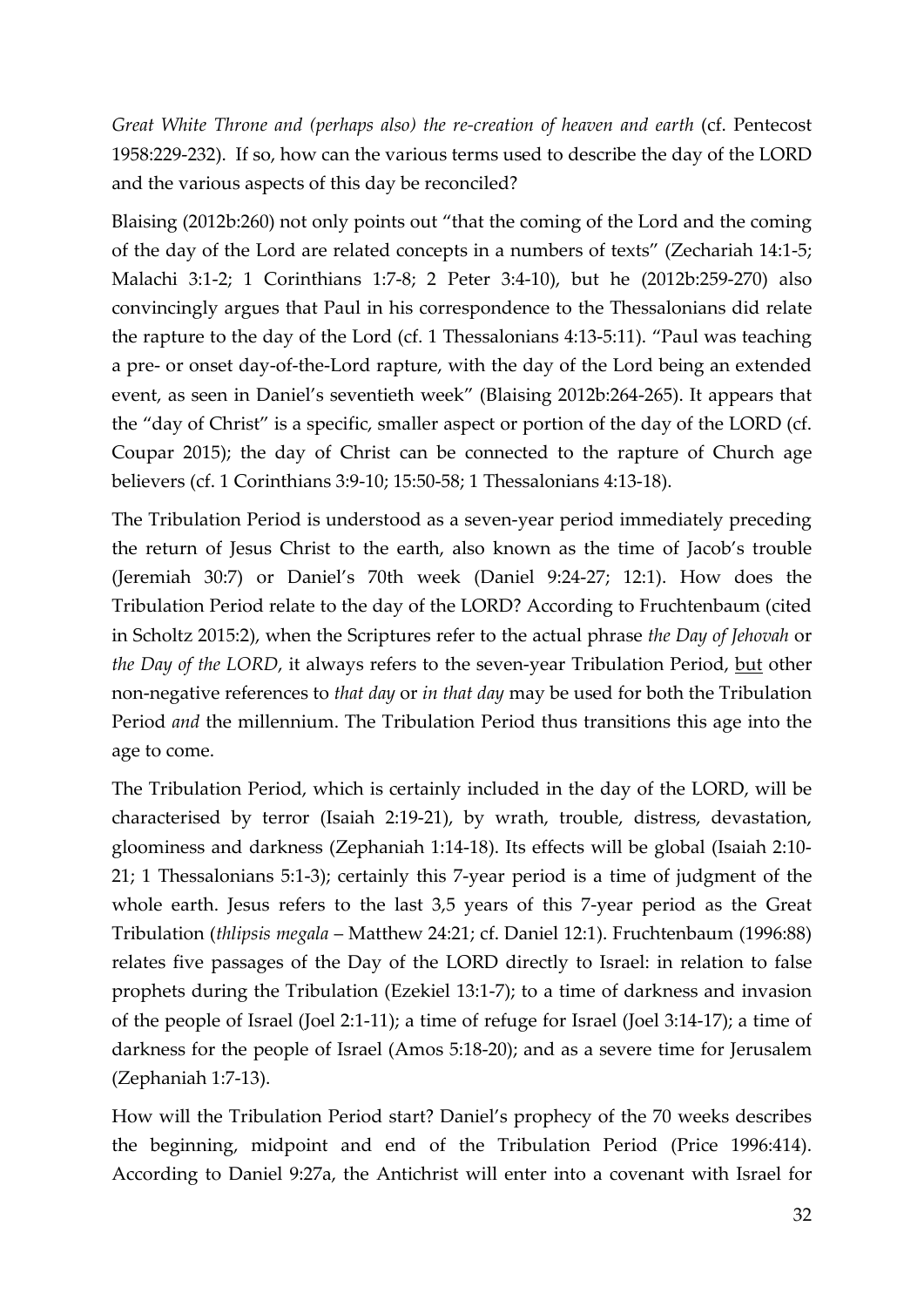"one week", which must be understood as a week of years, thus seven years. This week is the 70th week of that prophecy. When this agreement is signed, the sevenyear Tribulation period will begin. Since Daniel 9:24-27 is about "your people and for your holy city" (Daniel 9:24a), this not only implies that some Jews must be back in their land, but that Israel must be a nation again. Since 1948, such a covenant (with death) can be signed; since 1967, Israel has more control over their capital city but such control over Jerusalem will not be total until such time as the Messiah returns (cf. Luke 21:24).

But when Israel signs this covenant with the Antichrist, "mega distress" will start. The apostle Paul likely referred to this event when he wrote that the Day of the Lord will come "as a thief in the night. For when they say, "Peace and safety!" then sudden destruction comes upon them" (1 Thessalonians 5:2-3). This should not come as a surprise to believers (1 Thessalonians 5:4-6), but unbelievers will be caught off guard (1 Thessalonians 5:7). Even today international pressure is put on Israel to sign agreements (for example "land for peace"; cf. Joel 3:2b) that purportedly will bring "peace and safety", but there will be neither peace nor safety until the Lord Jesus Christ returns to the earth.

In the mid-point of the seven-year period, that is after 3,5 years or 42 months or 1260 days, the Antichrist will enter the temple in Jerusalem (implying a temple structure will have been rebuilt in Jerusalem by that time; cf. Revelation 11:1b-2), declaring himself to be God (Daniel 9:27; Matthew 24:15; 2 Thessalonians 2:4). It is at this stage that those in Judea must flee to the wilderness without any delay whatsoever (Matthew 24:16-22). The Tribulation Period will end after seven years, when the judgments mentioned in Revelation 6-18 end, when Christ returns in power and in great glory (Matthew 23:39; 24:29-30).

Price (1996:415) states that the Old Testament presents at least the following five purposes of the Tribulation:

- "The Tribulation Period will complete the decreed period of national Israel's judicial hardening as punishment for its rejection of the messianic program, which the partial return from exile did not remove and which culminated in the national rejection of Jesus (Isaiah 6:9-13; 24:1-6; cf. John 12:37-41; Romans 11:7-10).
- It will produce a messianic revival among Jewish people scattered throughout the world (Deuteronomy 4:27-30; cf. Matthew 24:14; Revelation 7:1-4).
- The Tribulation will convince the Jewish nation of their need for the Messiah in order to produce a national regeneration (Isaiah 59:20-21; Jeremiah 31:31-34; Ezekiel 20:34-38; 36:25-27; 37:1-14; Daniel 12:5-7; Zechariah 12:9-13:2).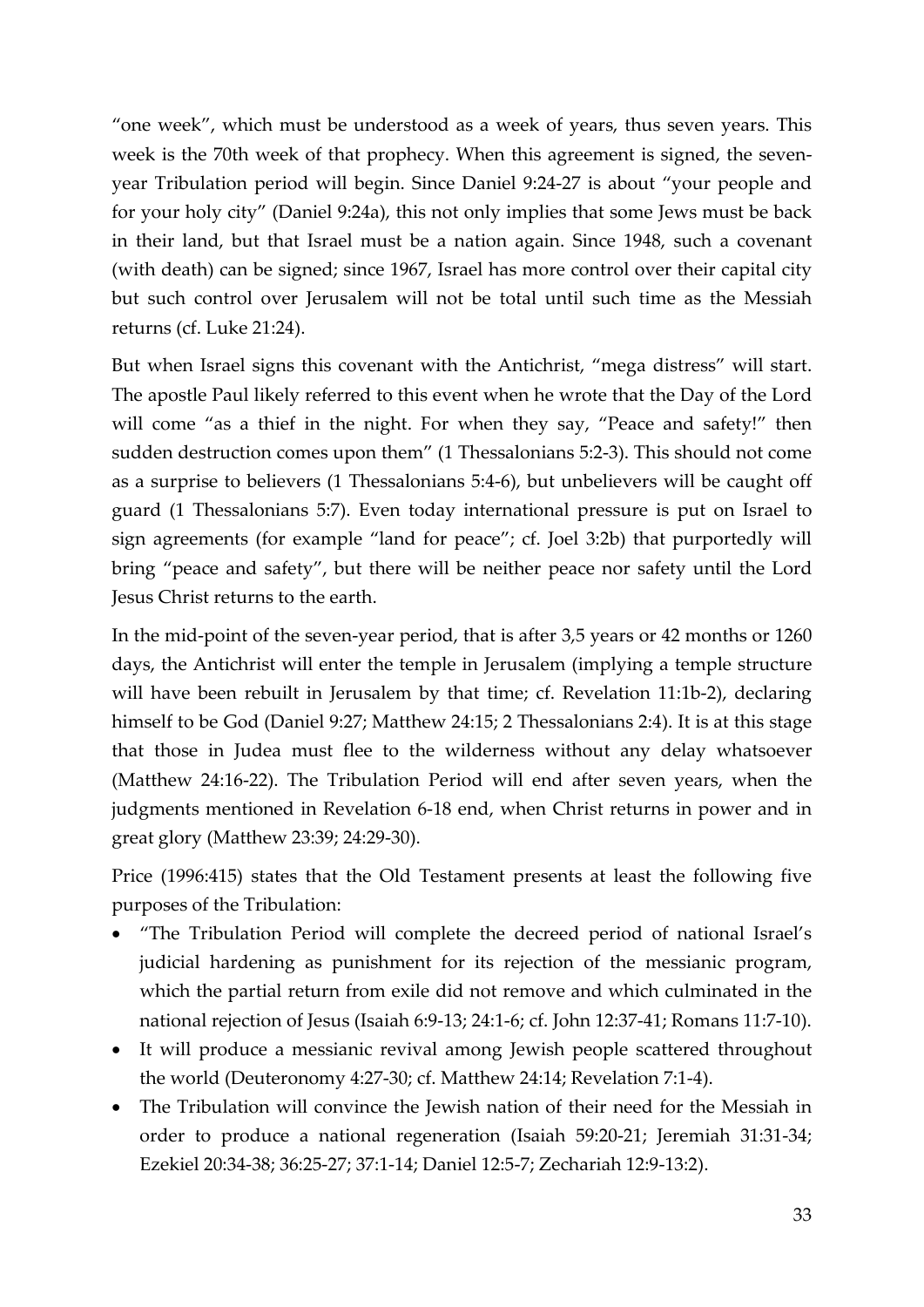- It will end the time of the Gentiles and effect the deliverance of the Jewish people from Gentile dominium (Isaiah 24:21-23; 59:16-20 cf. Matthew 24:29-31; Mark 13:24-27; Romans 11:25).
- The Tribulation will purge the earth of wicked people in order to establish the messianic kingdom in righteousness (Isaiah 11:9; 13:9; 24:19-20; Ezekiel 37:23; Zechariah 13:2; 14:9). This violent reduction of the world's unbelieving population will result from the divine judgment unleashed throughout the Tribulation (Revelation 6-18), climaxing with the Battle of Armageddon under King Messiah (Revelation 19) and His purge of rebel Jews and oppressive Gentiles at the end of the Tribulation (Ezekiel 20:33-38; Matthew 25:31-46)."

When Christ has returned to the earth, then after a 75-day interval (cf. Daniel 12:7, 11-12), the Son of David will establish the Messianic kingdom in terms of the Abrahamic and Davidic covenants. The Lord Jesus Christ will rule from the throne of David in the city of the great King for a blessed thousand years over Israel and all the nations (Isaiah 9:6-7; Daniel 7:13-14; Zechariah 14:16-21; Revelation 20:1-6). During this time, Satan will be bound in the pit and fallen angels/demons will elsewhere be incarcerated (Isaiah 13:21-22; 34:5-15; Revelation 18:2; 20:1-3). At the end of the thousand-year reign, a final rebellion will be quenched with fire from heaven, then the last enemy (death) will be defeated at the Great White throne judgment and then the Messianic kingdom (which is a phase of the Mediatorial kingdom of God on earth) will merge with God the Father's Universal and Eternal kingdom (1 Corinthians 15:24-28; Revelation 20:7-15). There will be a new heaven and a new earth, thus completing the "day of the LORD" (cf. Revelation 21-22).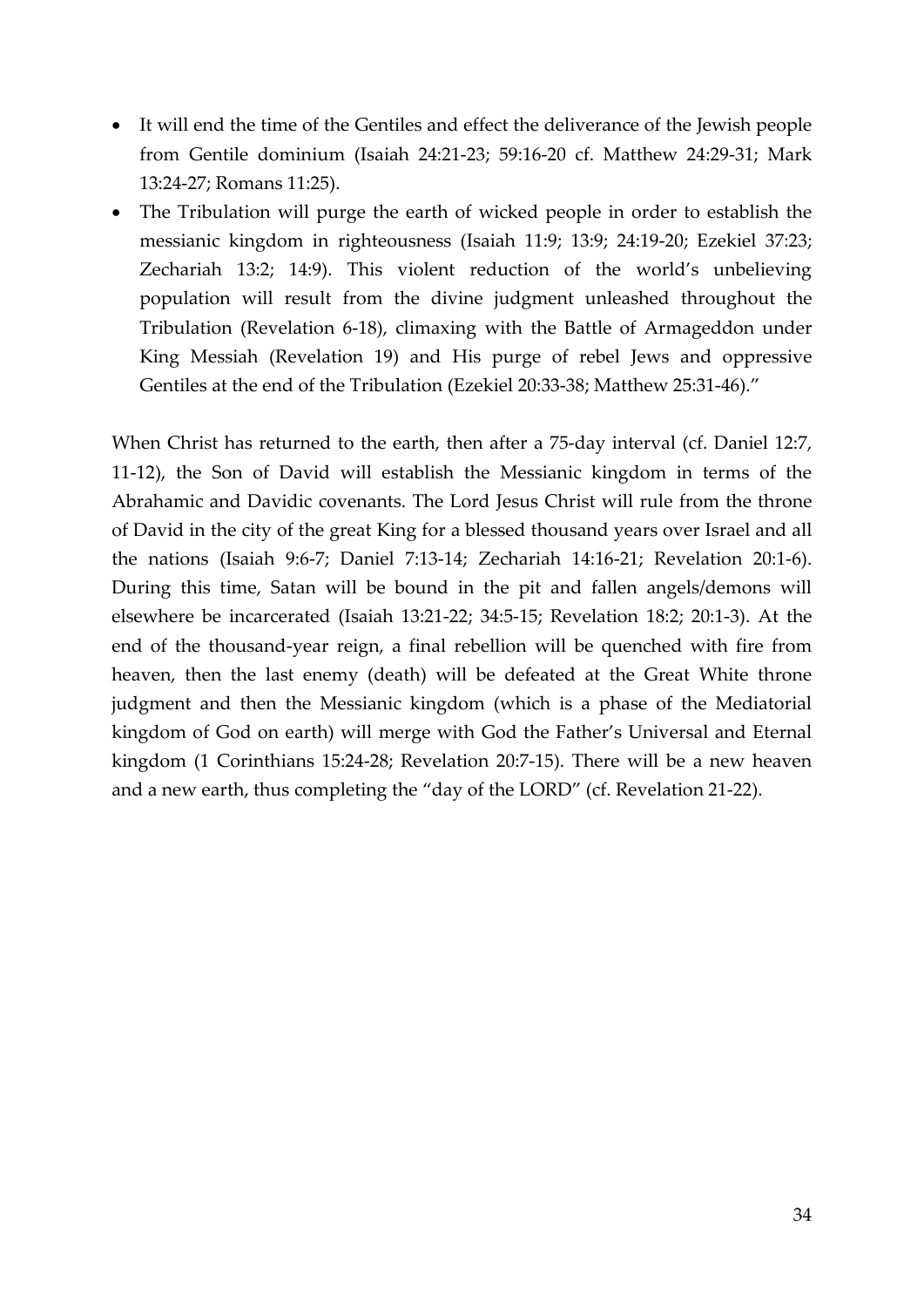# **Appendix 2: Sons of Abraham — and sons of Jacob/Israel too?**

Who is a son of Abraham? And if you are such a son in some sense, does that automatically also make you a son of Jacob/Israel as well?

After the flood, all of humanity descends from Shem, Gam or Japheth (cf. Genesis 10). Among the posterity of Shem, an important development comes through Abram (cf. Genesis 12). Abram had many sons; all his biological sons are obviously 'sons of Abraham'. So Ishmael, Zimran, Jokshan, Medan, Midian, Ishbak and Shuah, they are all 'sons of Abraham' — biologically speaking (Genesis 17:18-22; 25:1-4). Of the descendants of Shem, only the line through Abraham can biologically be considered 'sons of Abraham'. A descendant of Gam or of Japheth cannot possibly be a son of Abraham biologically speaking.

The covenant that God unilaterally cut with Abraham (cf. Genesis 12:1-3; 15; 17:1-19) was confirmed only through one 'son of Abraham', namely Isaac (Genesis 17:19; 26:1-5). When Isaac had twins, namely Esau and Jacob — both obviously biological 'sons of Abraham' through their father Isaac — the Abrahamic covenant was confirmed not with the eldest twin, Esau, but it was confirmed with Jacob, later renamed 'Israel' (Genesis 28:13-15; 32:28). The Abrahamic covenant was later confirmed with all 12 of sons [the nation] of Israel (Genesis 49).

A Jew is a (biological) descendant of Abraham, Isaac and Jacob. This is the general definition. There is one exception: the children of a Jewish woman and a non-Jewish father can choose whether they want to be considered a Jew. If so, and if that person is male, he should be circumcised in terms of the Abrahamic (not Mosaic!) covenant. Timothy did this (Acts 16:3).

Consider what the LORD said to the Jews through Moses: "Therefore circumcise the foreskin of your heart, and be stiff-necked no longer" (Deuteronomy 10:15). Clearly, all these Jews, these biological sons of Abraham, are told to be saved by grace through faith plus nothing, to become believers, to share in the faith that Abraham has (cf. Matthew 3:7-9). Many years after Moses, a despondent Elijah receives this answer from the LORD: "Yet I have reserved seven thousand in Israel, all whose knees have not bowed to Baal, and every mouth that has not kissed him" (1 Kings 19:18). Even though Israel is the elect nation — to whom the unconditional Abrahamic, Land, Davidic and New covenants belong — it does not follow that every Jew was or is a believer. After the Babylonian captivity, a 'remnant' of Jews returned to Israel, but in the days of Malachi, it is again clear that not every Jew is a believer, for only a remnant feared the LORD (Malachi 3:16).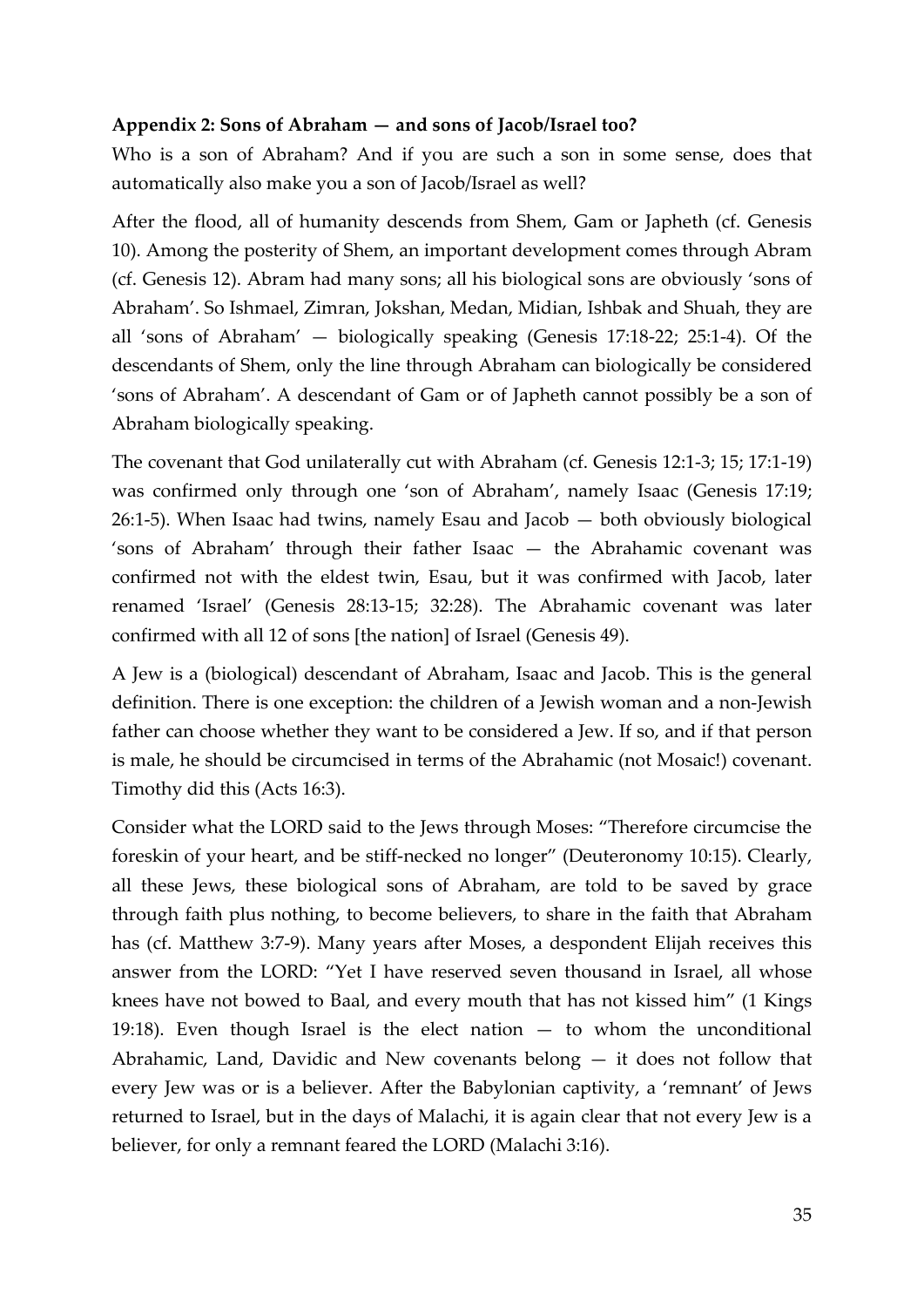How should one reconcile this? The apostle Paul, a Jew, provides the inspired answer when speaking about the Jews ("my countrymen according to the flesh, who are Israelites"). He writes: "For they are not all Israel who are of Israel, nor are they all children because they are the seed of Abraham, but in Isaac your seed shall be called" (Romans 9:3b-4a, 6-7). Who then is a Jew? Earlier in the same epistle, when Paul spoke to the Jews ("You are called a Jew, and rest on the law" — Romans 2:17), describing them as the people of the circumcision (cf. Romans 2:25-27), Paul writes: "For he is not a Jew who is one outwardly, nor is circumcision that which is outward in the flesh; but he is a Jew who is one inwardly; and circumcision is that of the heart, in the Spirit, not in the letter; whose praise is not from men but from God" (Romans 2:28-29). The next verses clearly also focus on Jews (ex: Romans 3:1-8).

Paul is just confirming what Moses taught, what occurred in the days of Elijah and in the days of Malachi, namely that the 'completed' Jew is one that is *not only biologically* a son or daughter of Abraham, Isaac and Jacob/Israel, but one who is *also* a born-again believer, whose heart has been circumcised by the Spirit, one that is spiritually alive. Fruchtenbaum (1989:703) writes that the "true Jew are Jews who are so both outwardly and inwardly", they are Jews not only ethnically, but also spiritually (Fruchtenbaum 2005a:4).

What about non-Jews, those that are not biological descendants of Jacob/Israel, can they become sons and daughters of Abraham? They can't become biological descendants of Abraham, but they can, in a spiritual sense, become sons and daughters of Abraham *if* they believe in Jesus Christ. Abraham is the (spiritual) father of all who believe, whether those of the circumcision, meaning Jews, or those of the uncircumcision, meaning non-Jews (Romans 4:11-12).

Does this mean all distinctions have been erased? Galatians 3:28-29 says there "is neither Jew nor Greek, there is neither slave nor free, there is neither male nor female, for you are all one in Christ Jesus. And if you are Christ's, then you are Abraham's seed, and heirs according to the promise". Would you say all distinctions between males and females have been erased? Of course not. Do distinctions between employers and employees still exist? Yes of course. But when it comes to justification, sanctification and glorification, there is no distinction: we are all saved by grace through faith in Christ Jesus. In this there is no distinction.

(During the Church age (from Pentecost until the rapture), a new entity is formed in Christ whereby Jewish, Samaritan and Gentile believers are all baptised into the body of Christ. Still, distinctions remain in the body: some are leaders, some are not; some are women and some are men, one has this gift and another has a different gift.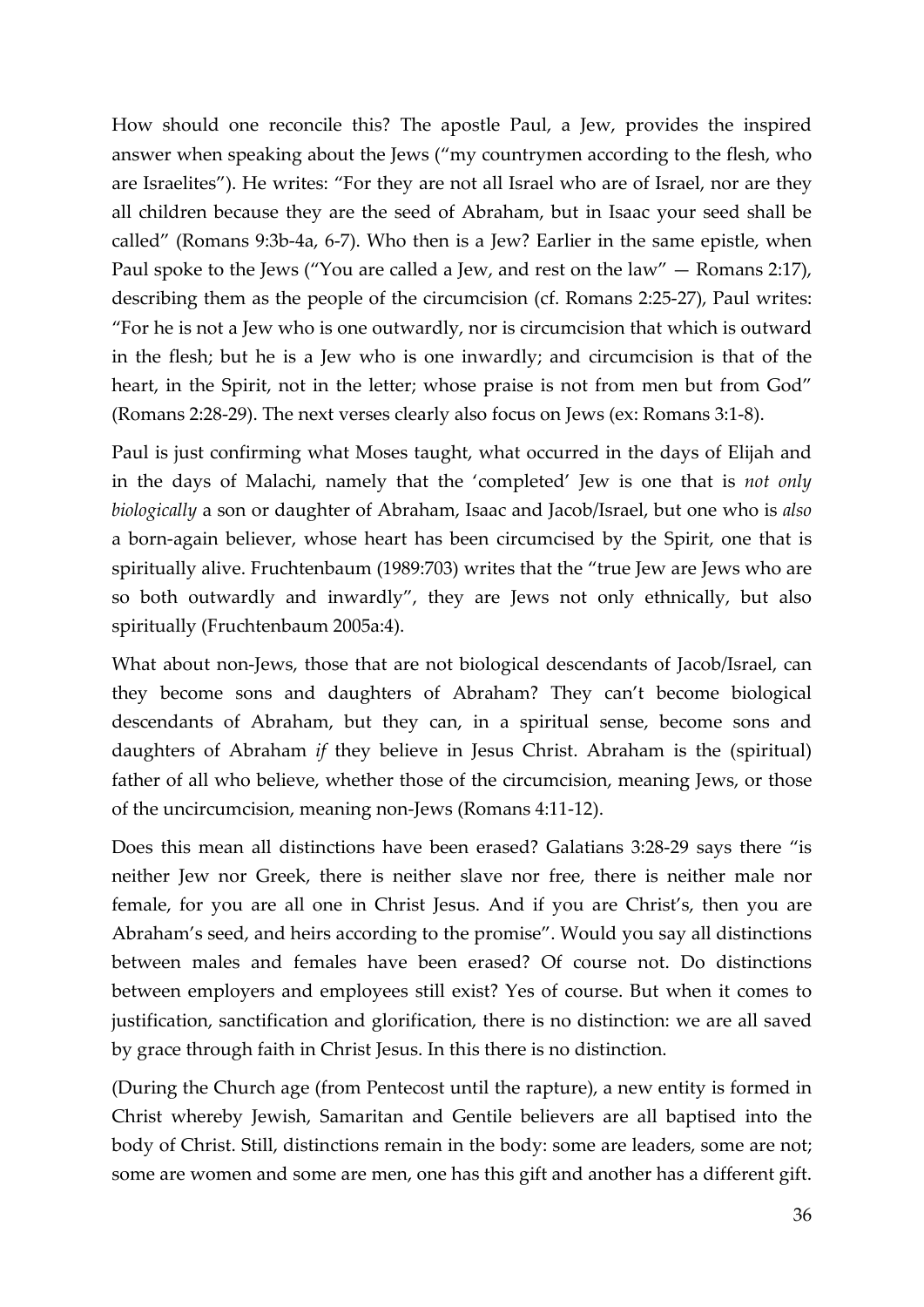Once Christ has come to take his bride, God will resume his plans for Israel and all the nations.)

When a non-Jew comes to faith in Christ, he or she becomes a son or daughter of Abraham in the *spiritual* sense only. But does such a non-Jew suddenly become a *biological* descendant of Abraham, Isaac and Jacob/Israel? No of course not. Becoming a son or daughter of Abraham in the spiritual sense does not eliminate all other senses or different functions. When someone says it does, ask them what happened when they became a born-again believer: did they suddenly change from male to female, or *vice versa*? What changed is that because you have placed your faith and trust in Christ Jesus, the Holy Spirit regenerated your human spirit and made it alive unto God.

Does a Gentile believer become a "spiritual Jew"? Nowhere in Scripture does it say a Gentile believer becomes the "seed of Jacob/Israel" (cf. Fruchtenbaum 1989:702). A Gentile believer is a descendant of Gam, or of Japheth or even of Shem but then not from the line of Abraham, Isaac and Jacob/Israel. The nationality or biological pedigree of a Gentile believer does not change when you come to faith in Christ. What changes is that you become a spiritual son or daughter of Abraham, but that does not make you a Jew. Again, biologically considered, a Jew is a descendant of Abraham, Isaac and Jacob/Israel – and if such a Jew becomes a believer, he or she is part of the true remnant of Israel, the Israel of God (cf. Malachi 3:16; Romans 11:5-6; Galatians 6:16).

To whom belong the unconditional covenants? It belongs to the elect Jewish nation, Israel (Romans 9:4). Has God fulfilled the unconditional promises that He made with Israel? No, not all promises have been fulfilled. God will still do it, not because Israel is so obedient, but because God can be trusted, He is not a liar, He will perform his promises. He will do it through Jesus Christ, the Son of David and Son of Abraham (cf. Matthew 1:1).

----------------------------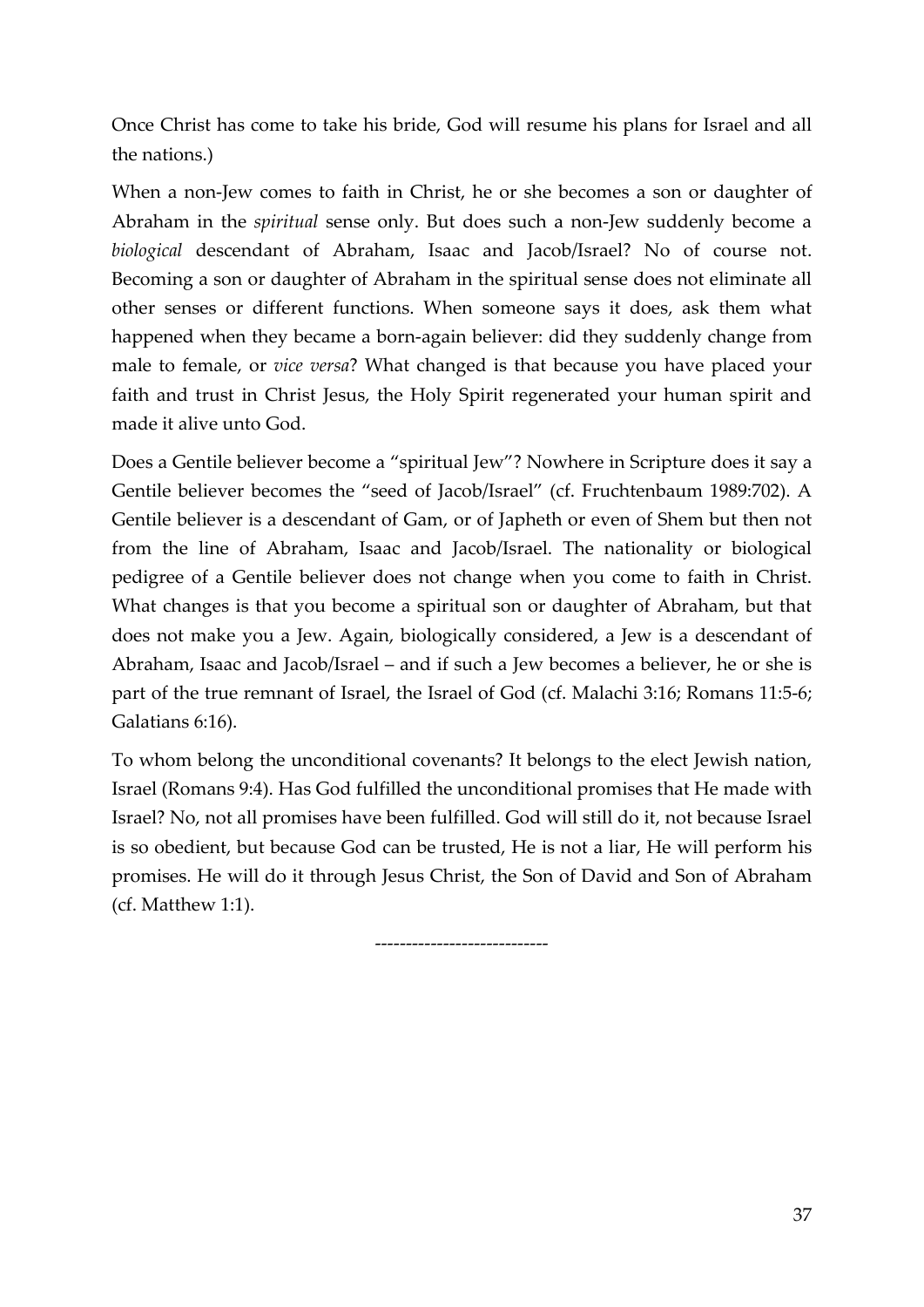#### **Sources used**

Archer, G.L., 1964, *A survey of Old Testament introduction*, Moody Press, Chicago.

Barbieri, L.A., 1983, 'Matthew', in J.F. Walvoord & R.B. Zuck (eds.), *The Bible Knowledge Commentary: New Testament*, pp. 13−94, David C. Cook, Colorado Springs.

Blaising, C.A., 2012a, 'The Day of the LORD: Theme and pattern in Biblical theology', *Bibliotheca Sacra* 169(673), 3-19.

Blaising, C.A., 2012b, 'The Day of the LORD and the rapture', *Bibliotheca Sacra* 169(675), 259-270.

Clendenen, E.R., 1987, 'The structure of Malachi: A text-linguistic study', *Criswell Theological Review* 2(1), 3-17. Available at:

[https://faculty.gordon.edu/hu/bi/ted\\_hildebrandt/OTeSources/39-Malachi/Text/Articles/Clendenen-](https://faculty.gordon.edu/hu/bi/ted_hildebrandt/OTeSources/39-Malachi/Text/Articles/Clendenen-MalachiStructure-CTR.pdf)[MalachiStructure-CTR.pdf](https://faculty.gordon.edu/hu/bi/ted_hildebrandt/OTeSources/39-Malachi/Text/Articles/Clendenen-MalachiStructure-CTR.pdf)

Constable, T.L., 2015, *Notes on Malachi, 2015 edition*, Sonic Light. Available at: [www.soniclight.com/constable/notes/pdf/malachi.pdf](http://www.soniclight.com/constable/notes/pdf/malachi.pdf)

Constable, T.L., 2015a, Notes on Joel 2015 edition, Sonic Light. Available at: [www.soniclight.com/constable/notes/pdf/joel.pdf](http://www.soniclight.com/constable/notes/pdf/joel.pdf)

Coupar, R.A.J, 2015, *Malachi – an overview*, Private notes.

Crutchfield, L., 1996, 'Augustine', in M. Couch (ed.), *Dictionary of premillennial theology,* pp. 58-60, Kregel Publications, Grand Rapids.

Deuel, D.C., 1996, 'Malachi 3:16: "Book of remembrance" or royal memorandum? An exegetical note', *The Master's Seminary Journal*, 7(1), 107-111. Available at: [www.tms.edu/msj/msj7.1.5/](http://www.tms.edu/msj/msj7.1.5/)

Fruchtenbaum, A.G., 1989, *Israelology: The missing link in systematic theology*, Ariel Ministries, Tustin.

Fruchtenbaum, A.G., 1996, 'Day of the LORD', in M. Couch (ed.), *Dictionary of premillennial theology,* pp. 87-88, Kregel Publications, Grand Rapids.

Fruchtenbaum, A.G., 2005, *The book of Malachi*, Ariel Ministries, Tustin. Available at: [www.arielc.org/mbs/mbs096-pdf.html](http://www.arielc.org/mbs/mbs096-pdf.html)

Fruchtenbaum, A.G., 2005a, 'The remnant of Israel: Past, present and future', MBS191, *Ariel Ministries*, Tustin. Available at: [www.arielm.org/dcs/pdf/mbs191m.pdf](http://www.arielm.org/dcs/pdf/mbs191m.pdf)

Hagner, D.A., 2000, *Word Biblical commentary: Matthew 1-13*, vol. 33A, Thomas Nelson, Nashville.